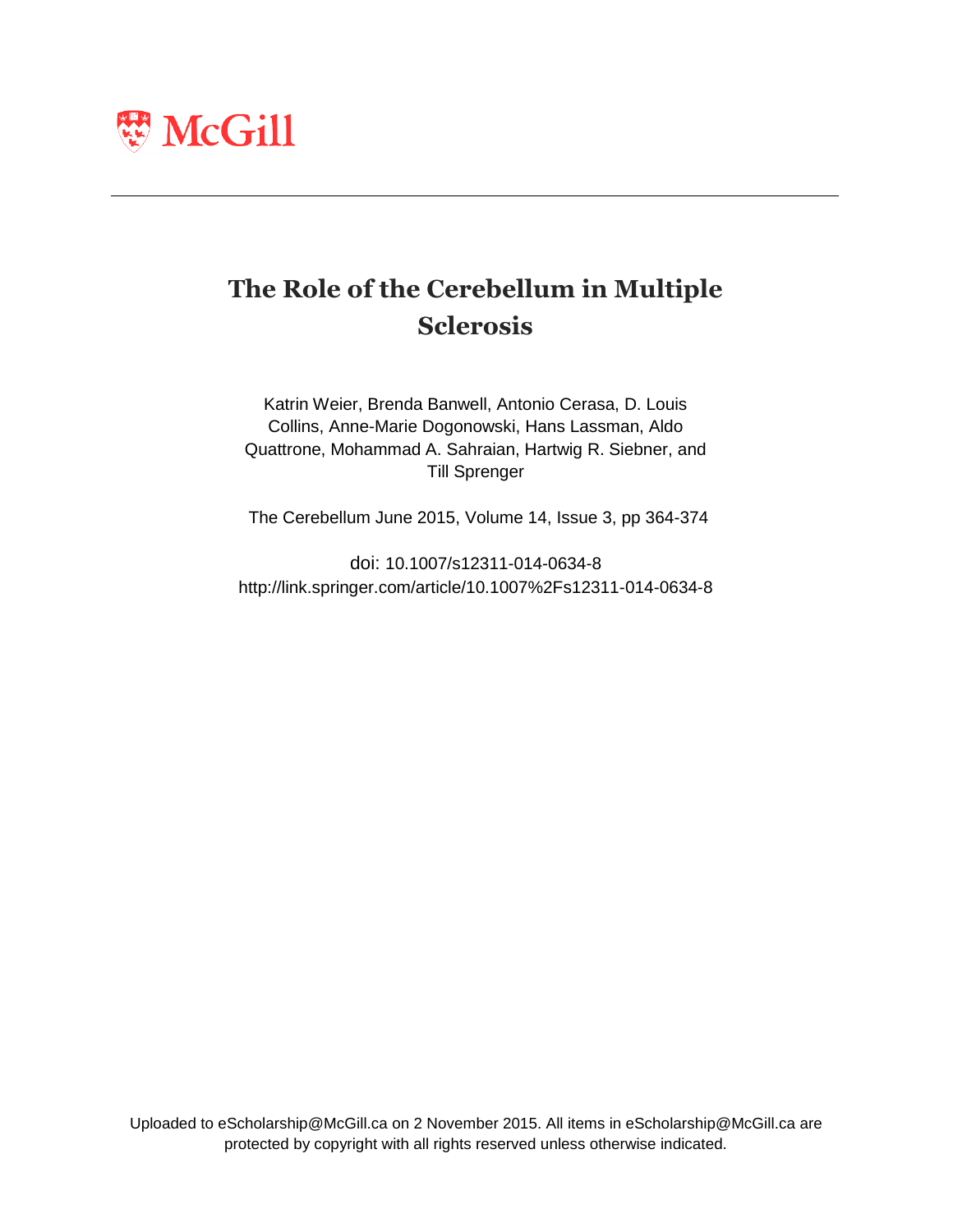## **CONSENSUS PAPER "THE ROLE OF THE CEREBELLUM IN MULTIPLE SCLEROSIS"**

Katrin Weier, MD; Brenda Banwell, MD; Antonio Cerasa, PhD; D. Louis Collins, PhD;

Anne-Marie Dogonowski, MD/PhD; Hans Lassmann, MD; Aldo Quattrone, MD;

Mohammad A. Sahraian, MD; Hartwig. R. Siebner, MD; Till Sprenger, MD.

#### **Affiliations:**

#### **Katrin Weier, MD**

McConnell Brain Imaging Center, Montreal Neurological Hospital and Institute, McGill University, Montreal, Canada and Department of Neurology, University Hospital Basel, Basel Switzerland

#### **Brenda Banwell, MD**

Children's Hospital of Philadelphia, University of Pennsylvania, Philadelphia, US

#### **Antonio Cerasa, PhD**

IBFM, National Research Council, Catanzaro, Italy

#### **D. Louis Collins, PhD**

McConnell Brain Imaging Center, Montreal Neurological Hospital and Institute and Department Biomedical Engineering, McGill University, Montreal, Canada

#### **Anne-Marie Dogonowski, MD / PhD**

Danish Research Center for Magnetic Resonance, Copenhagen University Hospital Hvidovre, Hvidovre, Denmark

### **Hans Lassmann, MD**

Center for Brain Research, Medical University of Vienna, Austria

#### **Aldo Quattrone, MD**

Institute of Neurology, University "Magna Graecia", Germaneto (CZ), Italy

#### **Mohammad A. Sahraian, MD**

MS Research Center, Neuroscience Institute, Tehran University of Medical Sciences, Tehran-Iran

#### **Hartwig. R. Siebner, MD**

Danish Research Center for Magnetic Resonance, Copenhagen University Hospital Hvidovre, Hvidovre, Denmark; Department of Neurology, Copenhagen University Hospital Bispebjerg, Copenhagen, Denmark

#### **Till Sprenger, MD**

Department of Neurology, University Hospital Basel, Basel Switzerland Medical Image Analysis Center (MIAC) AG, University Hospital Basel, Basel Switzerland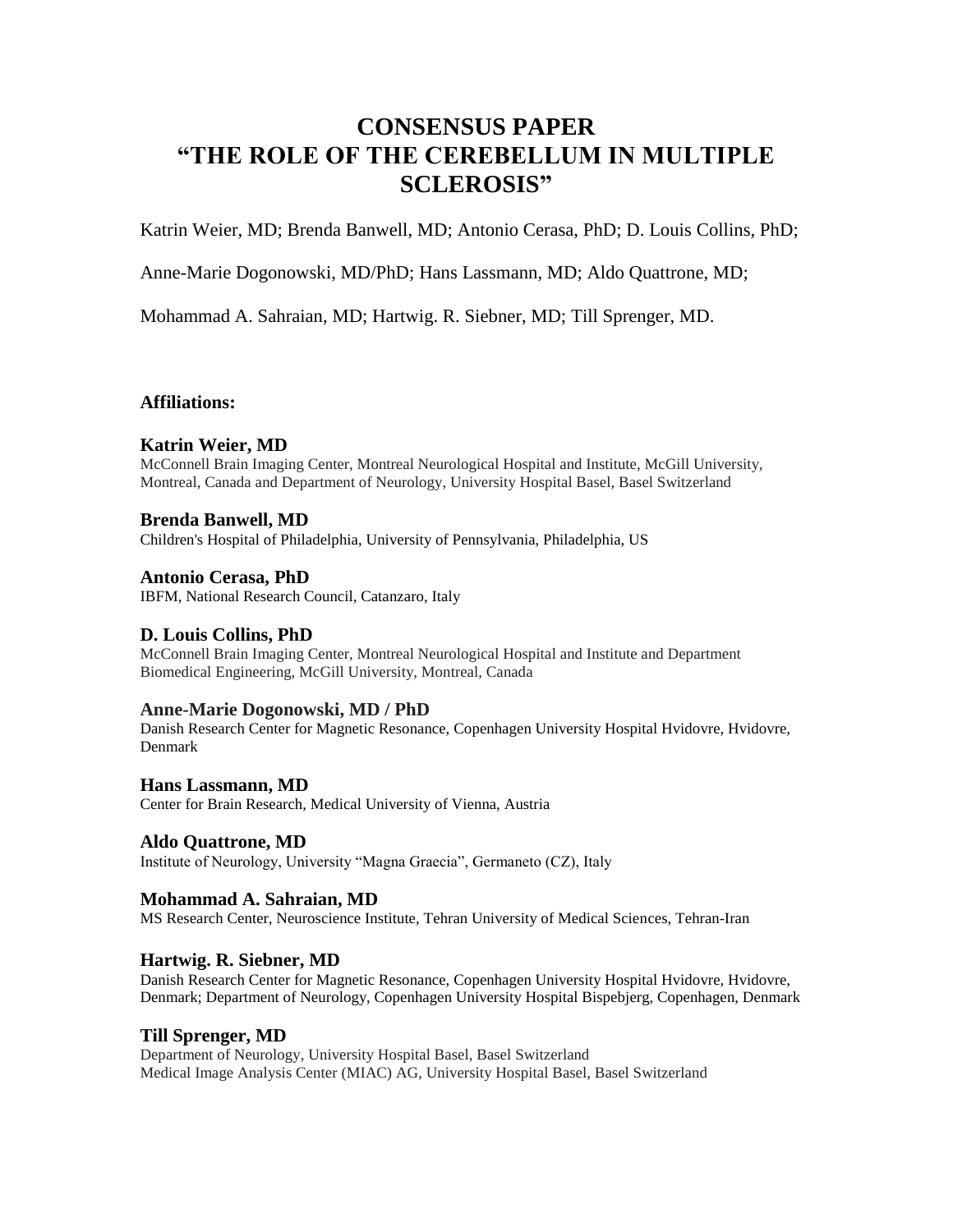## **Corresponding author:**

Katrin Weier, MD

Department of Neurology, University Hospital Basel, Petersgraben 4, 4031 Basel,

Switzerland. Tel. +41-61-265-2525, Fax.: +41-61-265-4100. Email: katrin.weier@usb.ch.

**Keywords (max. 6):** Multiple Sclerosis, cerebellum, cognition, magnetic resonance imaging, demyelination.

**Word count:** 5488; **References:** 89; **Figures:** 3; **Tables:** 0.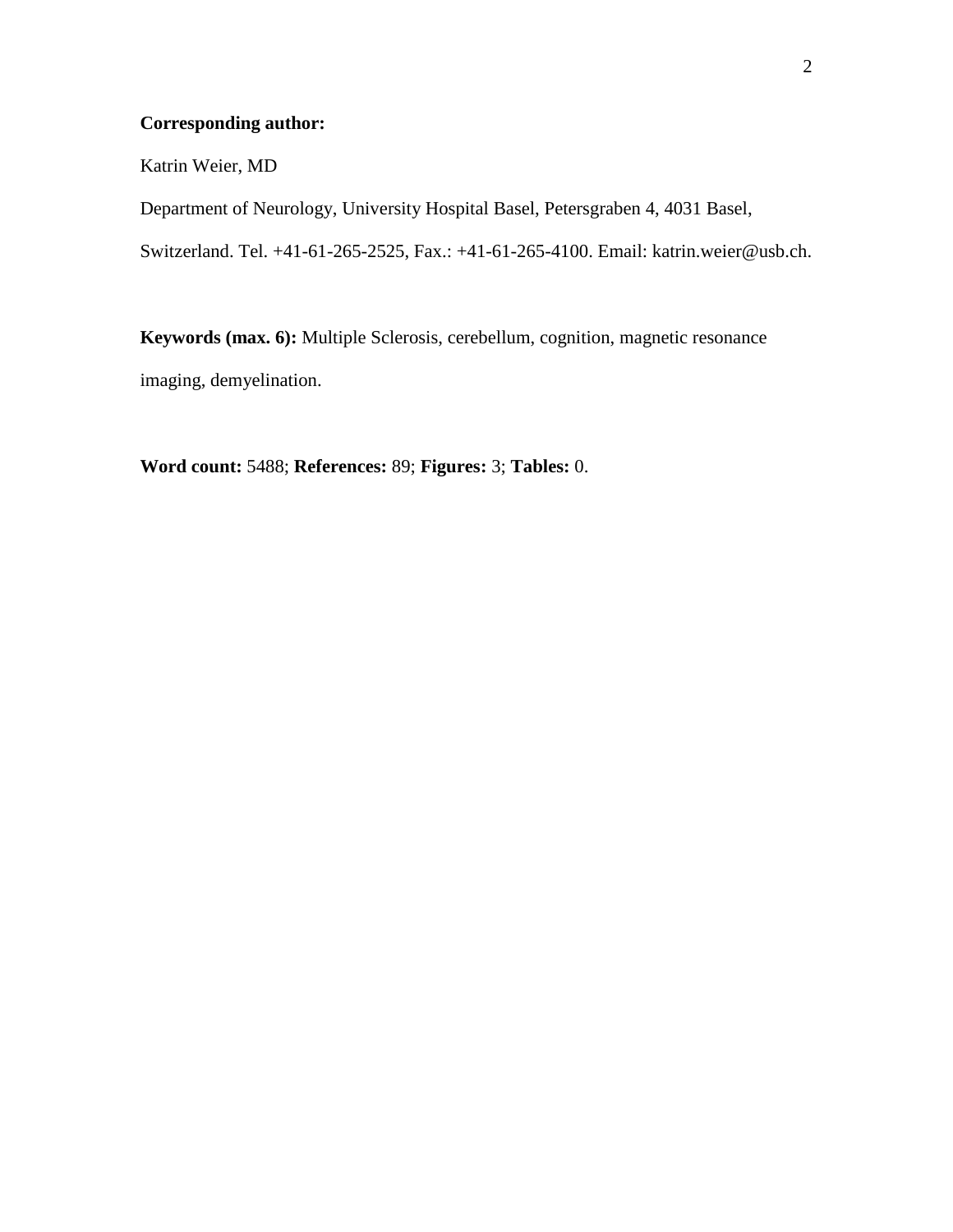#### **Conflict of interest statement**

K.W. received funding from the Swiss National Science Foundation (PBSKP3\_145838). Dr. Weier reports no conflict of interest.

B.B. serves as a consultant to Novartis, Sanofi-Aventis, and Biogen-Idec. She is a senior editor of *Multiple Sclerosis and Related Disorders.*

A.C. reports no conflict of interest.

D.L.C discloses consulting for NeuroRx. He is co-founder of True Positive Medical Devices Inc.

A.M.D. has received speaker's fee from Biogen Idec and Merck-Serono and congress fee to ECTRIMS 2010 covered by Merck-Serono, Denmark.

H.L. reports no conflict of interest

Institute of Neurology, University "Magna Graecia", Germaneto (CZ), Italy A.Q. reports no conflict of interest.

M.A.S. reports that he has received travel grants to different congresses and symposiums from Biogen-idec, Biologix, Novartis, Merck-serono and Cinnagen and also received research supports from Iranian MS Society, Cinnagen, Merck-Serono and Novartis Iran.

H.S. has received honoraria as speaker from Lundbeck A/S, Valby, Denmark, Biogen Idec, Denmark A/S, Genzyme, Denmark and MerckSerono, Denmark, honoraria as editor from Elsevier Publishers, Amsterdam, The Netherlands and Springer Publishing, Stuttgart, Germany, and travel support from MagVenture, Denmark.

T.S. has received no personal compensation for consultancy activities. His employer, the University Hospital Basel, received compensation for him serving on scientific advisory boards from Novartis, ATI, Allergan, Teva, Genzyme and Biogen Idec. He has received research support from Novartis Switzerland, EFIC and the Swiss MS Society.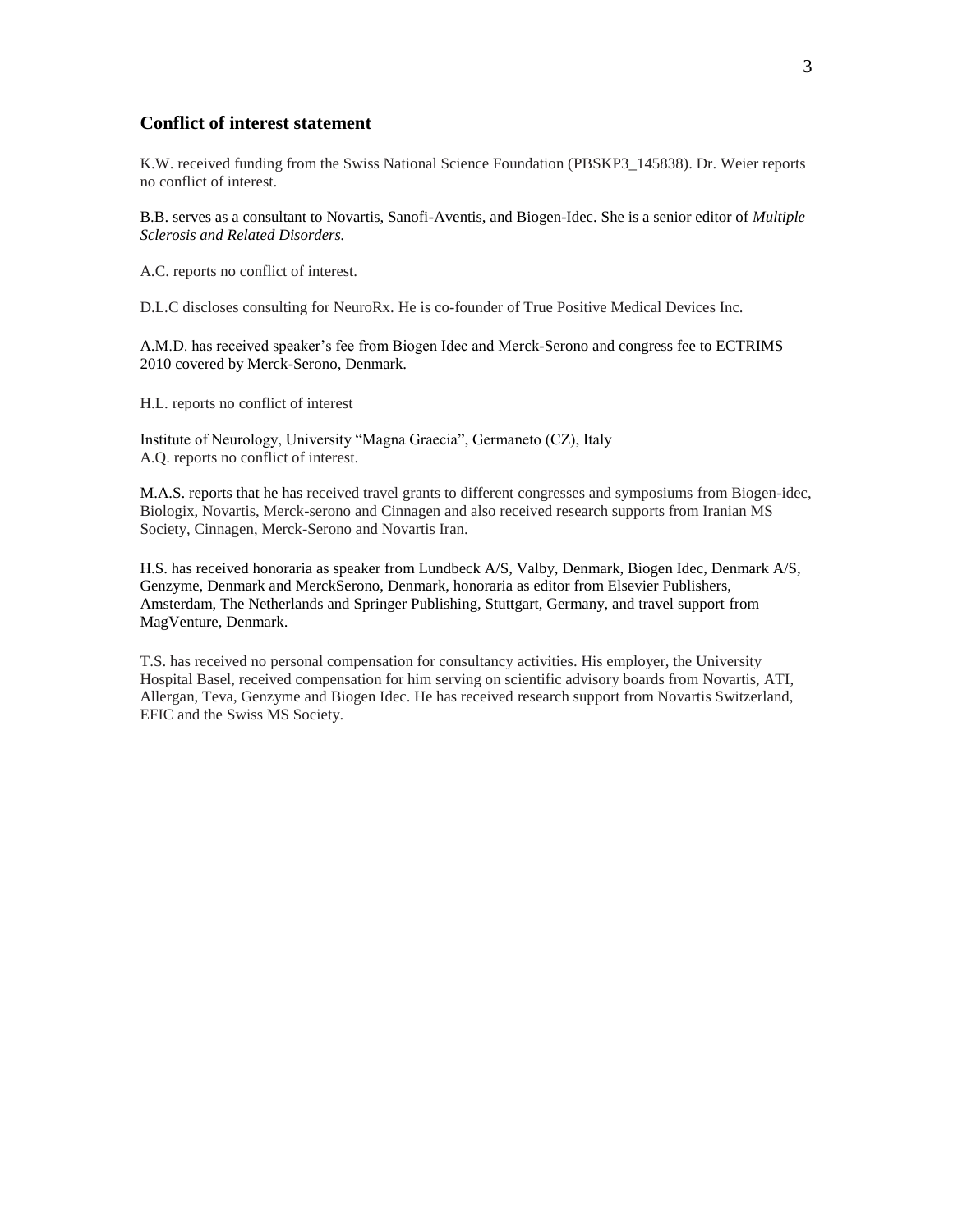#### **Abstract**

In Multiple Sclerosis (MS), cerebellar signs and symptoms as well as cognitive dysfunction are frequent and contribute to clinical disability with only poor response to symptomatic treatment. The current consensus paper highlights the broad range of clinical signs and symptoms of MS patients, which relate to cerebellar dysfunction. There is considerable evidence of cerebellar involvement in MS based on clinical, histopathological, as well as structural and functional magnetic resonance imaging (MRI) studies. The review of the recent literature, however, also demonstrates a high variability of results. These discrepancies are, at least partially, caused by the use of different techniques and substantial heterogeneity among the patient cohorts in terms of disease duration, number of patients, progressive vs relapsing disease courses. Moreover, the majority of studies were cross-sectional providing little insight into the dynamics of cerebellar involvement in MS. Some links between the histopathological changes, the structural and functional abnormalities as captured by MRI, cerebellar dysfunction and the clinical consequences are starting to emerge and warrant further study. A consensus is formed that this line of research will benefit from advances in neuroimaging techniques that allow to trace cerebellar involvement at higher resolution. Using a prospective study design, multimodal high-resolution cerebellar imaging is highly promising, particularly in patients who present with radiologically or clinically isolated syndromes or newly diagnosed MS.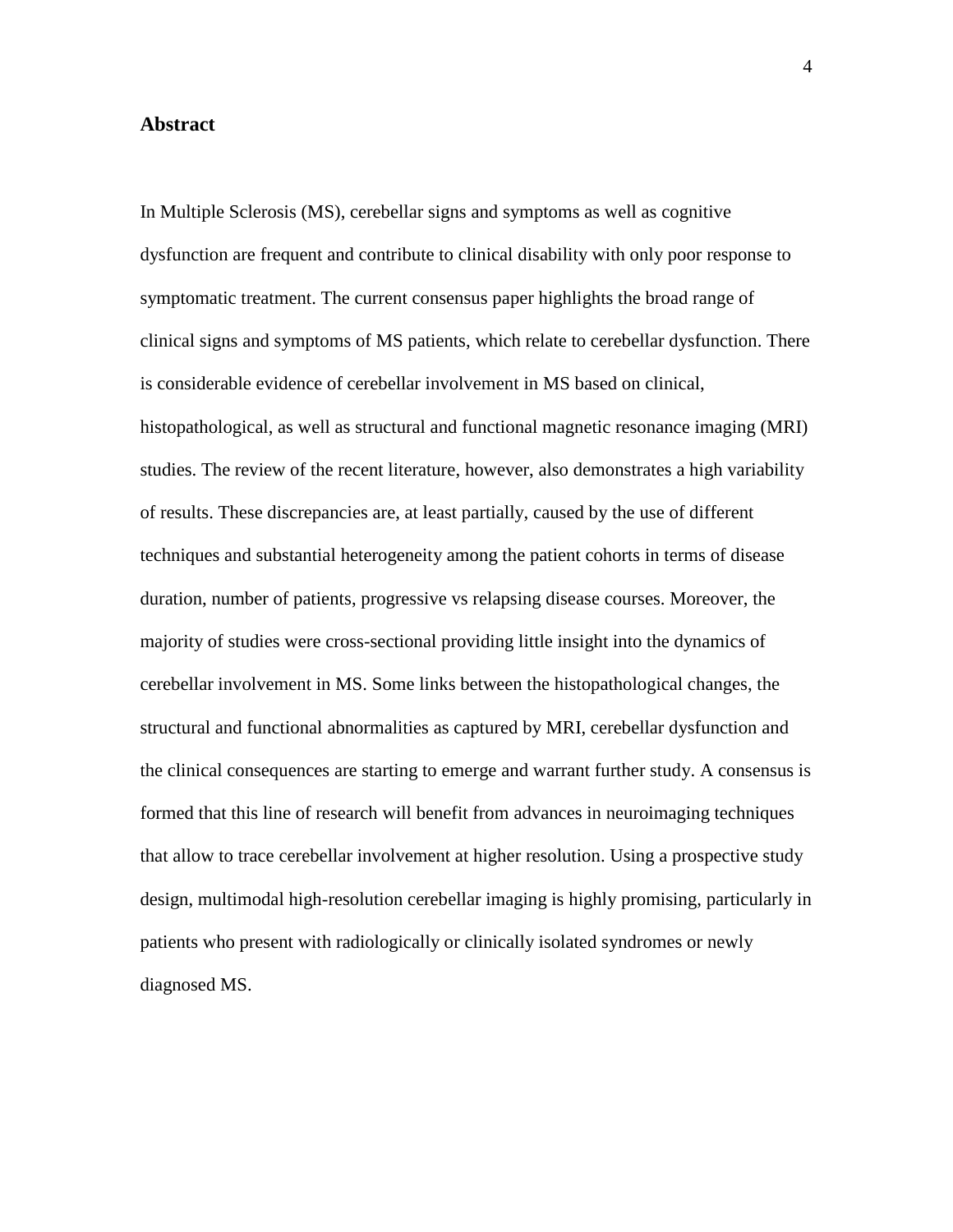#### **Introduction**

#### *K.Weier, MD and T. Sprenger, MD*

Multiple sclerosis (MS) is the most common chronic disease of the central nervous system (CNS) leading to permanent disability in young adults. Over the past decades the focus of MS research has been predominantly on telencephalic structures. Evidence from these studies changed the traditional perception of inflammation and demyelination as the only pathological mechanisms in MS and helped to understand that neurodegenerative processes are involved and may even be key for the development of disability [\(1-3\)](#page-27-0). This applies not only to the white but also extensively the grey matter, which is present from the earliest stages of the disease and accrues with disease progression [\(4\)](#page-27-1). One macroscopic hallmark of both, inflammation and neurodegeneration is brain atrophy [\(5\)](#page-27-2), which has been increasingly recognized as a viable biomarker of MS severity and disease progression [\(6\)](#page-27-3) and can be readily investigated in vivo using structural magnetic resonance imaging (MRI).

The cerebellum is functionally and anatomically a fascinating, but complex structure. The cerebellum has the highest growth rate of all brain structures during the late fetal and early postnatal life, reaching its adult cell count only by the age of two years [\(7\)](#page-27-4). The cortical grey matter is tightly folded (foliae) and includes thin layers of white matter, which branch to form the medullary core. The latter as well as its location in the posterior fossa with its dense vascular bed have technically hampered structural and functional MRI studies of the cerebellum in the past. Functionally the cerebellum is segregated in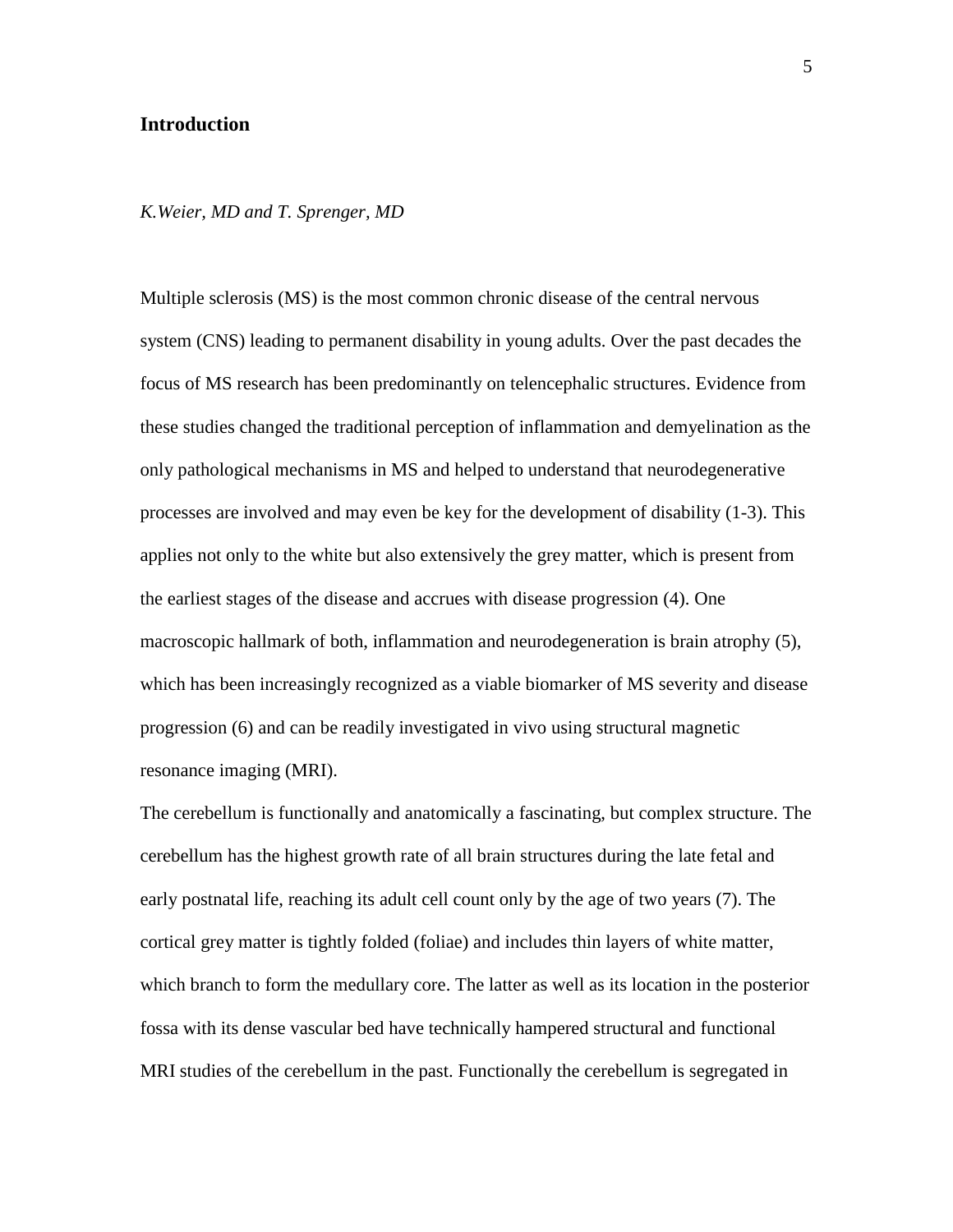parallel cortico-nuclear sub-circuits that are integrated in various sensory-motor and cognitive-behavioural networks. Therefore, MS-related tissue damage of the cerebellum and the cerebro-cerebellar pathways affect a magnitude of brain functions and significantly contribute to the development of disability [\(8,](#page-28-0) [9\)](#page-28-1). This applies particularly to patients with MS starting already in childhood or adolescence in whom the posterior fossa seems to be even more affected than in their adult-onset counterparts [\(10\)](#page-28-2).

This consensus paper focuses on the involvement of the cerebellum in MS. Ten experts were invited to provide their perspective and discuss on the role of the cerebellum. Insights from recent histopathological, structural and functional MR imaging (fMRI) studies are highlighted. Further, the extent of clinical and cognitive disability and their relation to cerebellar changes in pediatric and adult-onset MS patients are discussed.

#### **Histopathological changes in the cerebellum in Multiple Sclerosis**

*H. Lassmann, MD*

MS is a chronic inflammatory disease, which leads to the formation of focal demyelinated plaques in the white and grey matter of the CNS. In addition to demyelination, neurodegeneration occurs to a variable degree, causing axonal loss within and outside of plaques in the white matter and neuronal loss in the grey matter [\(5\)](#page-27-2). This may lead to profound tissue loss and atrophy in the entire brain. In most patients MS starts with an early phase of relapsing remitting disease, which after 10 to 15 years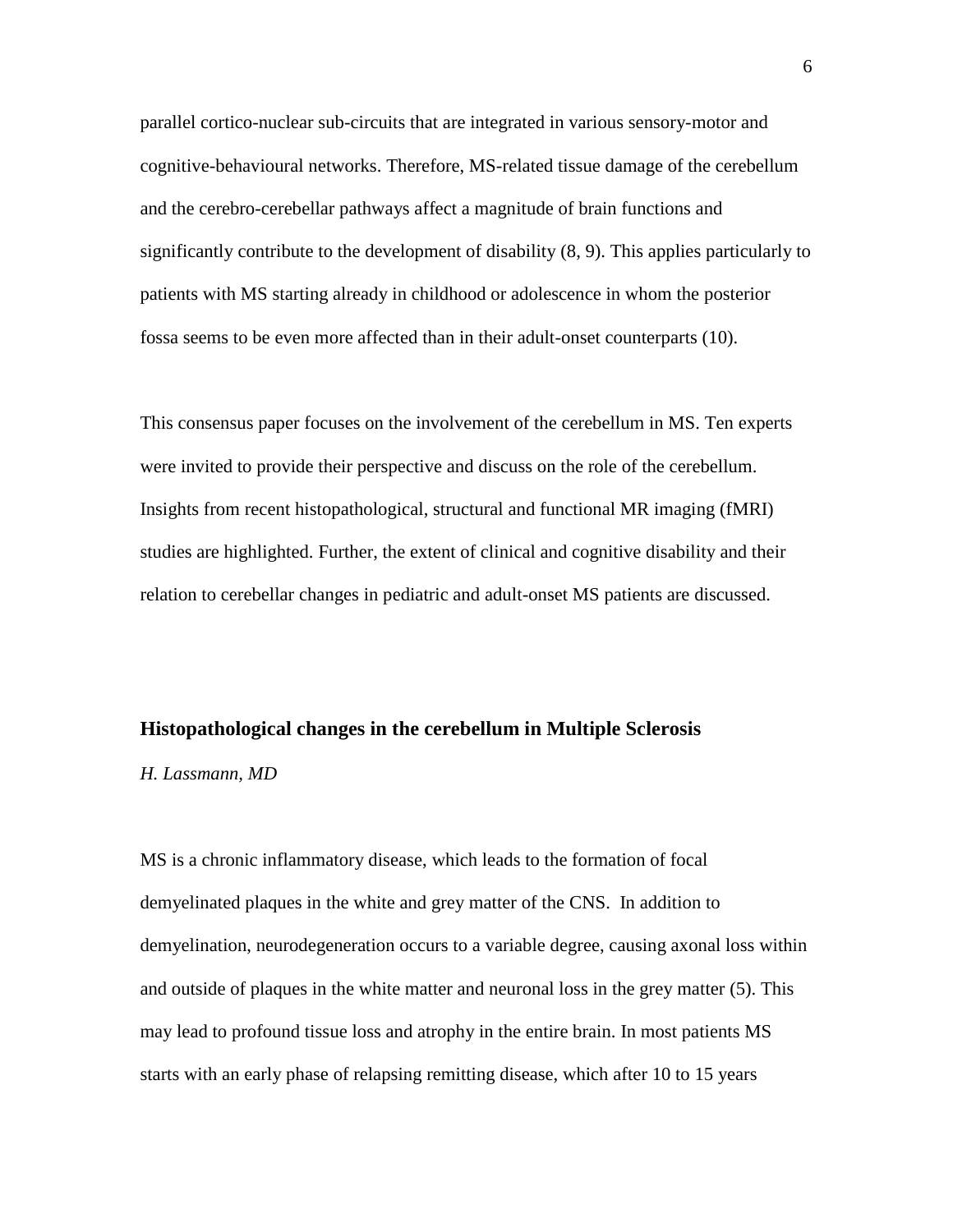converts into a secondary progressive phase. Some patients lack a relapsing stage and the disease starts gradually with a slowly progressive deterioration (primary progressive MS) [\(11\)](#page-28-3). The age of the patient is a major determining factor associated with the conversion from relapsing to progressive disease [\(12\)](#page-28-4). In pathology, focal white matter lesions associated with profound inflammation, dominate the early relapsing phase. With disease duration the inflammatory response declines, new focal white matter lesions become rare, but cortical demyelination, diffuse damage of the normal appearing white matter and brain atrophy are dominant [\(13\)](#page-28-5). Current concepts suggest that MS is initiated and driven by the inflammatory process, but that with disease progression additional factors, related to accumulated brain damage, microglia activation, mitochondrial damage and age related iron accumulation in the human brain may amplify tissue injury and neurodegeneration [\(14\)](#page-28-6). These changes, as they have been extensively characterized in the forebrain and the spinal cord, affect the cerebellum in a similar way.

*Focal white matter lesions in the cerebellum.* Focal white matter lesions can occur at any location of the central nervous system. It is thus not surprising that focal white matter lesions are also present in the cerebellum, predominantly located in the cerebellar peduncles and the hilar regions of the dentate and olivary nuclei [\(15\)](#page-29-0). The reason for this location of lesions in these areas is unresolved but may at least in part be related to the vicinity to the ventricular system. Within the global brain, the percentage of lesions in the cerebellar white matter is lower compared to that in the forebrain white matter [\(15\)](#page-29-0). This, however, seems to be due to the smaller volume of the cerebellar compared to the forebrain white matter, since the average plaque count per gram wet weight of tissue is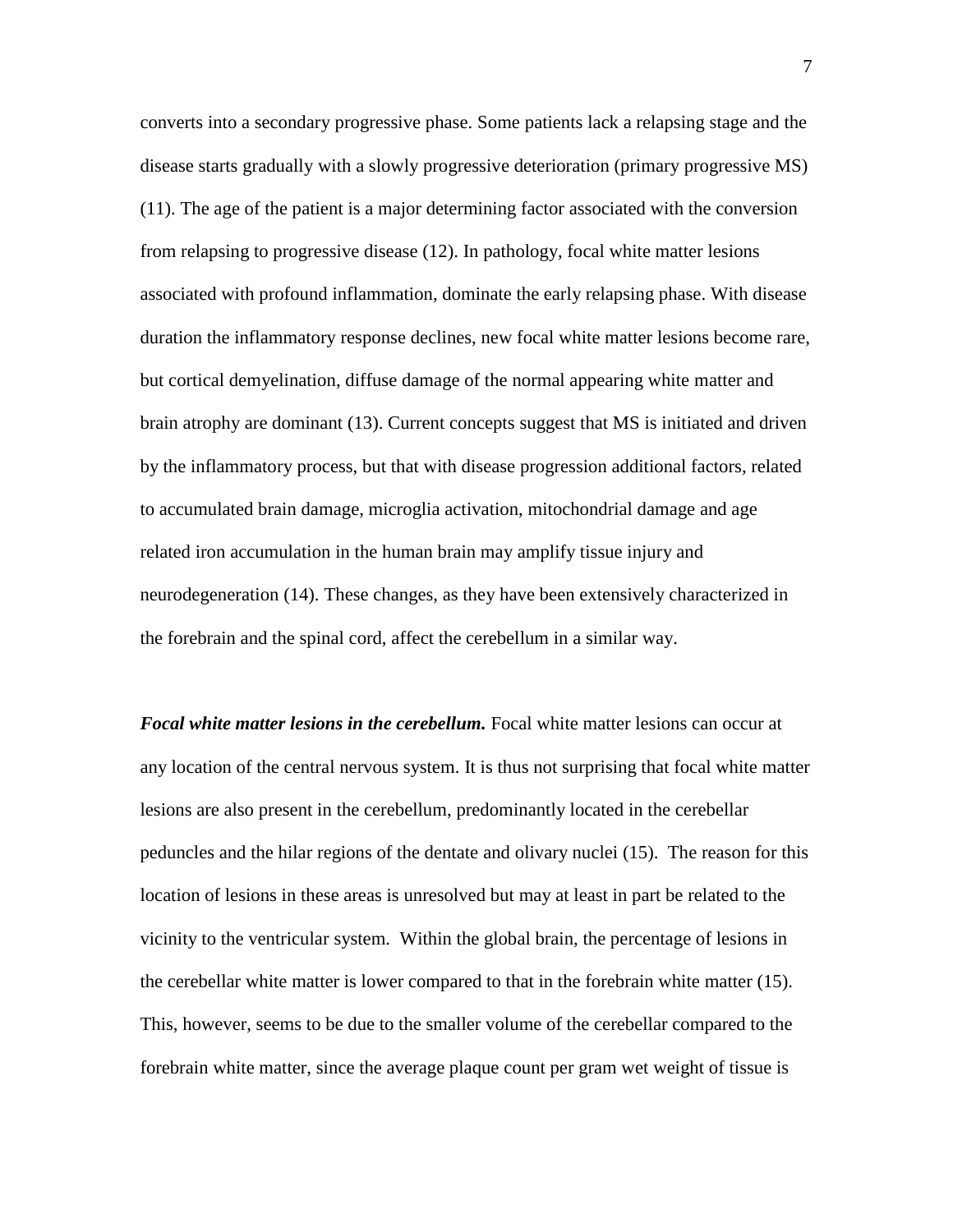similar [\(15\)](#page-29-0). As in forebrain lesions, active and inactive white matter lesions can occur side by side and the lesions are characterized by complete primary demyelination, variable axonal loss and a variable extent of remyelination. Whether the extent of axonal loss or remyelination differs between cerebellar and forebrain plaques is currently unknown due to the lack of respective quantitative studies.

*Cortical pathology.* Three different types of cortical lesions are present in the forebrain cortex, cortico/subcortical lesions, intracortical lesions and subpial lesions [\(16\)](#page-29-1). While cortico/subcortical and intracortical lesions develop around inflamed veins and venules, subpial lesions are associated with inflammation in the meninges [\(17,](#page-29-2) [18\)](#page-29-3). In the cerebellum two different cortical lesion types are seen [\(19\)](#page-29-4) (Figure 1). Cortico/subcortical lesions are frequently seen as extensions of white matter lesions in the folia, affecting the adjacent cortical tissue. The other type, which is much more abundant in particular in patients with progressive MS, consist of band like lesions, which span the cerebellar cortex over long distances of adjacent folia and do not reach the subcortical white matter [\(19\)](#page-29-4). Similar to subpial lesions in the forebrain, they may be related to inflammation in the meninges, but a direct proof of this association is difficult due to the lack of myelinated fibers in the outer molecular layer of the cerebellar cortex. As in cortical lesions in the forebrain active demyelination in the cerebellar cortex is associated with a variable degree of acute axonal injury and loss. No systematic neuropathological studies are currently available on global neurodegeneration, nerve cell loss and atrophy in the cerebellar cortex. Reduction of Purkinje cell density has been seen in areas of cortical demyelination in comparison to normal appearing cortex of MS patients, but there was no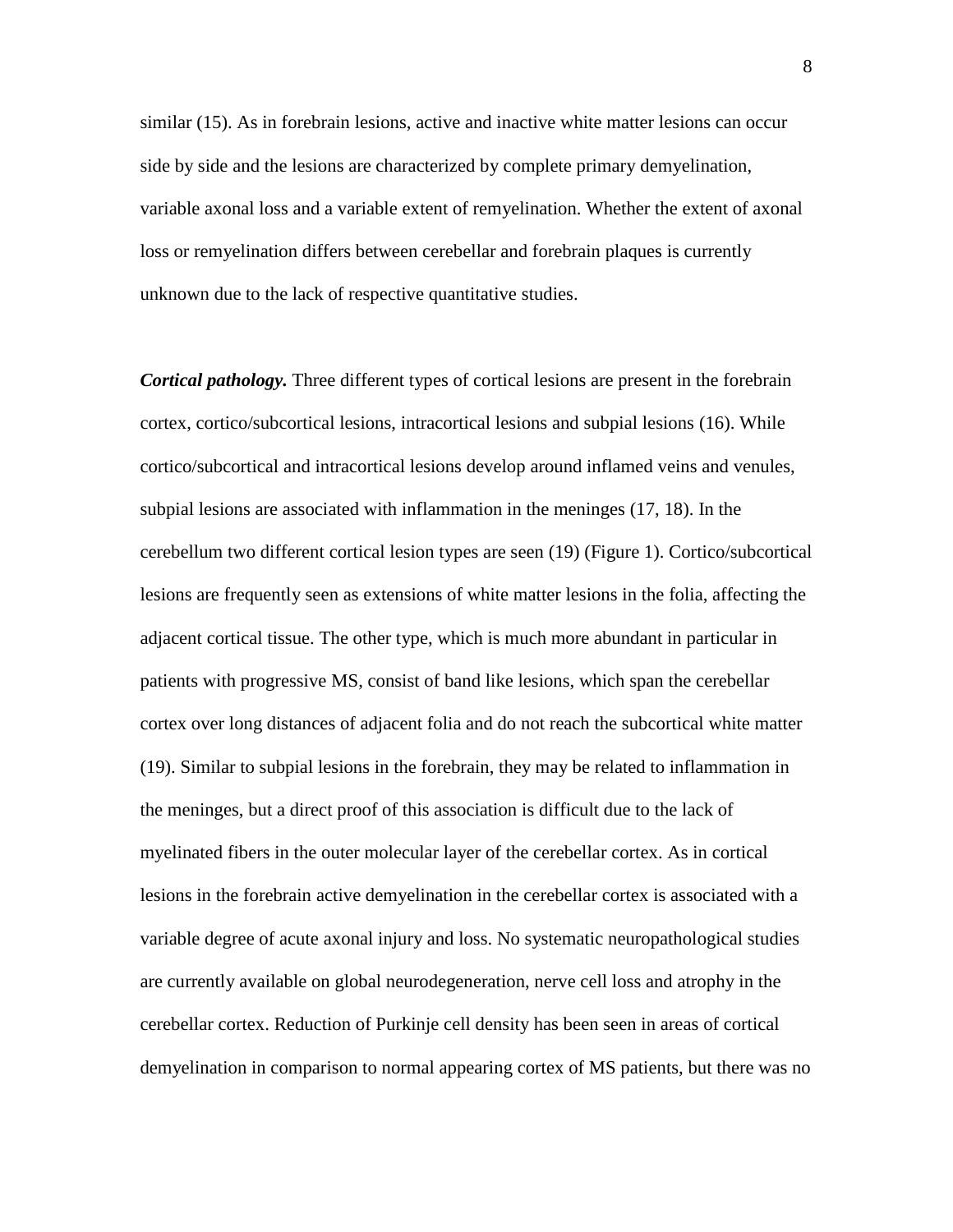significant reduction of nerve cell density in normal appearing MS cerebellar cortex compared to that in controls [\(19\)](#page-29-4).

Cortical demyelination in the cerebellum is extensive in patients with progressive MS. In average 30 to 40% of the cortex is affected and in some patients nearly complete demyelination of the entire cortex is seen [\(19\)](#page-29-4). Despite this dramatic observation, it is currently not clear, whether cortical demyelination in the cerebellum matters clinically. There is only a moderate density of myelinated nerve fibers in the cerebellar cortex, which includes radial fibers in the granular layer and two thin bands of myelinated fibers above and below the Purkinje cell layer. Whether a loss of myelin sheaths from these fibers has functional and clinically meaningful consequences is unclear. In cortical lesions of the forebrain the only neurophysiological consequence of demyelination has so far been identified as an acceleration of spreading depression [\(20\)](#page-29-5).

# **Cerebellar signs and symptoms in MS - more than the Charcot triad**

*M.A. Sahraian, MD*

Many clinical manifestations of MS arise from pathologies involving the cerebellum and cerebellar pathways. The huge number of cerebellar connections with other parts of the CNS such as the brainstem, cortex and spinal cord as well as dense fiber projections in the cerebellar peduncles makes this part of the brain an eloquent area in MS. Cerebellar symptoms were for a long time considered to be a common feature of MS. In fact, the French neurologist Jean-Martin Charcot (1825-1893) described his defining triad of MS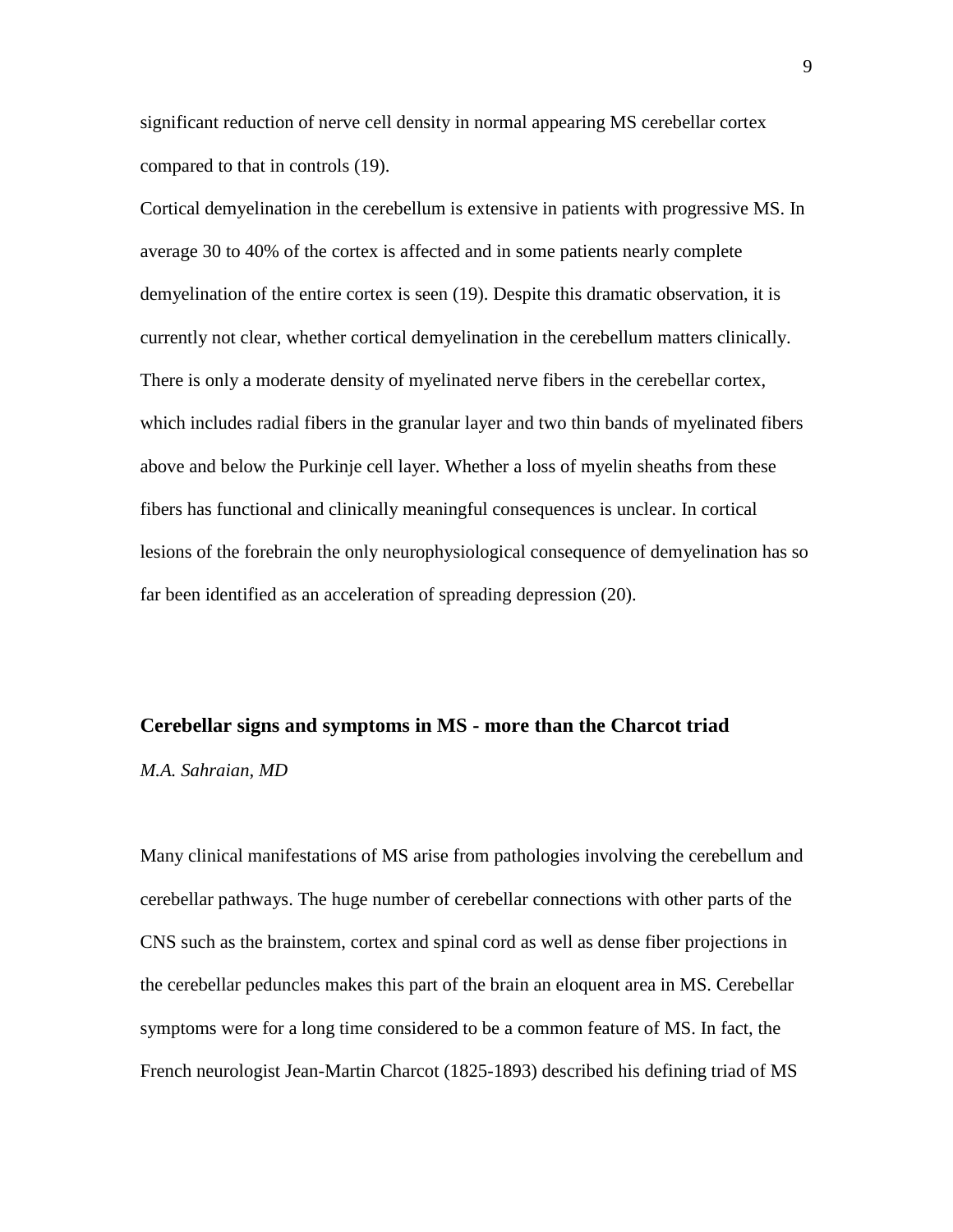as tremor, nystagmus and scanning speech [\(21\)](#page-29-6). The exact prevalence of cerebellar signs and symptoms in MS is not clear. Overall it seems that cerebellar signs and symptoms represent the predominant clinical manifestation in 11-33% of patients with MS [\(22,](#page-29-7) [23\)](#page-30-0). Cerebellar involvement may cause a wide range of signs and symptoms including tremor, gait and truncal ataxia, incoordination of voluntary movements, slurred speech, hypotonia, different kinds of nystagmus, ocular dysmetria and an inability to perform rapid alternating movements properly (dysdiadochokinesia). Depending on the extent of involvement, an individual may have one or a combination of signs and symptoms. Moreover, patients who exhibit clinical signs of cerebellar damage early in the disease course tend to develop severe disability more quickly [\(24\)](#page-30-1).

Patients with MS should be carefully examined to detect possible cerebellar involvement. The examination should include stance, gait, finger-to-nose, heel-to-shin tests as well as rapid alternating hand movements. Different kinds of nystagmus (e.g. upbeat nystagmus) and abnormal speech patterns may also indicate cerebellar involvement.

Tremor is one of the most common cerebellar symptoms in MS and may involve the head, neck, vocal cords, trunk and limbs. Tremor in MS typically involves the upper limbs and may cause severe disability and seriously impairs many activities of daily living. Postural and intention tremors are the two most prevalent types in MS. In a survey of tremors in MS, Alusi et al. demonstrated that 58 out of 100 patients had tremor although it was not symptomatic in 20 patients. The tremor was minimal in 27%, mild in 16%, and moderate to severe in 15% of the patients [\(25\)](#page-30-2).

Head titubation defined as nodding head tremor with a frequency of 3–4 Hz has been reported in 9% of MS patients usually due to midline cerebellar lesions. Titubation of the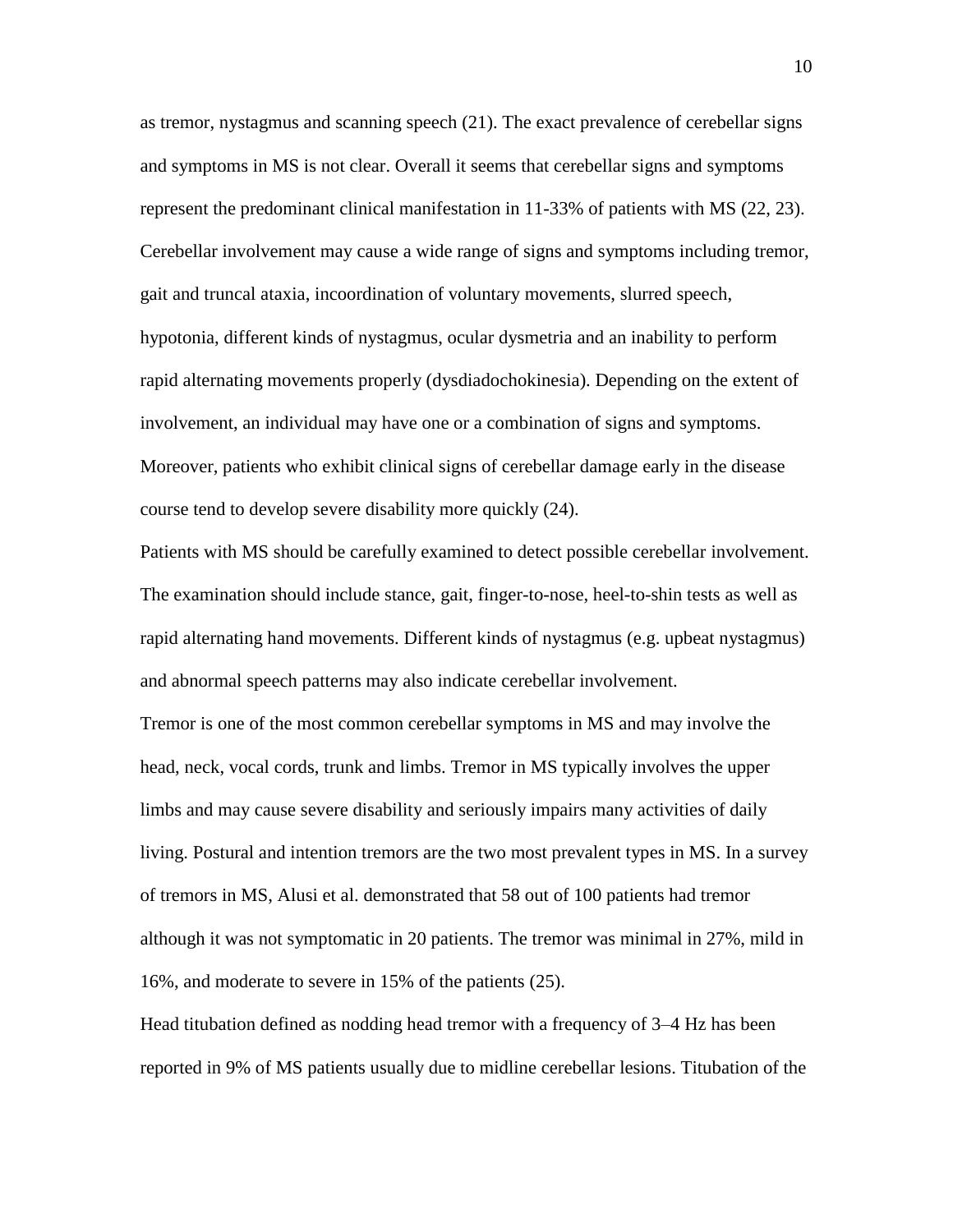head can occur in isolation or in combination with a postural tremor of the arms [\(25,](#page-30-2) [26\)](#page-30-3). Gait ataxia is usually due to anterior lobe lesions and the severity of ataxia correlates with the level of disability and dependency caused by MS [\(27\)](#page-30-4).

Lesions located in cerebellar midline structures may lead to truncal ataxia and complete astasia. These patients cannot stand upright without support. Paroxysmal bouts of ataxia and dysarthria with a characteristic temporal profile (sudden, brief, stereotyped attacks) have been reported in MS and may favorably respond to carbamazepine [\(28\)](#page-30-5). Such patients typically have a midbrain lesion, which involves the crossing fibers of the cerebello–thalamo–cortical pathway [\(29\)](#page-30-6).

Nystagmus and ocular dysmetria usually results from dysfunction of cerebello-vestibular connections or lesions involving the dorsal vermis and fastigial nuclei. Gaze-evoked nystagmus, upbeat nystagmus, rebound nystagmus, and opticokinetic nystagmus may all be seen with midline cerebellar lesions. Other ocular lesions seen include opsoclonus, skew deviation and ocular bobbing. It should be noted that cerebellar deficits in MS contribute significantly to disability, often with poor response to symptomatic therapies. Moreover, cerebellar manifestations tend to be more persistent, even when they occur early in the course of the disease [\(30\)](#page-31-0).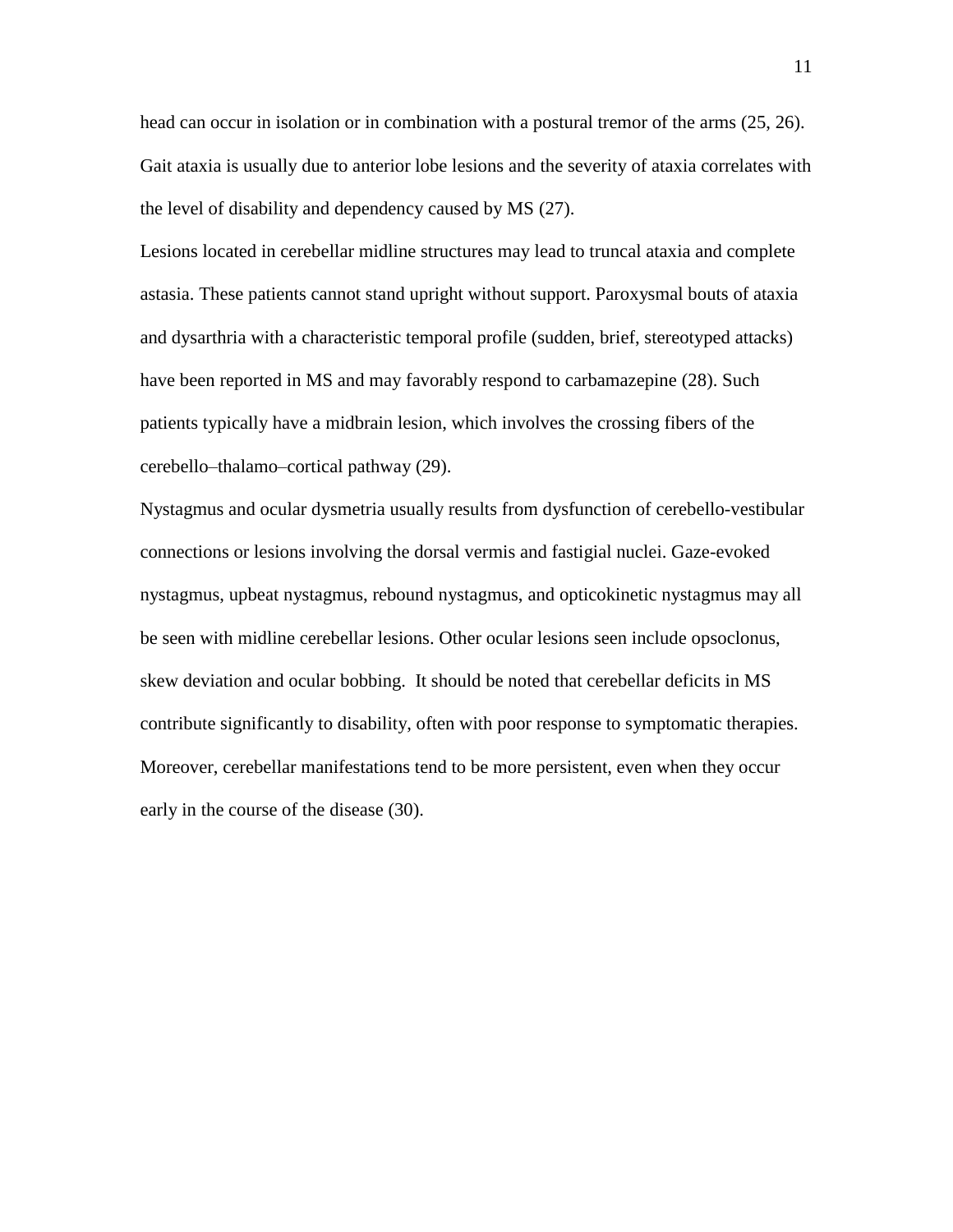#### **The cerebellum and neurocognitive dysfunction in MS**

*A. Cerasa, PhD and A. Quattrone, MD*

In recent years, a large amount of studies demonstrated a functional parcellation of the cerebellum driven by the connectivity between the cerebellum and primary brain cortices, pre-cerebellar nuclei and the spinal cord [\(31\)](#page-31-1). Patients with focal lesions confined to the "motor" part of the cerebellum suffer from a well-characterized cerebellar motor syndrome, including dysmetria, dysarthia and ataxia [\(32\)](#page-31-2). Moreover, a number of neuropsychological functions have also been demonstrated to be altered in patients with cerebellar lesions mainly including attention, working memory, and verbal fluency [\(33,](#page-31-3) [34\)](#page-31-4). Cerebellar lesions can result in a relatively well-defined "cerebellar cognitive affective syndrome" [\(33\)](#page-31-3), a complex syndrome that includes executive dysfunctions and other cognitive deficits.

More recently, functional neuroimaging studies have further corroborated the critical role of the cerebellum in cognition providing a detailed topographic map of functional domains [\(35\)](#page-31-5). In particular, lobule VI-VII and Crus I-II have been linked to language and working memory abilities. However, the role of the cerebellum in cognition depends on the existence of tight anatomical connections with a number of higher-level cortical regions. In particular, the prefrontal cortex, the superior temporal cortex and the lateral parietal cortex show diffuse projections to different cerebellar regions via the thalamus and the pons [\(36,](#page-31-6) [37\)](#page-32-0).

The typical cognitive profile of patients with MS and cerebellar involvement still remains an important matter of debate. Generally, MS is a heterogeneous neurological disorder,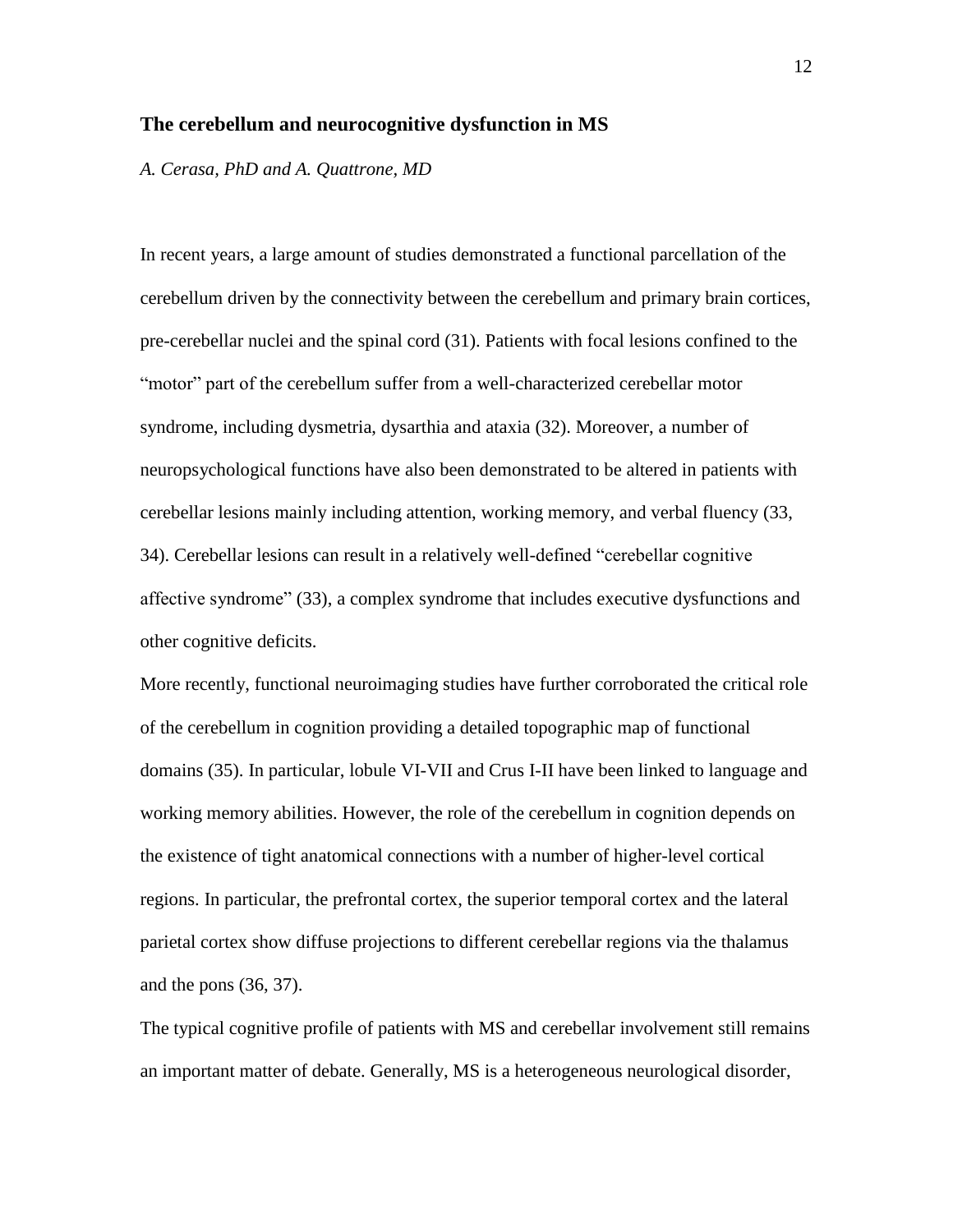both at the clinical and pathological level, characterized by diverse neurological symptoms including motor and cognitive dysfunctions. It is characteristic for MS that instead of a global cognitive decline, predominantly specific domains, in particular memory, language, attention and information processing speed, are affected [\(38\)](#page-32-1). In the present literature, the relationship between cerebellar abnormalities and cognitive deficits is often elusive. However as said before, cerebellar signs and symptoms are a very common feature of patients with MS. The investigation of MS patients with cerebellar motor dysfunction (e.g. limb and/or gait ataxia, dysdiadochokinesia or tremor), offers a unique opportunity to disentangle the contribution of the cerebellum to cognitive dysfunction in MS patients. Only recently it has been demonstrated that MS patients *with* cerebellar motor signs suffer from more severe cognitive deficits with respect to patients *without* [\(39,](#page-32-2) [40\)](#page-32-3). In fact, MS patients with cerebellar motor dysfunction showed specific impairment in executive functions (Symbol Digit Modality Test = SDMT; Paced Auditory Serial Addition Test = PASAT) and language performance (Controlled Oral Word Association Test  $=$  COWAT). Given that these specific deficits parallel those described in patients affected by "cerebellar cognitive affective syndrome" it is intriguing to study the role of the cerebellum in MS. As previously reported for patients with focal cerebellar lesions, the specific cognitive deficits detected in MS patients (*with* cerebellar motor dysfunction) might be dependent upon neural damage within cortical-cerebellar loops [\(32-34\)](#page-31-2). For instance, one study demonstrated that during a working memory fMRI task, MS patients *with* cerebellar motor dysfunction, relative to both MS patients *without* and controls, displayed significantly reduced functional connectivity between the left cerebellar Crus I and the right superior parietal lobule, a cortical area implicated in short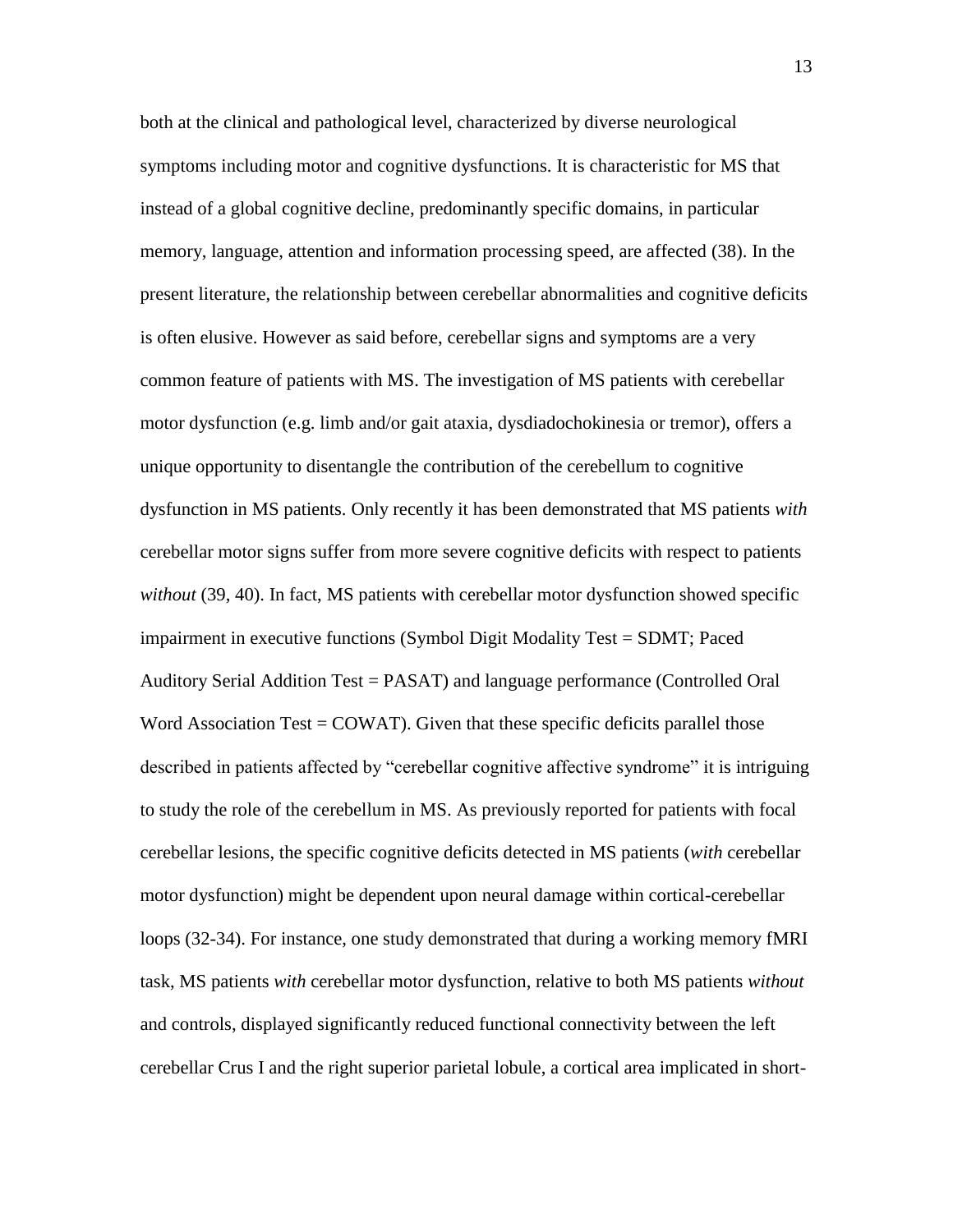term buffering and storage of relevant information [\(41\)](#page-32-4). Moreover, two volumetric studies described significant correlations between the impairment of executive functions and loss of grey matter volumes in the cerebellum [\(40\)](#page-32-3) and in the dorsolateral prefrontal cortex as well as between language performance and atrophy of the superior temporal cortex [\(42\)](#page-32-5). The hypothesis that an altered communication of the cerebellum with higherorder cortical areas contributes to the dysfunctional cognitive profile of MS patients is indirectly supported by a recent volumetric study investigating patients with nondemyelinating focal cerebellar lesions [\(43\)](#page-32-6). The authors described specific deficits in executive functions and language performance in association with grey matter reductions of the frontal and temporal cortices. However, it remains to be established how cerebellar white matter lesions characterizing MS patients *with* cerebellar motor dysfunction induce the detected grey matter tissue loss in associated cortical areas. It has been shown in the forebrain that cortical MS lesions develop with some predilection in areas that are connected to deep grey matter and white matter lesions [\(44\)](#page-33-0). One possible explanation for this observation is that anterograde and retrograde degeneration lead to microglia activation, which may precipitate new lesion formation in the course of further inflammatory activation [\(45\)](#page-33-1). This intriguing hypothesis remains to be specifically tested in the cerebellum e.g. with tractographic MRI and histopathological methods. The evidence described in this review supports the view that cerebellar signs contribute to cognitive impairments of patients with MS, influencing specific domains: executive functions and language. New therapeutic strategies targeting cerebellar cognitive symptoms (attentional deficits or language impairment) are therefore necessary in such patients. Recently it has been demonstrated that intensive computer-assisted cognitive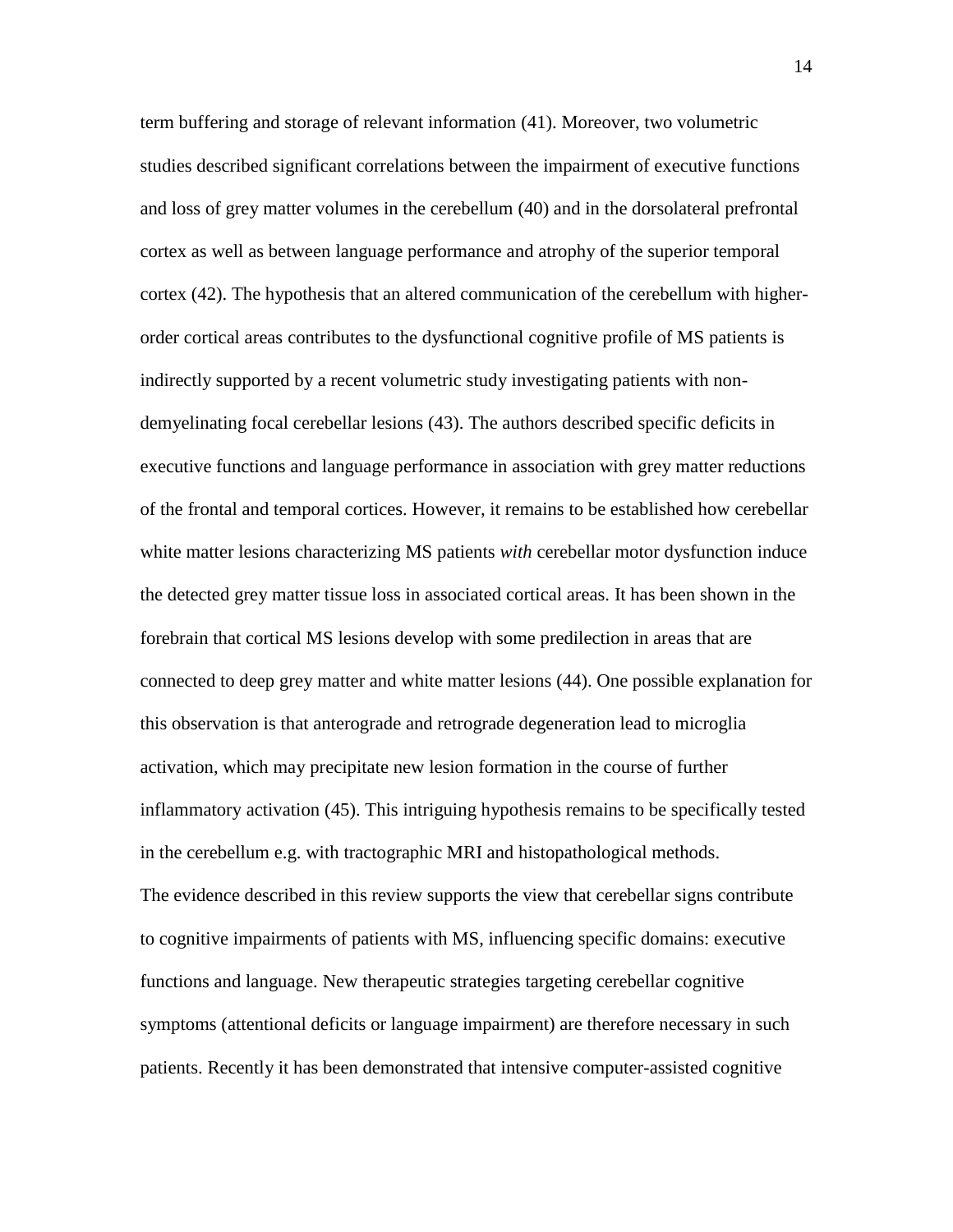rehabilitation tailored to MS patients with impaired attention influences neural plasticity and improves cognitive abilities [\(46\)](#page-33-2). Similarly, repetitive transcranial brain stimulation may also be considered as an alternative non-pharmacological intervention for these patients, since its capacity to modulate neural networks to facilitate improvements in behavioral functions has been demonstrated in stroke patients with language deficits [\(47\)](#page-33-3).

# **What has structural MR imaging taught us about the cerebellar involvement in MS**

*K. Weier, MD and D.L. Collins, PhD*

Conventional MRI is the most important diagnostic tool in MS and infratentorial lesions were recognized early on to add to the predictive value in diagnosing MS [\(48\)](#page-33-4). MRI using standard T1-, T2-weighted and fluid-attenuated inversion recovery (FLAIR) sequences is widely applied in clinical practice to identify focal lesions. In the current MRI criteria, which are part of the McDonald criteria for the diagnosis of MS [\(49\)](#page-33-5), the posterior fossa is recognized as one out of four characteristic regions. One or more lesions in at least two of these regions are required to meet the MS criteria for dissemination in space [\(50\)](#page-34-0).

More than 20 years ago, Baumhefner et al. could show a correlation between cerebellar lesion area, when measured on 2D coronal T2 weighted MRI scans (acquired on 0.35T), and disability in fine-motor tasks in progressive MS patients [\(51\)](#page-34-1). However image quality in those days was low and post-processing methods limited. Further, evidence of a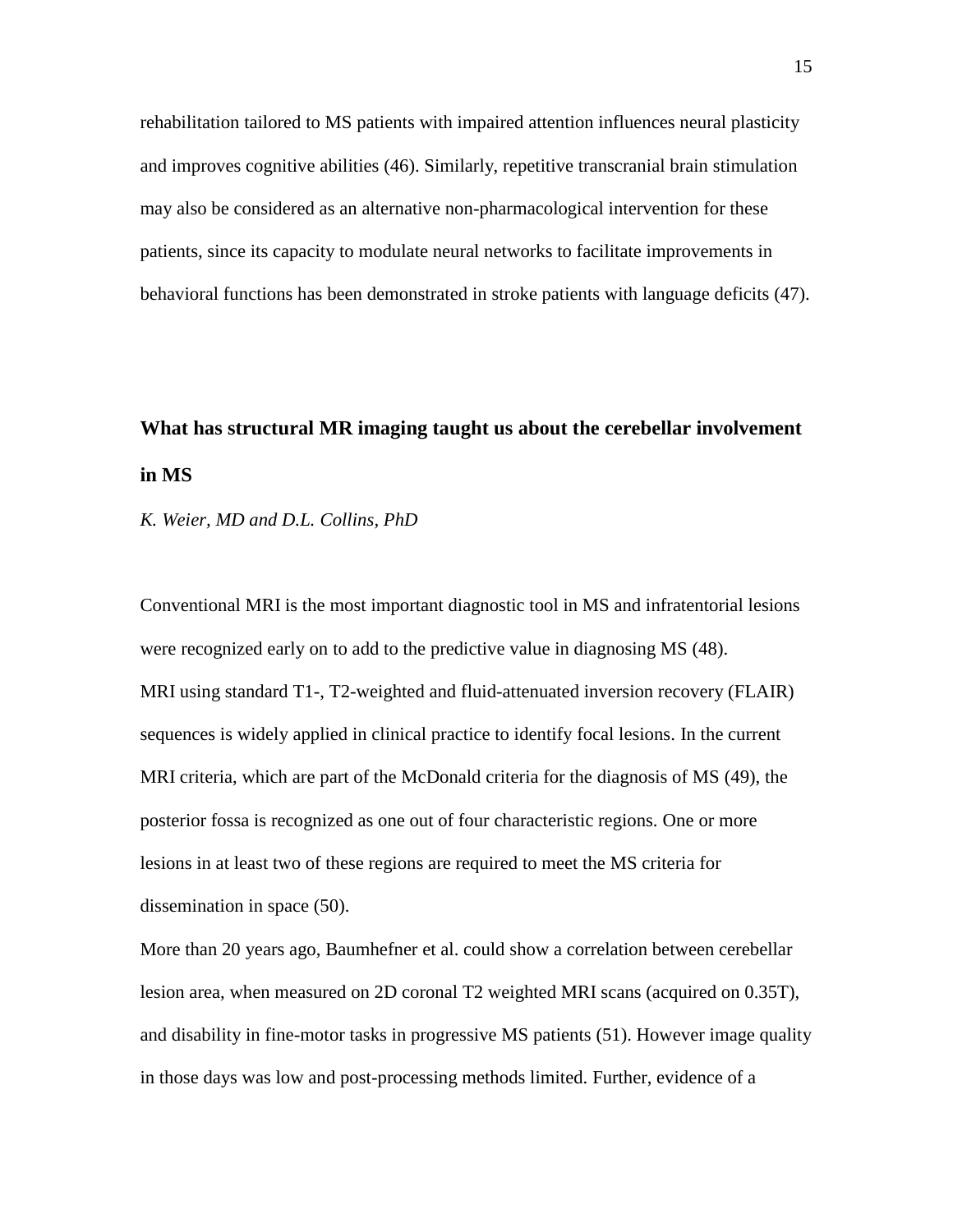cerebellar volume reduction as determined using MRI was found in relapsing-remitting (RR) MS patients with severe cerebellar dysfunction when compared to healthy controls (HC), however, there was no correlation between Expanded Disability Status Scale (EDSS) [\(52\)](#page-34-2) and cerebellar volume [\(53\)](#page-34-3).

Over the past three decades it has been shown that an early diagnosis and treatment, before major neuronal damage has taken place, is beneficial in terms of the longer-term outcome [\(54\)](#page-34-4). This is why there is a need to focus on early changes in the disease course. Furthermore, there is evidence that apart from inflammatory processes,

neurodegeneration plays a major role in the MS pathobiology and both processes result in atrophy, and irreversible atrophy in turn leads to an accrual of disability [\(55\)](#page-34-5). With the advent of higher magnet field strengths, improved gradients, coils and MRI sequences as well as advances in data post-processing techniques, atrophy measures of supratentorial brain structures have become important measures of disease activity. However in case of the cerebellum, technical challenges concerning correct segmentation of the thin cerebellar gyri and sulci and extracting the cerebellar tissue from nearby structures had hampered studies on cerebellar abnormalities in humans in the past, which have been overcome only recently [\(56,](#page-34-6) [57\)](#page-35-0) (Figure 2). To date, mainly cross-sectional MRI data exist and only a few studies specifically focus on the role of the cerebellum in MS. T2 hypointensities in the dentate nuclei have been found in MS patients, possibly reflecting pathological non-heme iron deposition, and were related to ambulatory impairment and disability [\(58\)](#page-35-1). While T2 hypointensities of the dentate nuclei do not seem to be disease specific (also seen in normal aging [\(59\)](#page-35-2)), equivalent bilateral T1 hyperintensities in the dentate nuclei have so far only been reported in MS patients [\(60\)](#page-35-3).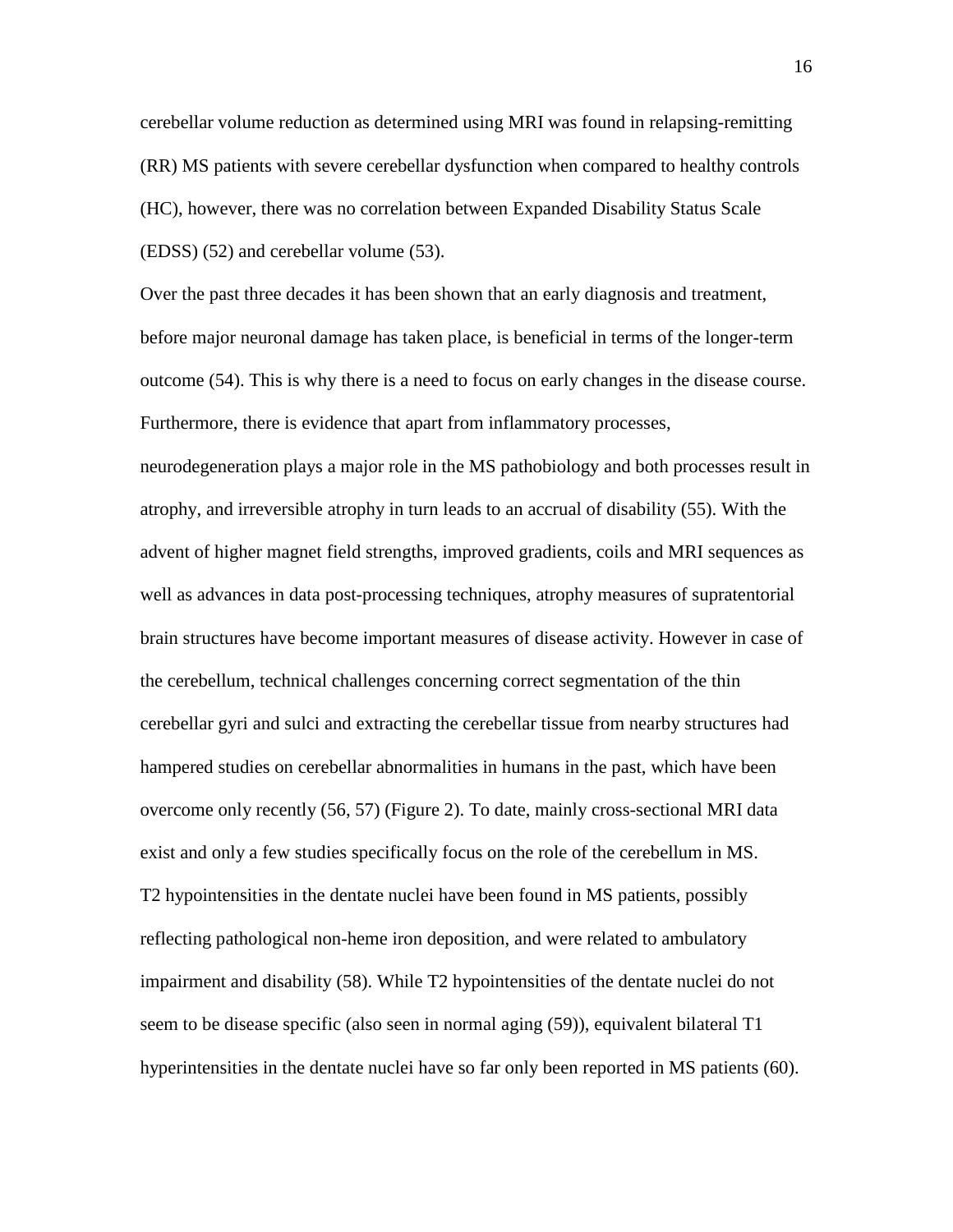T1 hyperintensities of the dentate nuclei appear mainly to be associated with the secondary progressive disease subtype and with increased clinical disability, lesion load, and brain atrophy [\(60\)](#page-35-3).

T1-weighted MRI can further be used to determine disease-related cerebellar atrophy and more specifically reduced cerebellar grey and white matter volume. Overall, studies show a clear reduction of the total cerebellar volume in patients with MS (ranging between 106-150 cc) when compared to HC, and this reduction is even more prominent in patients with a progressive disease course [\(61-64\)](#page-35-4). Calabrese and colleagues [\(63\)](#page-36-0) focused mainly on cerebellar cortical volume and found reduced volumes as well as evidence of cortical lesions as determined using double inversion recovery (DIR) sequences in all the different MS phenotypes (CIS, RR, secondary (SPMS) and primary progressive MS (PPMS)). In another cohort studied by Anderson et al., grey matter volume was significantly reduced in SPMS compared to HC. A borderline reduction was observed in RRMS. Regarding cerebellar white matter volume, changes were only seen in the SPMS group [\(61\)](#page-35-4). Mesaros and colleagues compared grey matter changes between HC, MS patients with a benign disease course (disease duration of  $\geq$ 15 years and EDSS  $\leq$ 3) and SPMS using voxel based morphometry (VBM) [\(65\)](#page-36-1). Interestingly the analysis of relative grey matter loss between SPMS and benign MS patients showed significant clusters predominantly in the cerebellum. The authors suggested that this grey matter loss may be a major determinant of locomotor disability in MS. In patients with CIS, results of previous studies are more heterogeneous: in one study, a volume reduction relative to HC was seen for cerebellar grey matter [\(63\)](#page-36-0). In another study by Anderson and colleagues, no significant volume differences relative to HC were seen [\(61\)](#page-35-4). In a VBM study of Henry et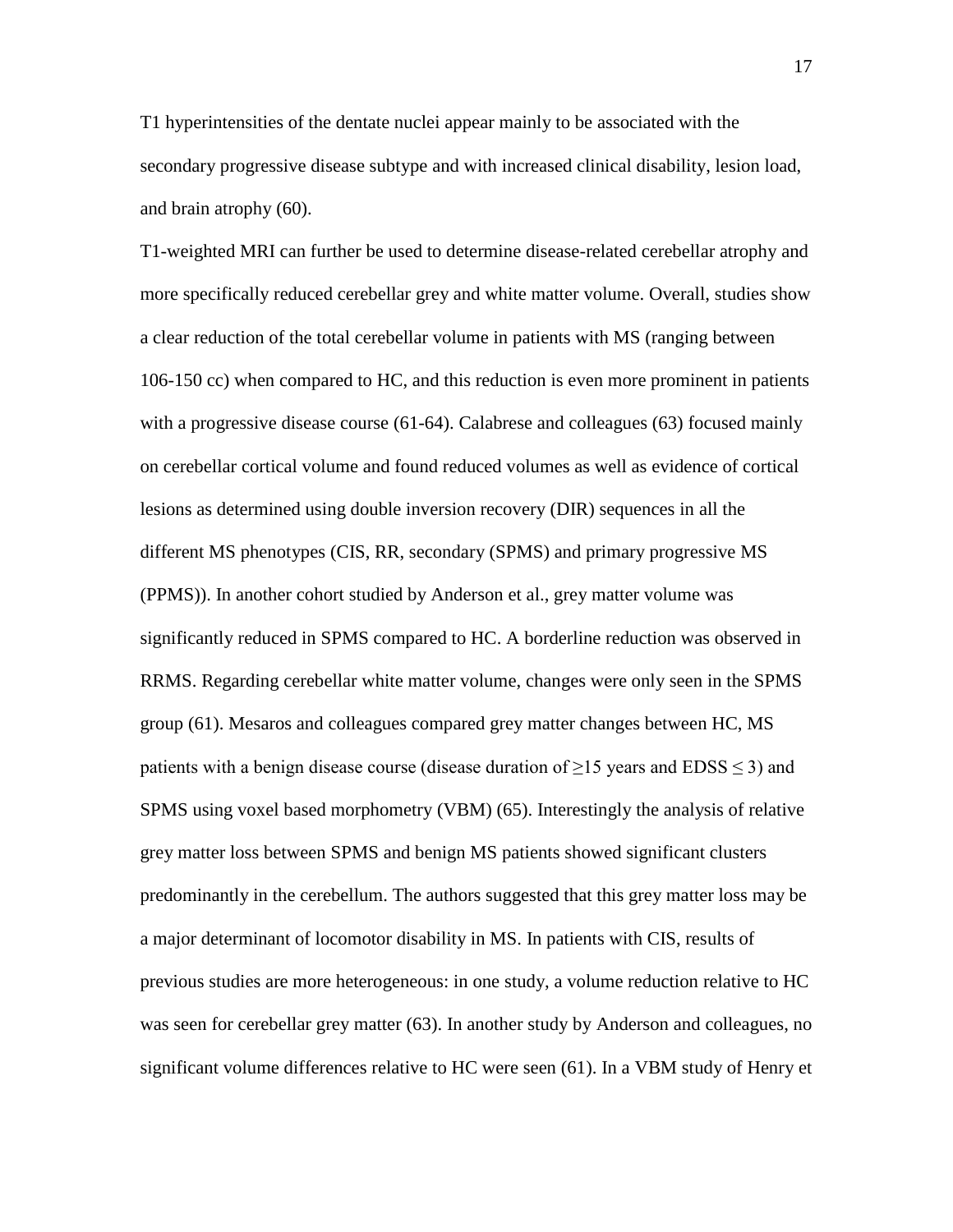al., CIS patients also did not significantly differ from HC in cerebellar grey matter volume [\(66\)](#page-36-2). As mentioned before, correlation with EDSS was at best moderate [\(63\)](#page-36-0) or non existing [\(53,](#page-34-3) [62,](#page-36-3) [65\)](#page-36-1), however, more robust correlations between cerebellar volumes and clinical dysfunction were found when outcomes were chosen that tested specifically for fine-motor skills, locomotion, or cognition [\(40,](#page-32-3) [61,](#page-35-4) [66,](#page-36-2) [67\)](#page-36-4).

Taken together, there is a high variability regarding the results (and conclusions) of these structural MRI studies. This may be explained by the usage of different techniques [semiautomated versus automated segmentation, VBM versus region-of-interest (ROI) techniques, etc.], arbitrarily chosen anatomical boundaries towards the brainstem and heterogeneity in patient cohorts (disease duration, number of patients). It is also important to note that the white matter in the thin foliae cannot be easily separated from the cortical grey matter using most of the techniques applied in the available literature, nor were the cerebellar nuclei distinguished from the white matter core. These limitations have to be kept in mind, when interpreting results on cerebellar grey and white matter changes in MS patients.

#### **Insights from advanced MRI studies of the cerebellum in MS**

*H. Siebner, MD, DMSci and A.-M. Dogonowski, MD, PhD*

In recent years, diffusion weighted magnetic resonance imaging (DWI) has emerged as another important MRI modality. Applying a diffusion tensor (DT) model to the DWI data, one can derive well-established voxel-wise measures of regional water diffusion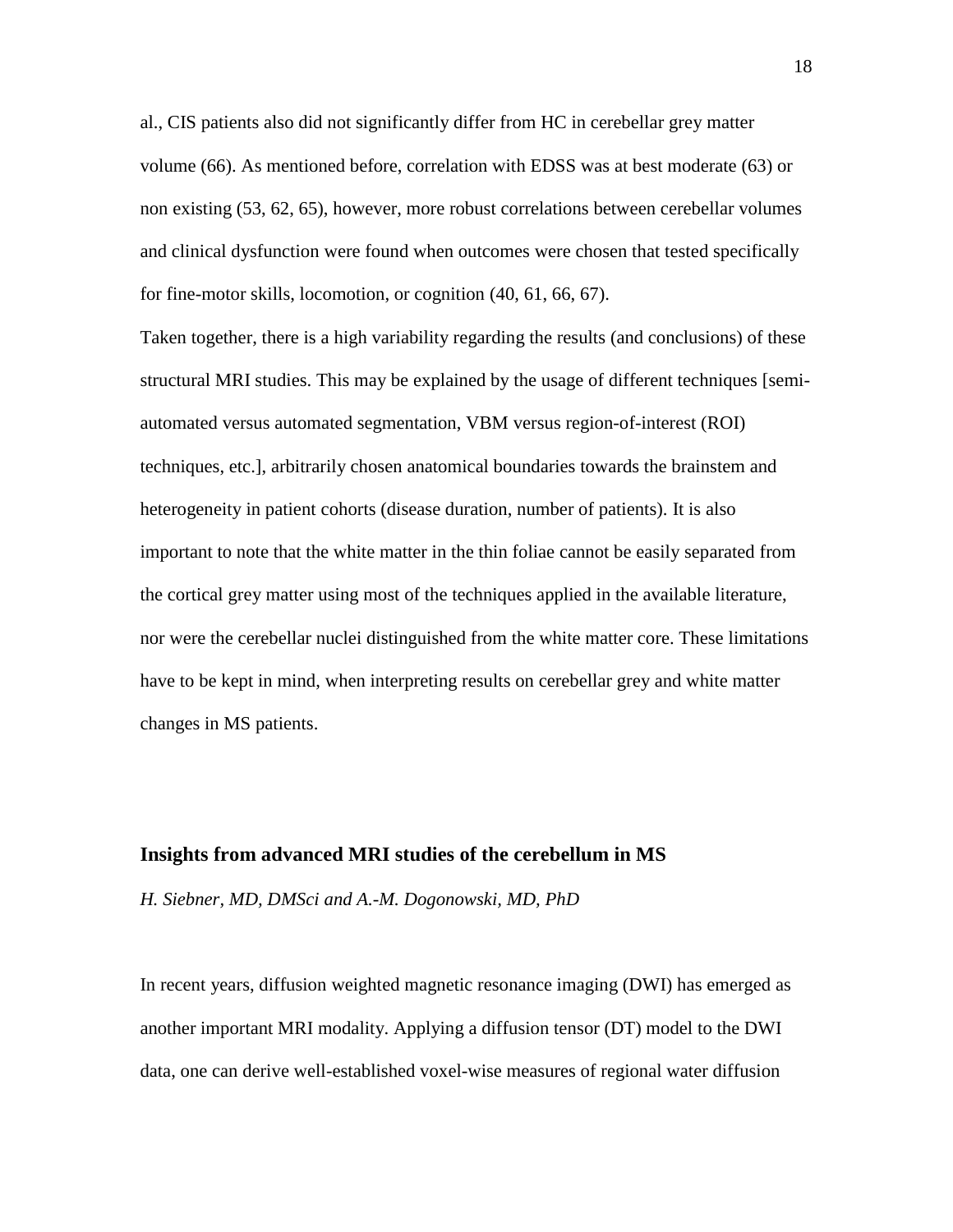such as fractional anisotropy (FA), mean diffusivity (MD), or directional diffusivity. These DT measures can be used to detect MS-related microstructural changes in cerebellar white and grey matter, especially in the cerebellar peduncles, which contain the main white-matter pathways linking the cerebellum with the rest of the brain [\(68\)](#page-36-5). Several recent DT MRI studies have examined the association between clinical disability and the degree of white-matter damage in the middle and superior cerebellar peduncles [\(68\)](#page-36-5). Inter-individual variations of DT-based microstructural measures in the superior cerebellar peduncles were found to correlate with upper limb function and walking in progressive MS patients [\(68\)](#page-36-5) and with balance impairment as measured by static posturography [\(69\)](#page-37-0). RRMS patients with worse balance performance displayed stronger increases in regional MD and decreases in regional FA in the superior and middle cerebellar peduncles along with other pathways in the brain stem and cerebral white matter [\(69\)](#page-37-0). Postural impairment also correlated with cerebellar grey matter reductions in the anterior lobules IV, V, VI and lobules VIII [\(69\)](#page-37-0). In a large cohort of 172 MS patients of various phenotypes, focal lesions were frequently present on T2-weighted images in the middle (65% of patients) and superior cerebellar peduncles (43% of patients) [\(70\)](#page-37-1). Compared with volumetric measures of T2 lesions or cerebellar atrophy, DT MRI of the cerebellar peduncles had a superior discriminatory power to distinguish between impaired and unimpaired subgroups according to their cerebellar and brainstem functional system scores. Clinically impaired patients had significantly higher MD and radial diffusivity and lower FA values in the middle and superior cerebellar peduncles relative to clinically unimpaired patients [\(70\)](#page-37-1).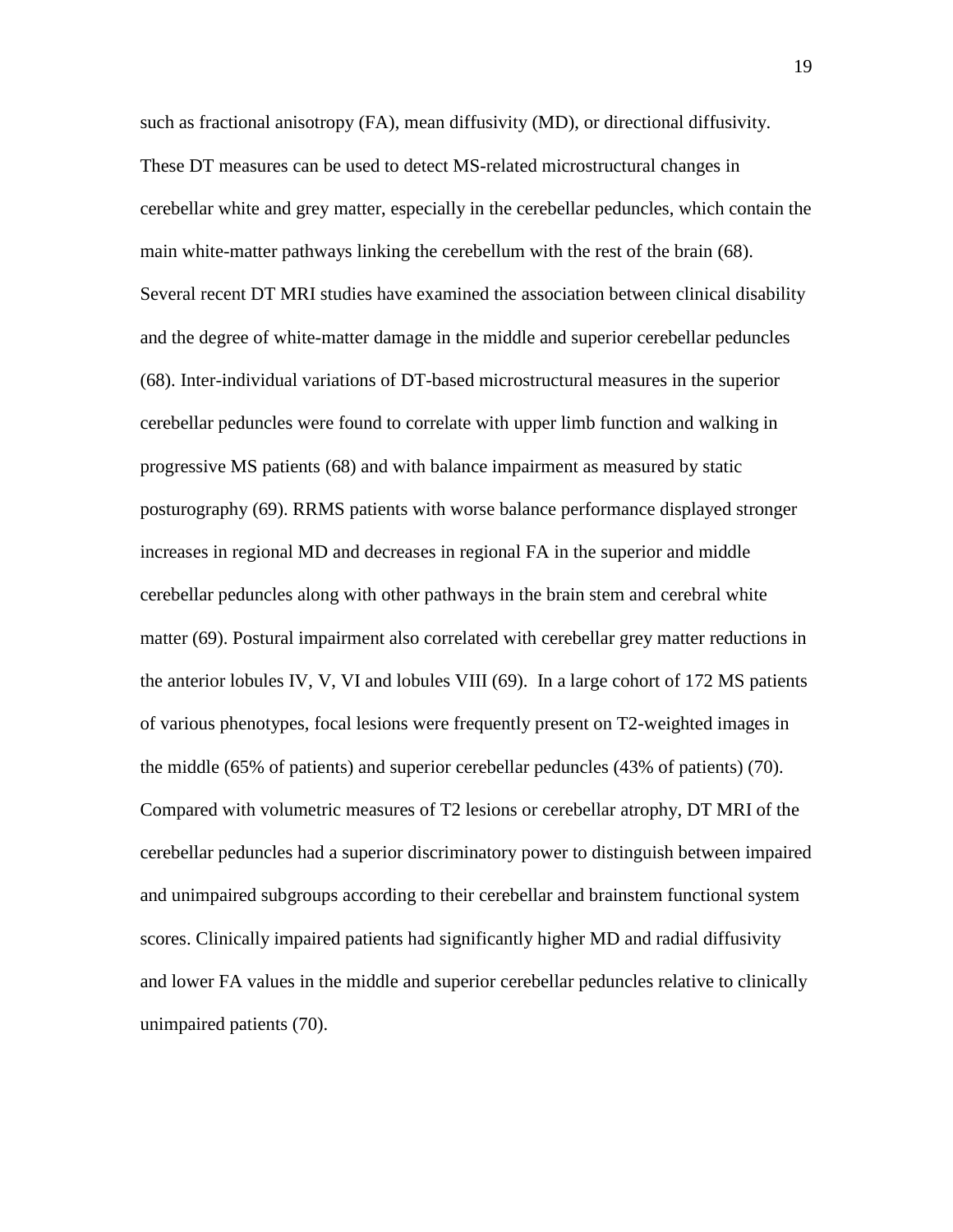Another way to use DWI is to apply tractography approaches such as anatomical connectivity mapping (ACM) to quantify structural brain connectivity in MS. A recent DWI study reported an association between the ACM values in the inferior middle cerebellum (lobules IX) and patient's cognitive ability as reflected by the PASAT score [\(71\)](#page-37-2).

MS-related alterations in functional connectivity of the cerebellum can be probed with blood oxygenation level–dependent (BOLD) fMRI while the patient is at rest or performs an experimental task. A link between impaired local functional integration in the cerebellum and lesion load of the cerebellar peduncles was recently demonstrated in a resting-state fMRI study which used a regional homogeneity measure of resting-state BOLD-signal fluctuations as index of local regional connectivity within the cerebellar cortex [\(72\)](#page-37-3): The left lobules V and VI expressed reduced local functional connectivity in patients with MS relative to controls (Figure 3). In addition, patients with higher EDSSor ataxia-scores displayed a stronger reduction of local connectivity in the left Crus I and dentate nucleus compared to patients with lower EDSS- or ataxia scores (Figure 3). Impaired local functional connectivity in the cerebellar cortex might reflect a temporospatial disintegration of converging cortico-ponto-cerebellar and spino-cerebellar inputs induced by MS lesions in cerebellar white-matter tracts. In support of this interpretation, local connectivity in the cerebellum decreased with increasing lesion load of the left cerebellar peduncle [\(72\)](#page-37-3).

Other task-related fMRI studies have shown that MS alters the functional connectivity between the cerebellum and cortical frontoparietal areas of the brain. An abnormal pattern of connectivity between premotor cortex and cerebellum was first reported by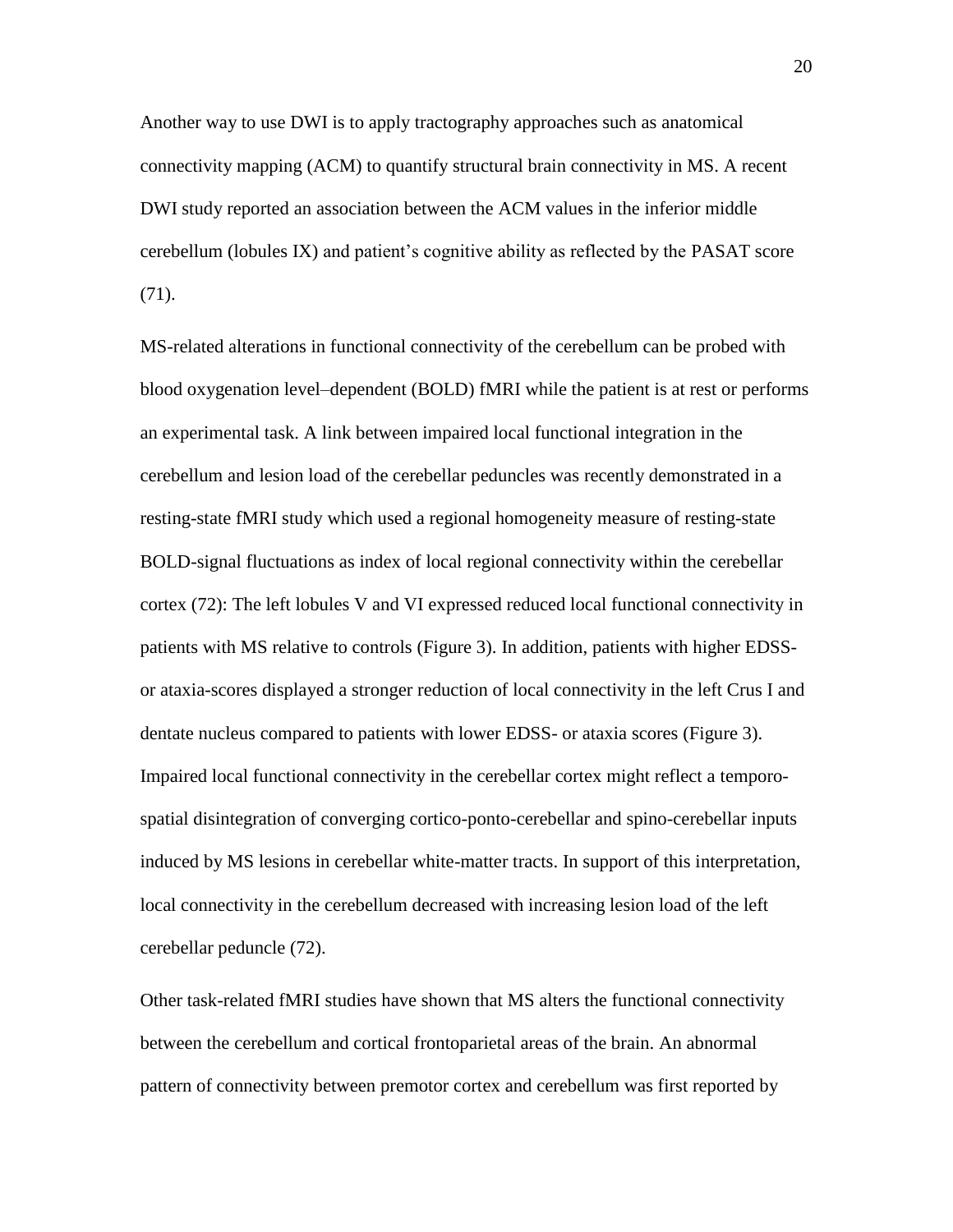Saini et al. during a handwriting task [\(73\)](#page-37-4). A recent fMRI study demonstrated functional connectivity changes between the right cerebellum and prefrontal areas during a Stroop interference task that depended on the clinical phenotype of MS [\(74\)](#page-37-5). In that study, patients' response times in the incongruent Stroop condition inversely correlated with bilateral cerebellar activity and disease duration inversely correlated with right cerebellar activity. Changes in cerebello-cortical functional connectivity has been found in several other fMRI studies using motor [\(75\)](#page-37-6) or cognitive tasks [\(76\)](#page-38-0). For instance, Loitfelder et al. computed functional connectivity of the anterior cingulate cortex (ACC) based on rest periods of a block-design fMRI study [\(77\)](#page-38-1). Better cognitive performance in the patients as reflected by the individual PASAT score was associated with increased functional connectivity between ACC and Crus I and left lobule VI of the cerebellum. Although the changes in functional connectivity of the cerebellum differ to some degree across studies, these studies show that the MS-induced structural damage in cortico-cerebellar networks triggers functional changes in the cerebellum. Whether these changes reflect a primary dysfunction, compensation, or maladaptive changes remains to be determined. To tackle this question, longitudinal multimodal MRI studies on newly diagnosed MS patients are warranted in which structural and functional changes in cortico-cerebellar connectivity are prospectively assessed and related to lesion accumulation, atrophy development and measures of motor and cognitive disability.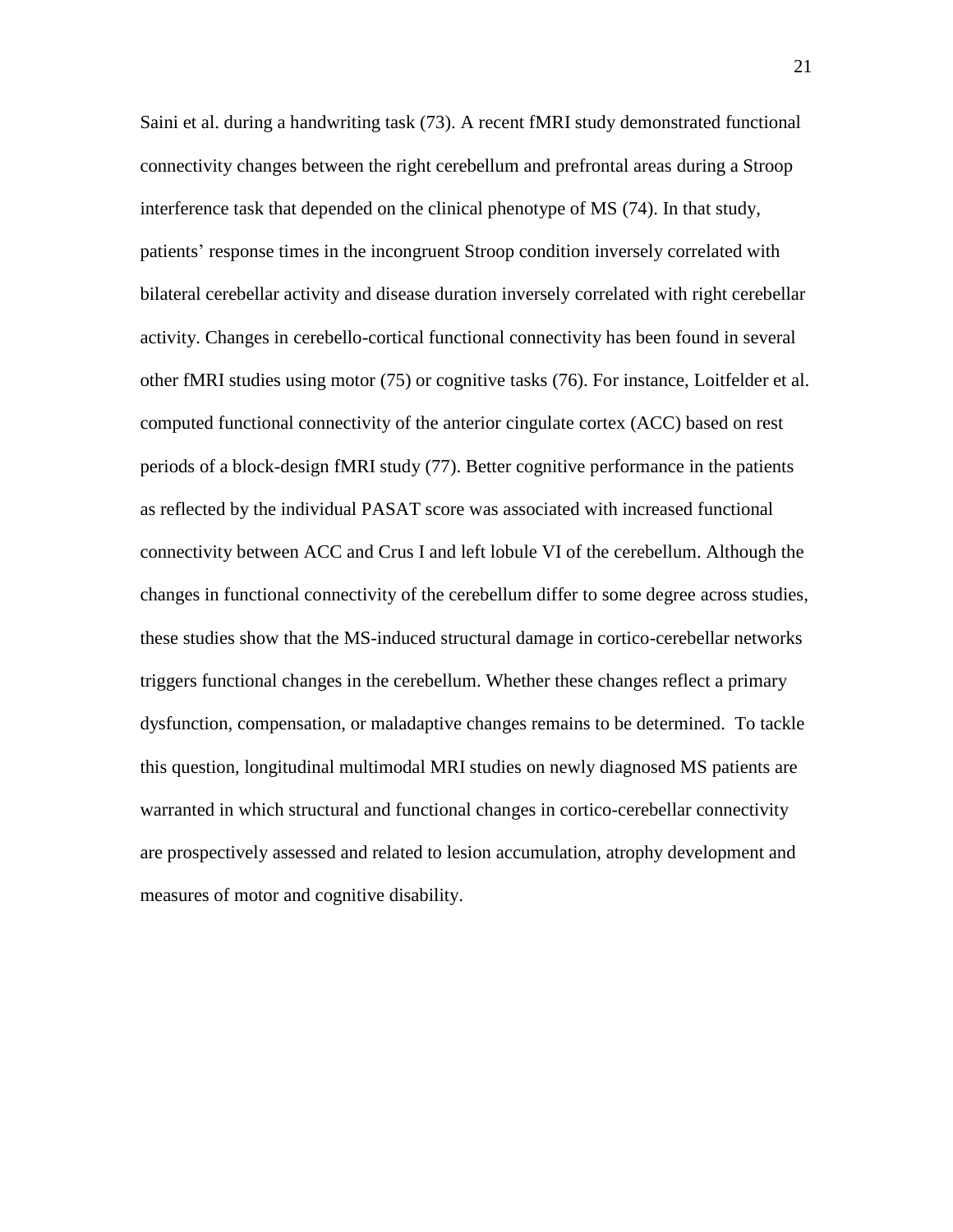#### **The role of the cerebellum in pediatric-onset MS**

*K. Weier, MD and B. Banwell, MD*

Over the past two decades pediatric-onset MS has been increasingly recognized. About 2- 5% of all MS patients experience disease onset before the age of 18 [\(78,](#page-38-2) [79\)](#page-38-3). The femalemale ratio is equal before puberty and by adolescence the strong female preponderance resembles that of adult-onset disease [\(80\)](#page-38-4). The clinical features of MS in children differ slightly from those of adults, particularly in the youngest patients, although the relapsingremitting disease course and subsequent relapse features are typical of relapsing-remitting disease in adult-onset patients [\(81,](#page-38-5) [82\)](#page-38-6). More than half of the pediatric-onset MS patients experience a polyfocal presentation, 30-50% initially present with deficits referable to a single site in the CNS. While optic neuritis and sensory deficits are one of the most common initial presentations, cerebellar dysfunction including ataxia and oculomotor disturbances are notable in  $5 - 27$  % of pediatric-onset MS patients, with ataxia occurring in approximately 50% of the children who manifest with their first MS attack prior to age 10 years [\(80,](#page-38-4) [83,](#page-39-0) [84\)](#page-39-1). The presence of cerebellar symptoms does not predict relapse severity or clinical recovery from relapse [\(85\)](#page-39-2).

The cerebellum is also an important brain region for cognitive-behavioral processing [\(86\)](#page-39-3). Studies of pediatric MS cohorts have demonstrated that 30-50% have cognitive impairment detected within the first five years of MS onset [\(87,](#page-39-4) [88\)](#page-39-5). The contribution of cerebellar MS pathology to cognitive impairment has yet to be fully appreciated. Of interest, however, are MRI studies demonstrating that the posterior fossa is more likely to be affected in pediatric-onset patients when compared to adult-onset MS, with pediatric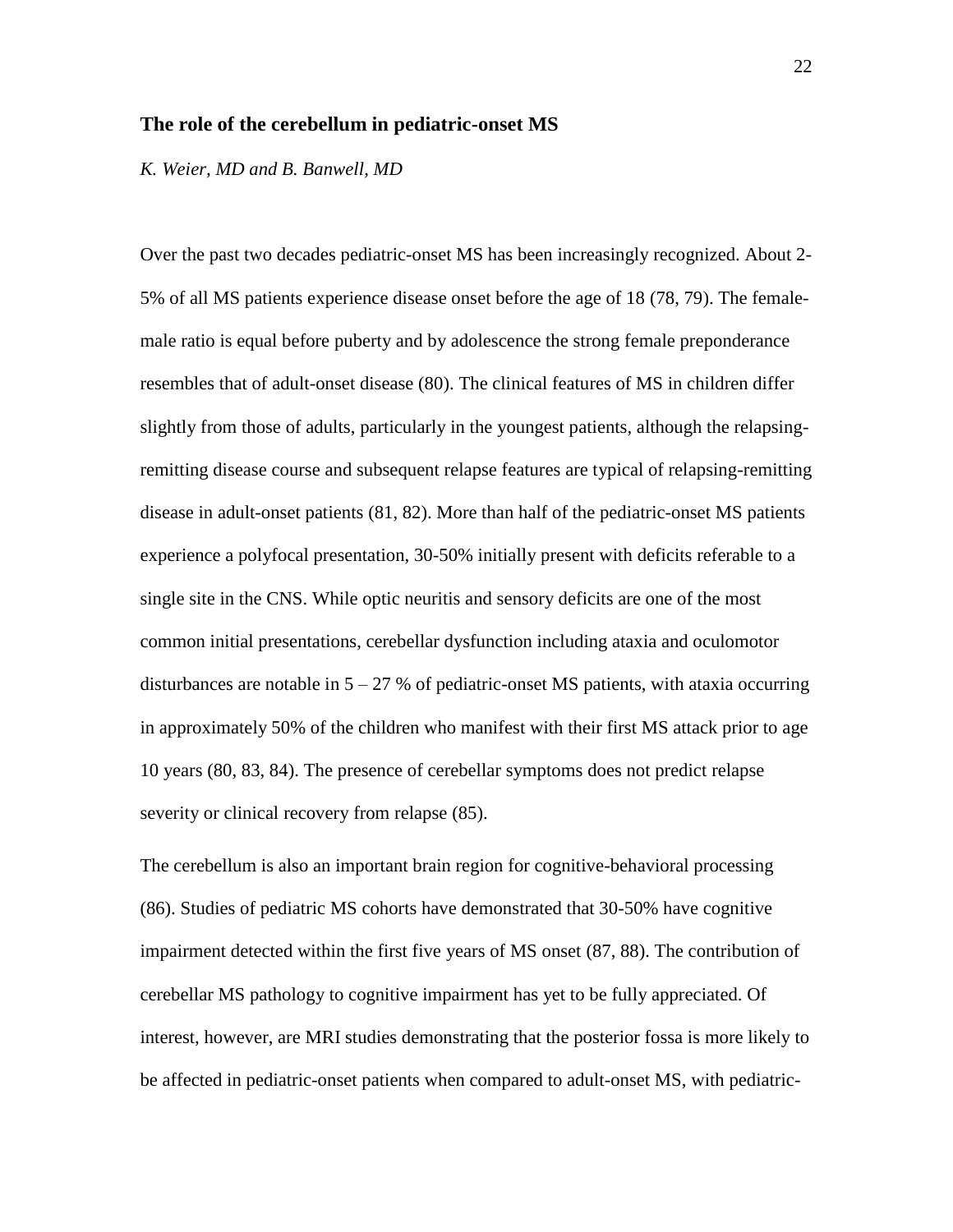onset MS patients showing a higher lesion burden in the cerebellar peduncles and cerebellar white matter as compared to disease-duration matched adult-onset MS patients [\(10,](#page-28-2) [89\)](#page-39-6). The impact of the latter on changes of the cerebellar grey matter volume and functional consequences are still lacking. Resting state fMRI permits the evaluation of functional connectivity within and among functional brain networks at rest. Rocca and colleagues found decreased functional connectivity in the cerebellar lobule VI (as part of the sensorimotor network) and the cerebellar vermis (as part of the secondary visual network) in pediatric MS patients when compared to age- and sex-matched HC [\(90\)](#page-40-0). The functional significance of such regional decreases in intra-network connectivity and its correlation with cognitive performance are not yet known. Conceptually, white matter lesions may disrupt both established and developing neural networks. Replication of the fMRI data will be required, as inter-individual variability, the disease duration, and compensatory up-regulation of functional connections in the CNS are all likely to impact the results in the context of MS.

In summary, clinical and MRI evidence indicates significant cerebellar involvement in pediatric-onset MS. More knowledge is required to more fully appreciate the impact of lesional burden on cerebellar integrity, maturation and connectivity. Given the important role of the cerebellum in cognitive processing, the causal links between cerebellar pathology and cognitive performance in pediatric MS patients should be explored in more detail.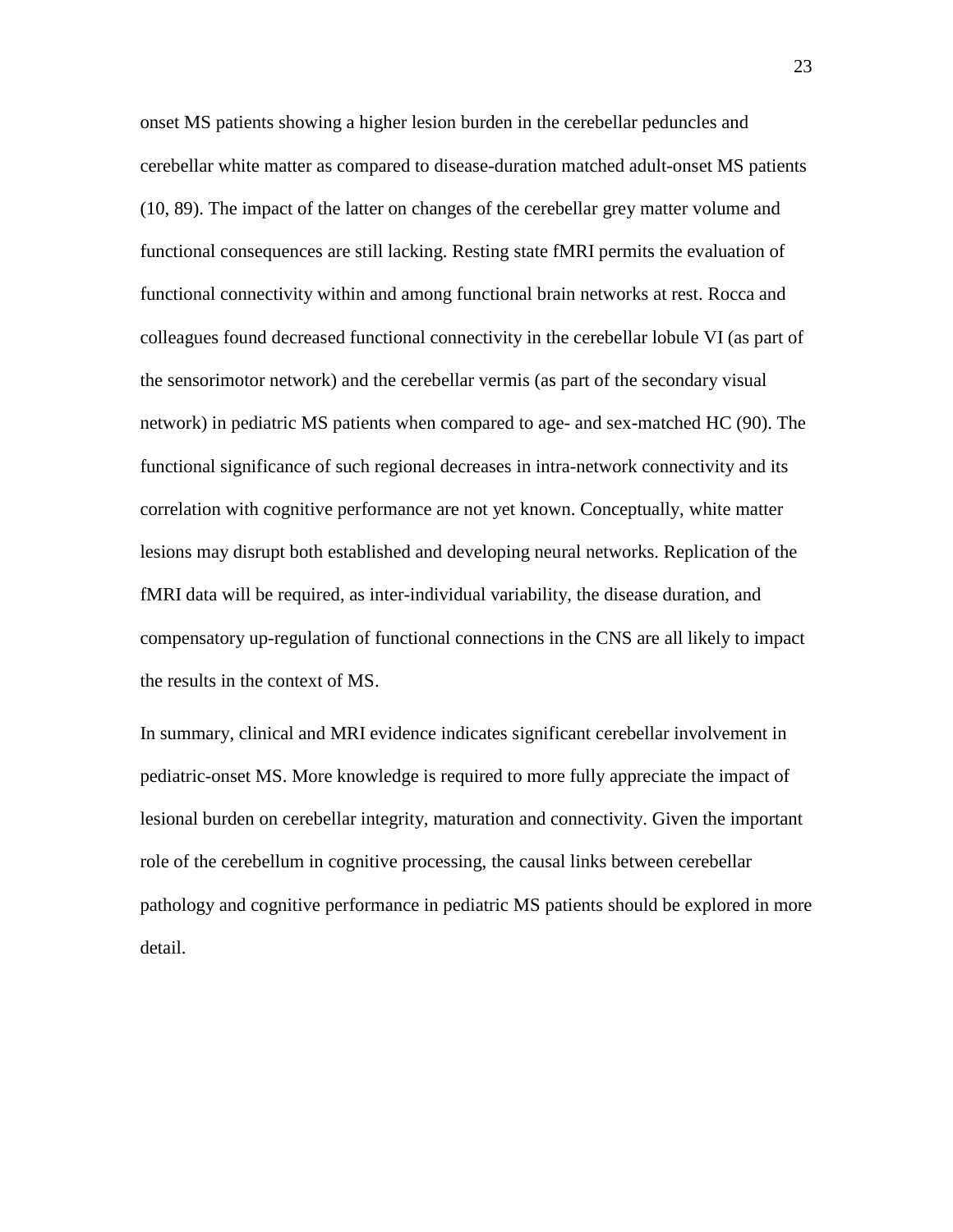#### **Conclusion and future perspectives**

*K. Weier, MD and T. Sprenger, MD*

Ten expert opinions from MS researchers with different research focus were collected for this consensus paper. All contributors fully agreed that the cerebellum is a major target for MS and cerebellar involvement contributes to a considerable degree to disease-related impairment in MS, especially in progressive forms of the disease. There was general consensus that cerebellar signs and symptoms had been early recognized as frequent and disabling in MS (Charcot's defining triad of MS), yet the "little brain" did not play a major role in MS research for a long time and research focused mainly on supratentorial and spinal structures. Interest on the cerebellum in MS has increased over the past decade and the number of studies addressing the impact of the disease on the cerebellar structure and function is steadily increasing. Widespread demyelination of the cerebellar cortex has been found histopathologically in MS patients and volume loss as well as evidence for microstructural changes in comparison to HC has been confirmed in cross-sectional MRI studies. The question remains for future work to determine to what extent this bears functional consequences over time and if the pathological changes directly explain the frequent clinical signs and symptoms thought to be of cerebellar origin. The correlation reported between clinical and MRI measures of cerebellar pathology is moderate to weak and more consistently found in progressive disease and after longer disease duration. Cognitive deficits related to the cerebellum occur in parallel to cerebellar motor dysfunction.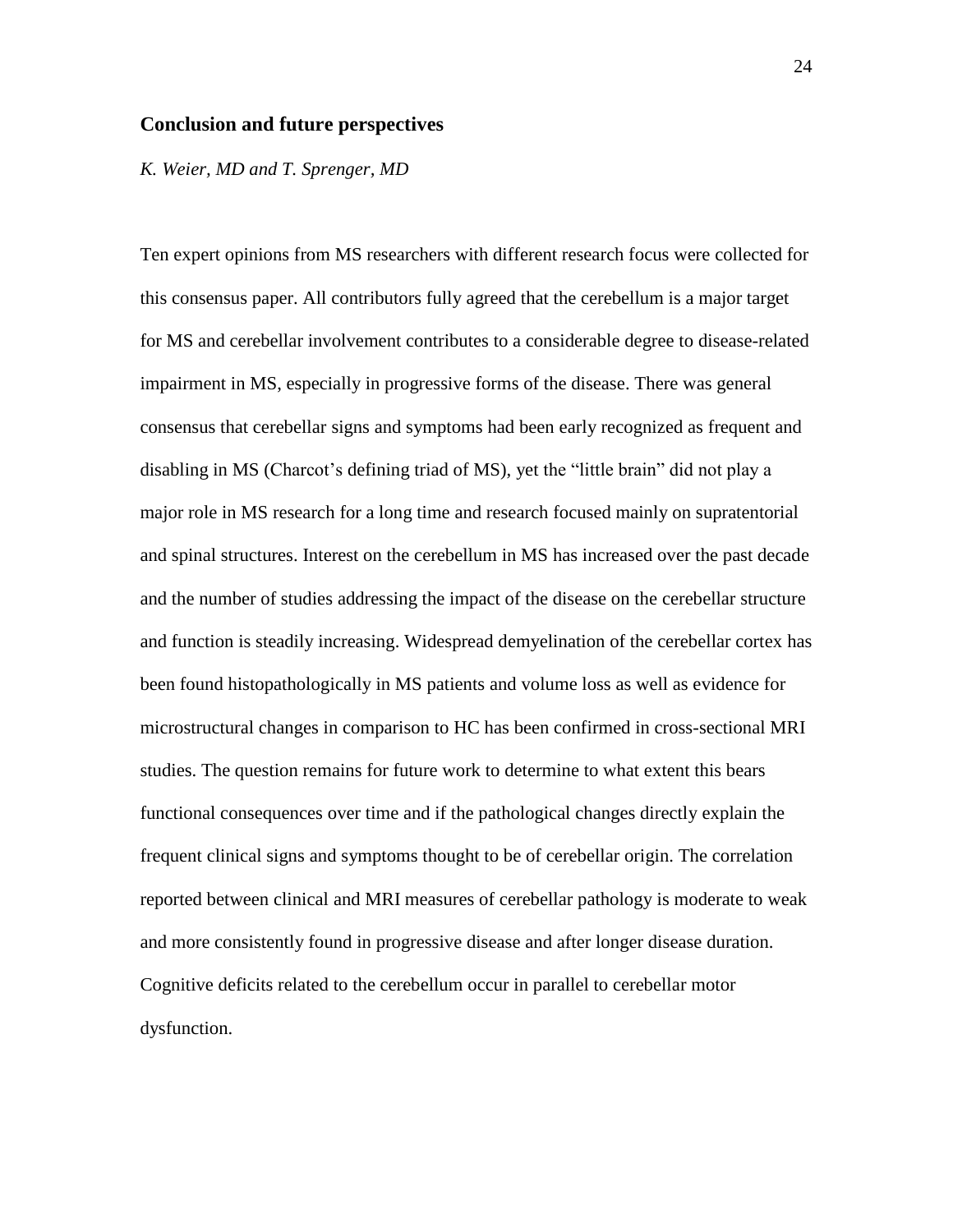According to the authors one explanation for the rather weak link between functional deficits and underlying pathology may relate to the complex anatomical architecture of the cerebellum. The tightly folded cortex and its difficult demarcation to the white matter challenges the segmentation techniques, which have been mainly designed for and validated on supratentorial structures and for cross-sectional studies. Limited grey-white matter classification accuracy may also result in questionable classification of white versus grey matter lesions. Furthermore, intra-cortical demyelinated lesions so far escape detection by MRI due to the extremely low myelin content in the cerebellar cortex. Functional imaging studies have demonstrated cerebellar activation changes in MS patients compared to HC. However, whether such changes reflect a primary dysfunction due to corresponding structural changes, compensation mechanisms, or maladaptive neuroplasticity remains elusive as is a topic for future work. The functional importance of the cerebellum as a strategic node in various networks (motor, coordination, cognitivebehavioural loops) with its multiple connections to different cortical areas of the forebrain, the thalamus and the spinal cord makes it difficult or even impossible to identify distinct tasks, which solely reflect cerebellar function.

Given the constant technical advances, it is likely that some of the limitations inherent to currently available neuroimaging techniques will be overcome in the next years. The authors are convinced that the increasing use of MR magnets with higher field strengths will yield better image quality and higher anatomical resolution, which will improve the accuracy of segmentation techniques. Advanced imaging techniques such as diffusion spectrum imaging, which allows more accurate mapping of [axonal](http://en.wikipedia.org/wiki/Axon) trajectories [\(91\)](#page-40-1), bear the possibility to detect subtle structural alterations of cerebellar pathways in MS in the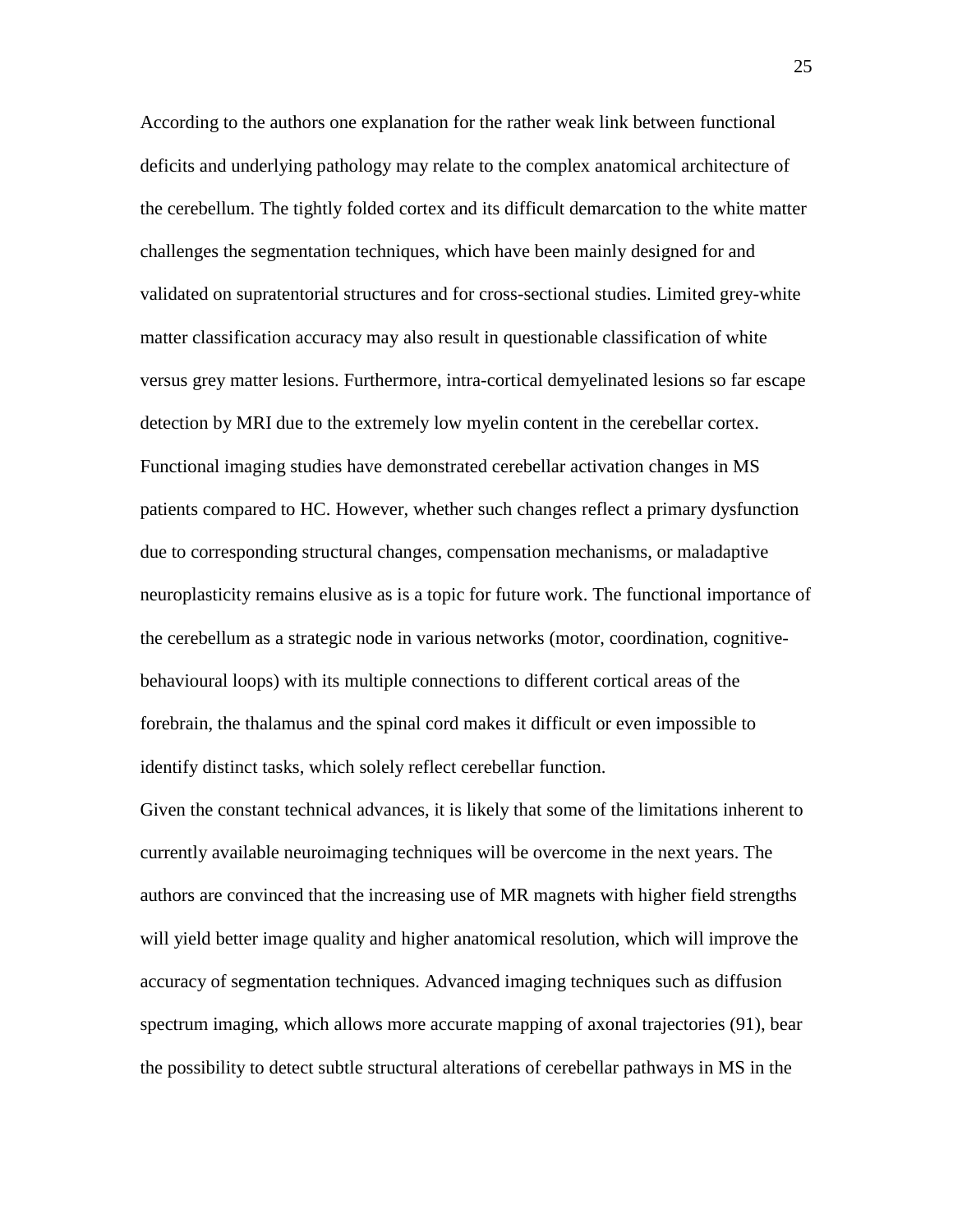future [\(92\)](#page-40-2). Furthermore, there was agreement that the combination of structural and functional imaging in correlation to clinical tests over a certain period of time is necessary to fill the gap and better understand the functional consequences of structural damage in the cerebellum of MS patients and hence improve the predictive value of the latter in the long run. Identification of MS imaging phenotypes related to predominant signs of cerebellar dysfunction potentially pointing to a worse prognosis would impact early therapeutic strategies.

For future studies, the authors suggest a systematic, multimodal approach to study the cerebellum in relation to its functionally-related brain structures in patients with radiologically isolated or clinically isolated syndromes or newly diagnosed MS and study changes longitudinally.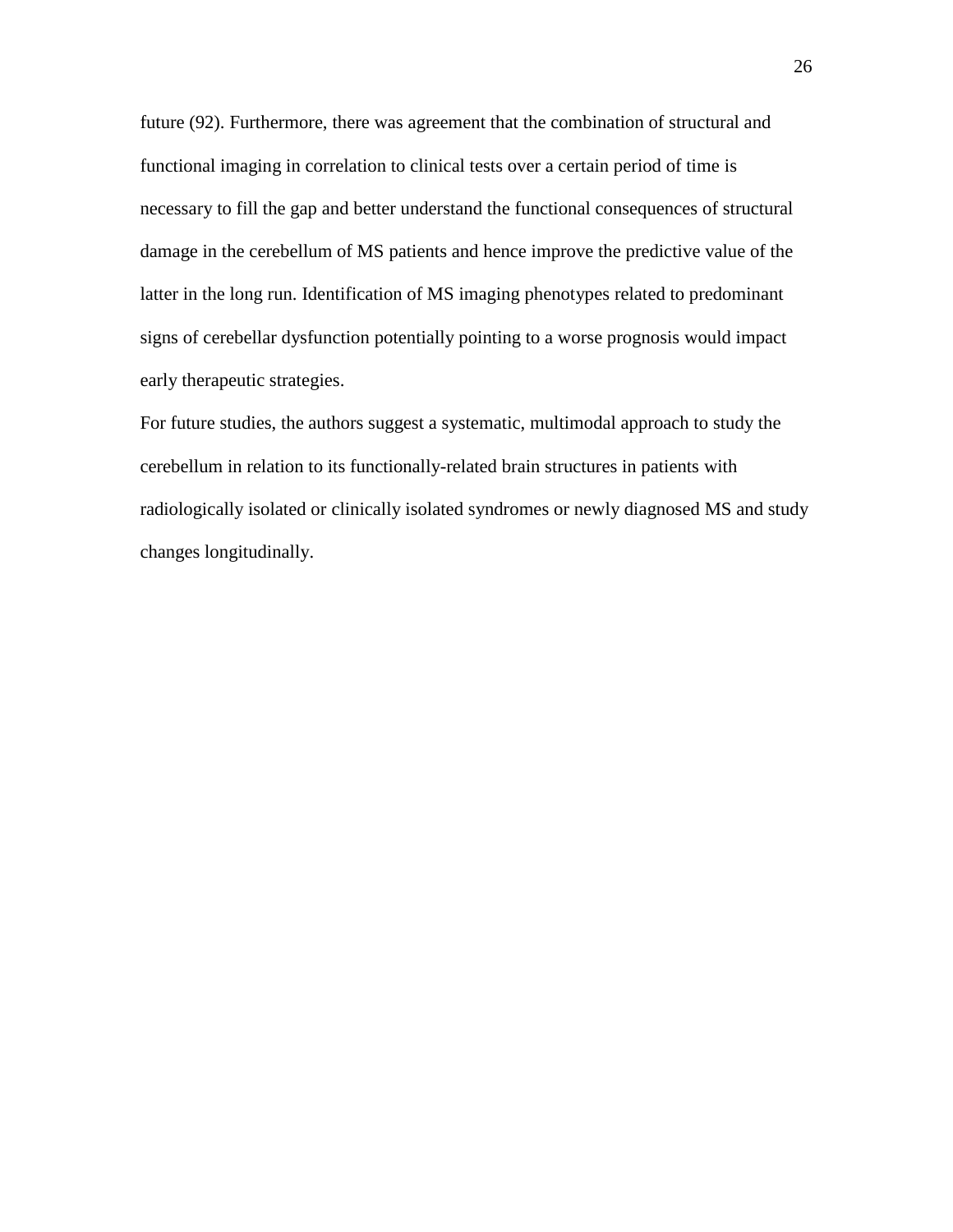#### **References**

<span id="page-27-0"></span>1. Reynolds R, Roncaroli F, Nicholas R, Radotra B, Gveric D, Howell O. The neuropathological basis of clinical progression in multiple sclerosis. Acta Neuropathol. 2011 Aug;122(2):155-70. PubMed PMID: 21626034. Epub 2011/06/01. eng.

2. Miller DH, Barkhof F, Frank JA, Parker GJ, Thompson AJ. Measurement of atrophy in multiple sclerosis: pathological basis, methodological aspects and clinical relevance. Brain. 2002 Aug;125(Pt 8):1676-95. PubMed PMID: 12135961.

3. Fisher E, Rudick RA, Simon JH, Cutter G, Baier M, Lee JC, et al. Eight-year follow-up study of brain atrophy in patients with MS. Neurology. 2002 Nov 12;59(9):1412-20. PubMed PMID: 12427893. Epub 2002/11/13. eng.

<span id="page-27-1"></span>4. Geurts JJ, Calabrese M, Fisher E, Rudick RA. Measurement and clinical effect of grey matter pathology in multiple sclerosis. Lancet Neurol. 2012 Dec;11(12):1082-92. PubMed PMID: 23153407.

<span id="page-27-2"></span>5. Lassmann H, Bruck W, Lucchinetti CF. The immunopathology of multiple sclerosis: an overview. Brain Pathol. 2007 Apr;17(2):210-8. PubMed PMID: 17388952.

<span id="page-27-3"></span>6. De Stefano N, Airas L, Grigoriadis N, Mattle HP, O'Riordan J, Oreja-Guevara C, et al. Clinical relevance of brain volume measures in multiple sclerosis. CNS drugs. 2014 Feb;28(2):147-56. PubMed PMID: 24446248.

<span id="page-27-4"></span>7. Dobbing J, Sands J. Quantitative growth and development of human brain. Archives of disease in childhood. 1973 Oct;48(10):757-67. PubMed PMID: 4796010. Pubmed Central PMCID: 1648530.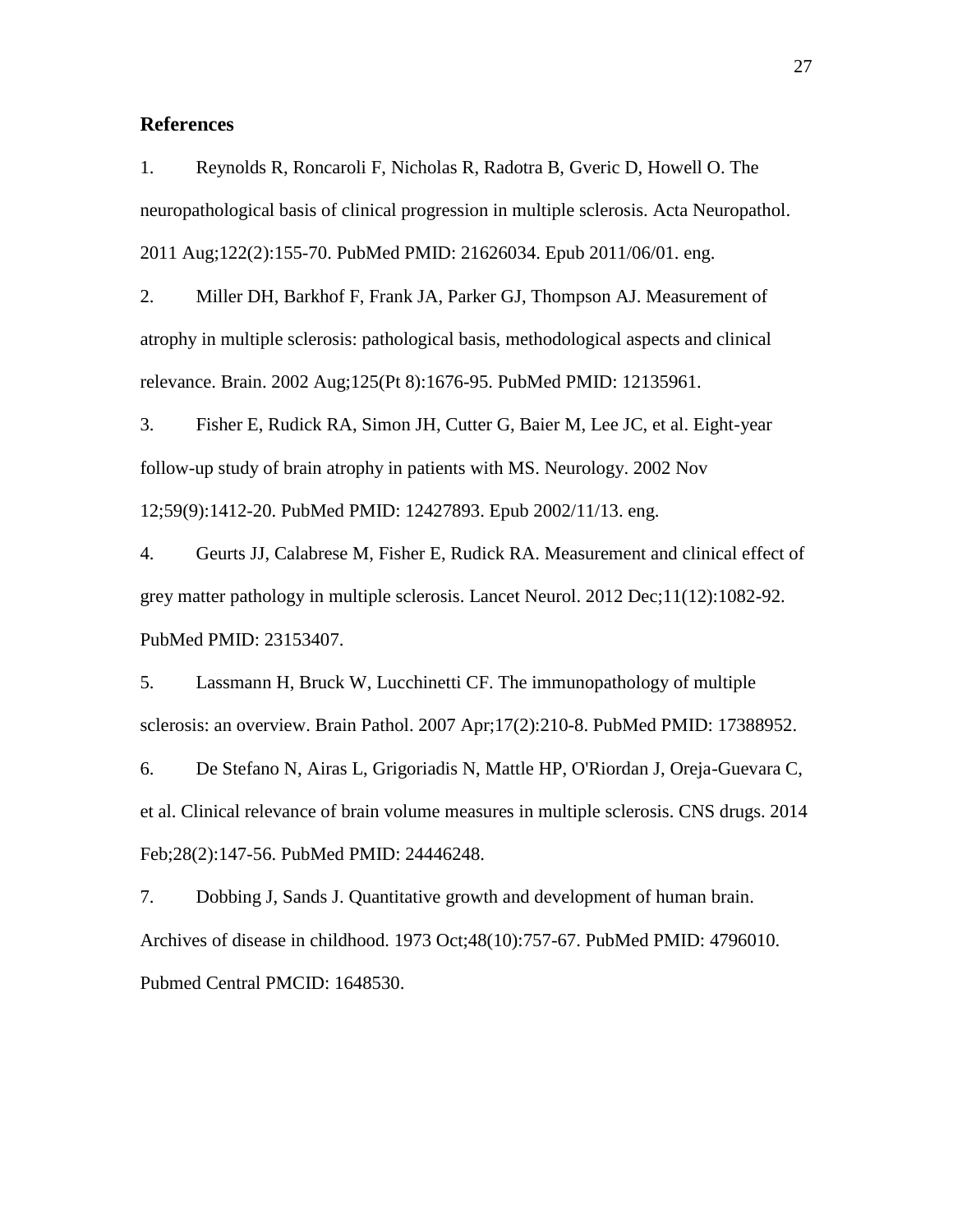<span id="page-28-0"></span>8. Eriksson M, Andersen O, Runmarker B. Long-term follow up of patients with clinically isolated syndromes, relapsing-remitting and secondary progressive multiple sclerosis. Mult Scler. 2003 Jun;9(3):260-74. PubMed PMID: 12814173.

<span id="page-28-1"></span>9. Miller DH, Hornabrook RW, Purdie G. The natural history of multiple sclerosis: a regional study with some longitudinal data. J Neurol Neurosurg Psychiatry. 1992 May;55(5):341-6. PubMed PMID: 1602305.

<span id="page-28-2"></span>10. Ghassemi R, Narayanan S, Banwell B, Sled JG, Shroff M, Arnold DL, et al. Quantitative determination of regional lesion volume and distribution in children and adults with relapsing-remitting multiple sclerosis. PloS one. 2014;9(2):e85741. PubMed PMID: 24586244. Pubmed Central PMCID: 3935826.

<span id="page-28-3"></span>11. Lublin FD, Reingold SC. Defining the clinical course of multiple sclerosis: results of an international survey. National Multiple Sclerosis Society (USA) Advisory Committee on Clinical Trials of New Agents in Multiple Sclerosis. Neurology. 1996 Apr;46(4):907-11. PubMed PMID: 8780061.

<span id="page-28-4"></span>12. Scalfari A, Neuhaus A, Daumer M, Ebers GC, Muraro PA. Age and disability accumulation in multiple sclerosis. Neurology. 2011 Sep 27;77(13):1246-52. PubMed PMID: 21917763. Pubmed Central PMCID: 3179646.

<span id="page-28-5"></span>13. Kutzelnigg A, Lucchinetti CF, Stadelmann C, Bruck W, Rauschka H, Bergmann M, et al. Cortical demyelination and diffuse white matter injury in multiple sclerosis. Brain. 2005 Nov;128(Pt 11):2705-12. PubMed PMID: 16230320.

<span id="page-28-6"></span>14. Lassmann H, van Horssen J, Mahad D. Progressive multiple sclerosis: pathology and pathogenesis. Nature reviews Neurology. 2012 Nov 5;8(11):647-56. PubMed PMID: 23007702.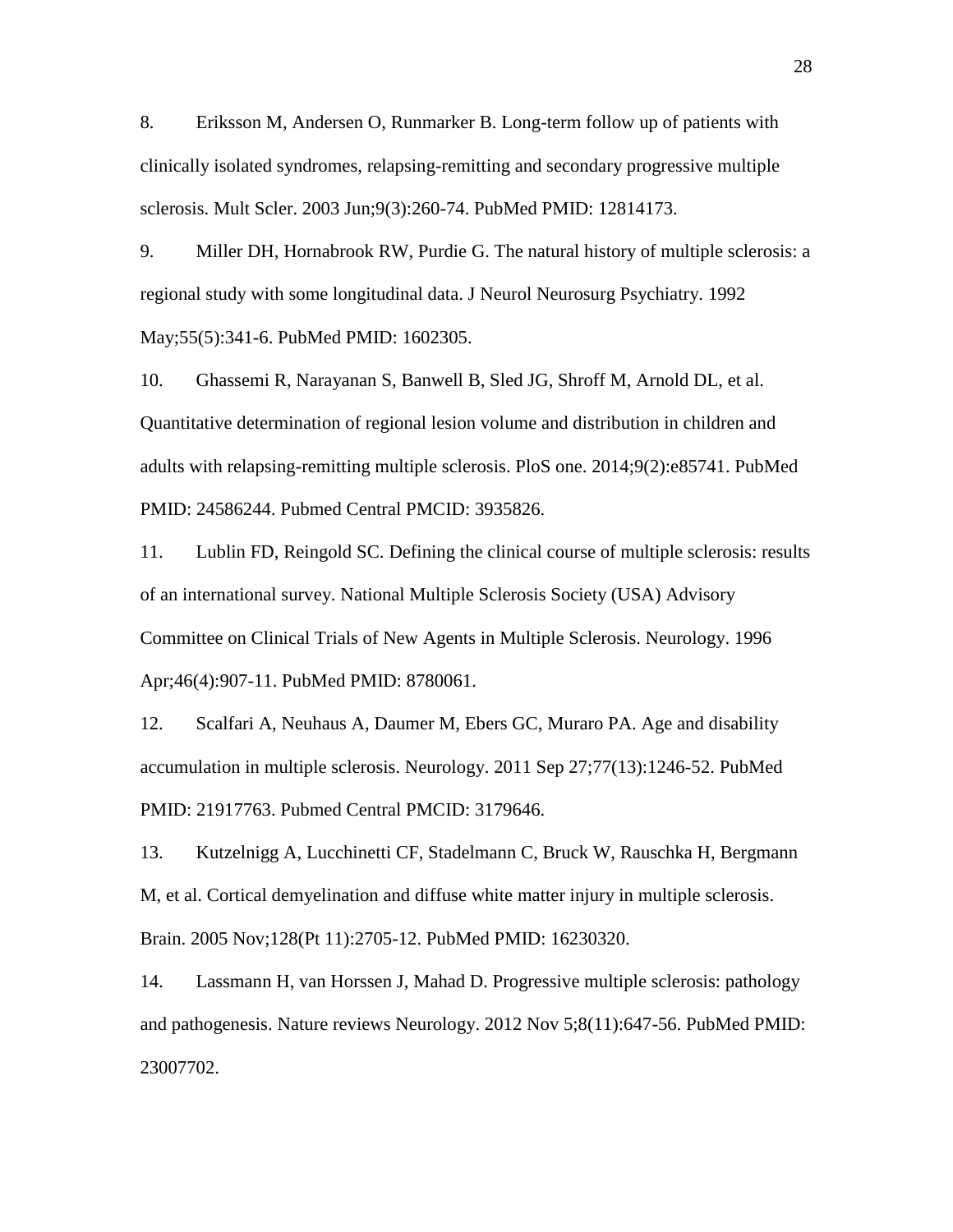<span id="page-29-0"></span>15. Lumsden CE. The neuropathology of multiple sclerosis. . In: Vinken PI, Bruyn GW, editors. Handbook of clinical neurology. 9. New York: Elsevier; 1970. p. 217-309.

<span id="page-29-1"></span>16. Peterson JW, Bo L, Mork S, Chang A, Trapp BD. Transected neurites, apoptotic neurons, and reduced inflammation in cortical multiple sclerosis lesions. Ann Neurol. 2001 Sep;50(3):389-400. PubMed PMID: 11558796.

<span id="page-29-2"></span>17. Choi SR, Howell OW, Carassiti D, Magliozzi R, Gveric D, Muraro PA, et al. Meningeal inflammation plays a role in the pathology of primary progressive multiple sclerosis. Brain. 2012 Oct;135(Pt 10):2925-37. PubMed PMID: 22907116.

<span id="page-29-3"></span>18. Howell OW, Reeves CA, Nicholas R, Carassiti D, Radotra B, Gentleman SM, et al. Meningeal inflammation is widespread and linked to cortical pathology in multiple sclerosis. Brain. 2011 Sep;134(Pt 9):2755-71. PubMed PMID: 21840891.

<span id="page-29-4"></span>19. Kutzelnigg A, Faber-Rod JC, Bauer J, Lucchinetti CF, Sorensen PS, Laursen H, et al. Widespread demyelination in the cerebellar cortex in multiple sclerosis. Brain Pathol. 2007 Jan;17(1):38-44. PubMed PMID: 17493036.

<span id="page-29-5"></span>20. Merkler D, Klinker F, Jurgens T, Glaser R, Paulus W, Brinkmann BG, et al. Propagation of spreading depression inversely correlates with cortical myelin content. Ann Neurol. 2009 Sep;66(3):355-65. PubMed PMID: 19798729.

<span id="page-29-6"></span>21. Poser CM, Brinar VV. Diagnostic criteria for multiple sclerosis. Clin Neurol Neurosurg. 2001 Apr;103(1):1-11. PubMed PMID: 11311469.

<span id="page-29-7"></span>22. Rot U, Ledinek AH, Jazbec SS. Clinical, magnetic resonance imaging, cerebrospinal fluid and electrophysiological characteristics of the earliest multiple sclerosis. Clin Neurol Neurosurg. 2008 Mar;110(3):233-8. PubMed PMID: 18093725.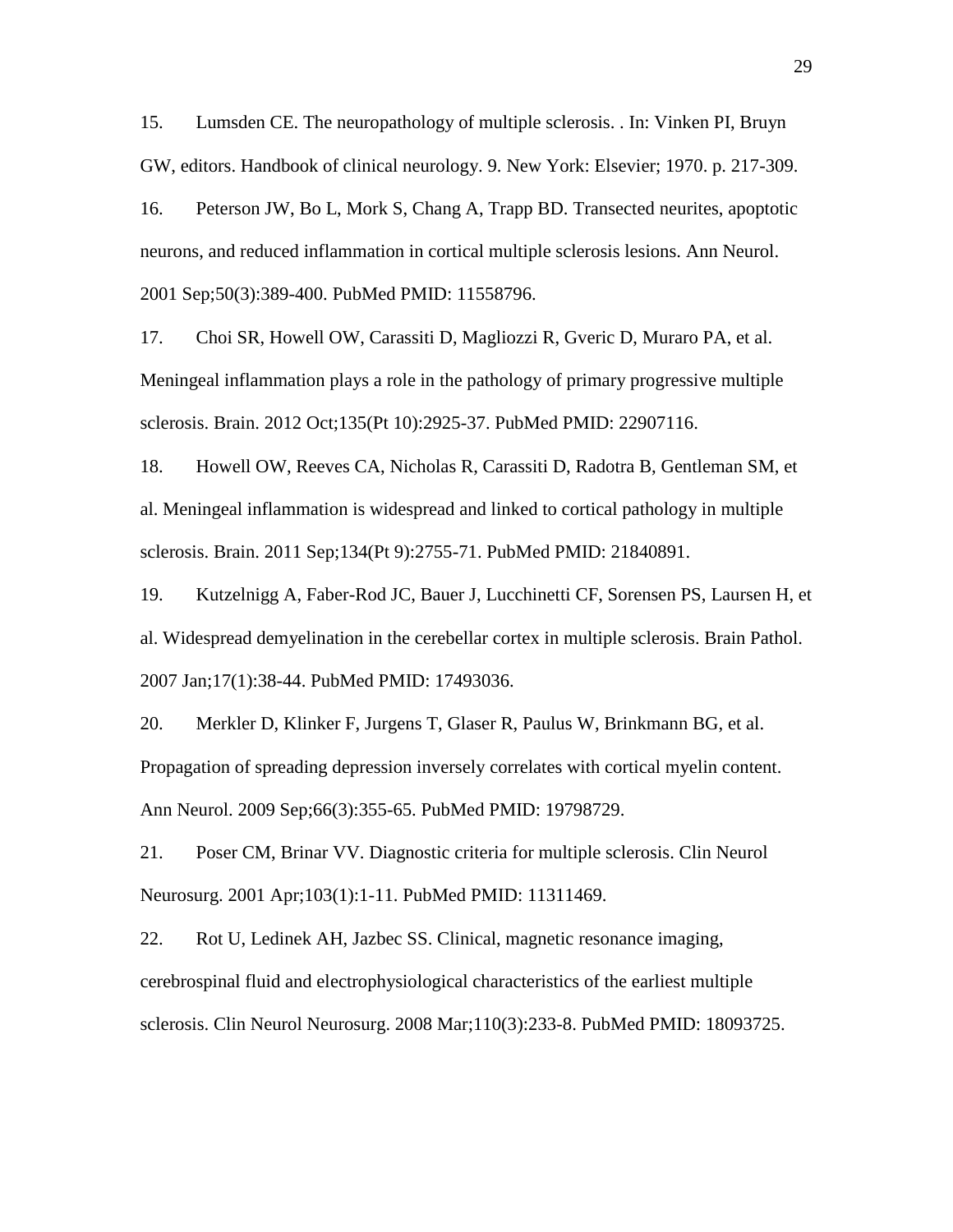<span id="page-30-0"></span>23. Weinshenker BG, Issa M, Baskerville J. Long-term and short-term outcome of multiple sclerosis: a 3-year follow-up study. Arch Neurol. 1996 Apr;53(4):353-8. PubMed PMID: 8929158.

<span id="page-30-1"></span>24. Amato MP, Ponziani G. A prospective study on the prognosis of multiple sclerosis. Neurol Sci. 2000;21(4 Suppl 2):S831-8. PubMed PMID: 11205358.

<span id="page-30-2"></span>25. Alusi SH, Glickman S, Aziz TZ, Bain PG. Tremor in multiple sclerosis. J Neurol Neurosurg Psychiatry. 1999 Feb;66(2):131-4. PubMed PMID: 10071088. Pubmed Central PMCID: 1736223.

<span id="page-30-3"></span>26. Proudlock FA, Gottlob I, Constantinescu CS. Oscillopsia without nystagmus caused by head titubation in a patient with multiple sclerosis. Journal of neuroophthalmology : the official journal of the North American Neuro-Ophthalmology Society. 2002 Jun;22(2):88-91. PubMed PMID: 12131465.

<span id="page-30-4"></span>27. Weinshenker BG, Rice GP, Noseworthy JH, Carriere W, Baskerville J, Ebers GC. The natural history of multiple sclerosis: a geographically based study. 3. Multivariate analysis of predictive factors and models of outcome. Brain. 1991 Apr;114 ( Pt 2):1045- 56. PubMed PMID: 2043940.

<span id="page-30-5"></span>28. Twomey JA, Espir ML. Paroxysmal symptoms as the first manifestations of multiple sclerosis. J Neurol Neurosurg Psychiatry. 1980 Apr;43(4):296-304. PubMed PMID: 7373330. Pubmed Central PMCID: 490532.

<span id="page-30-6"></span>29. Iorio R, Capone F, Plantone D, Batocchi AP. Paroxysmal ataxia and dysarthria in multiple sclerosis. Journal of clinical neuroscience : official journal of the Neurosurgical Society of Australasia. 2014 Jan;21(1):174-5. PubMed PMID: 23969003.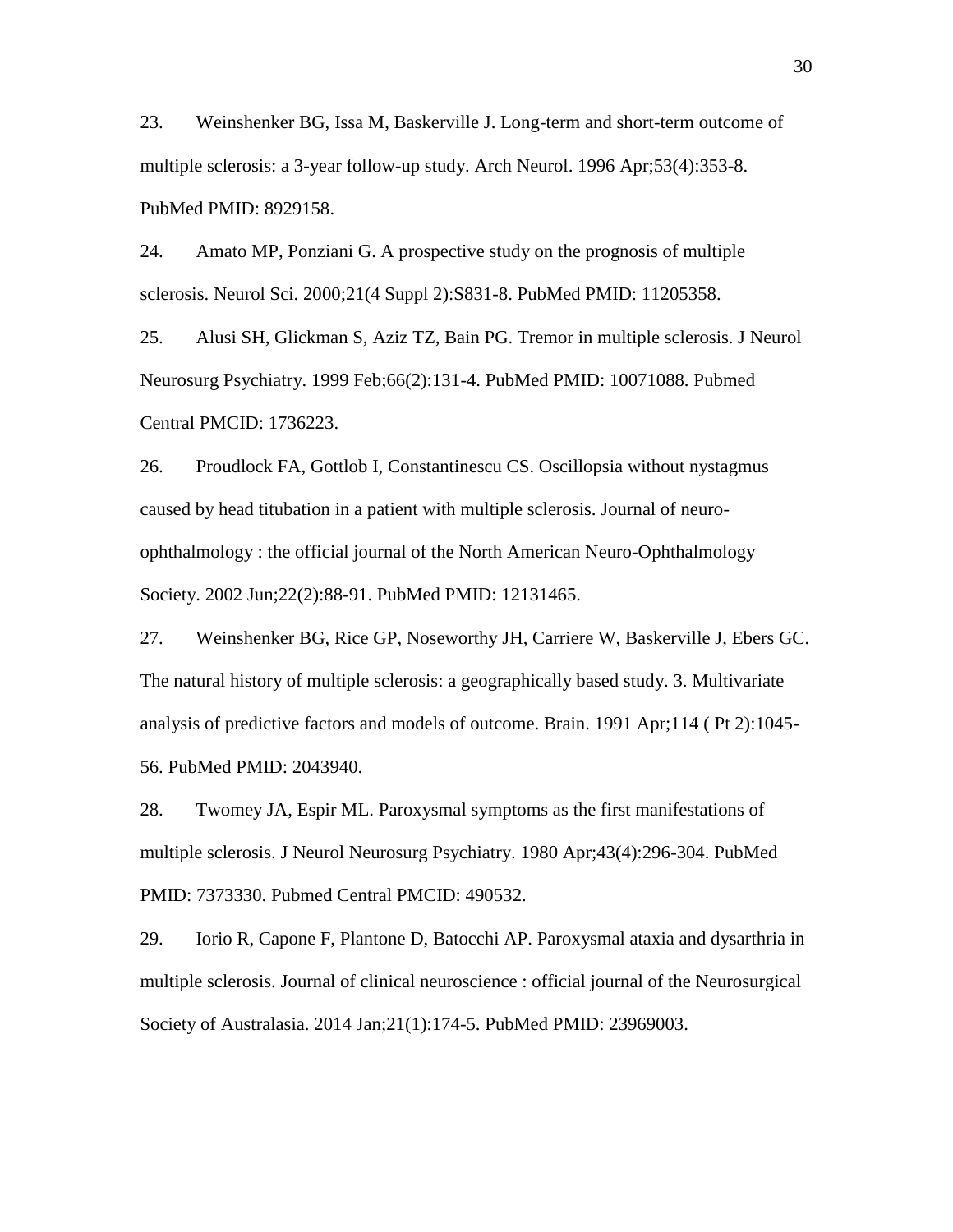<span id="page-31-0"></span>30. Waxman SG. Cerebellar dysfunction in multiple sclerosis: evidence for an acquired channelopathy. Progress in brain research. 2005;148:353-65. PubMed PMID: 15661203.

<span id="page-31-1"></span>31. Grimaldi G, Manto M. Topography of cerebellar deficits in humans. Cerebellum. 2012 Jun;11(2):336-51. PubMed PMID: 21240580.

<span id="page-31-2"></span>32. Manto M, Bower JM, Conforto AB, Delgado-Garcia JM, da Guarda SN, Gerwig M, et al. Consensus paper: roles of the cerebellum in motor control--the diversity of ideas on cerebellar involvement in movement. Cerebellum. 2012 Jun;11(2):457-87. PubMed PMID: 22161499.

<span id="page-31-3"></span>33. Schmahmann JD, Sherman JC. The cerebellar cognitive affective syndrome. Brain. 1998 Apr;121 ( Pt 4):561-79. PubMed PMID: 9577385.

<span id="page-31-4"></span>34. Tedesco AM, Chiricozzi FR, Clausi S, Lupo M, Molinari M, Leggio MG. The cerebellar cognitive profile. Brain. 2011 Dec;134(Pt 12):3672-86. PubMed PMID: 22036960.

<span id="page-31-5"></span>35. Stoodley CJ, Schmahmann JD. Evidence for topographic organization in the cerebellum of motor control versus cognitive and affective processing. Cortex. 2010 Jul-Aug;46(7):831-44. PubMed PMID: 20152963.

<span id="page-31-6"></span>36. Habas C, Kamdar N, Nguyen D, Prater K, Beckmann CF, Menon V, et al. Distinct cerebellar contributions to intrinsic connectivity networks. The Journal of neuroscience : the official journal of the Society for Neuroscience. 2009 Jul 1;29(26):8586-94. PubMed PMID: 19571149. Pubmed Central PMCID: 2742620.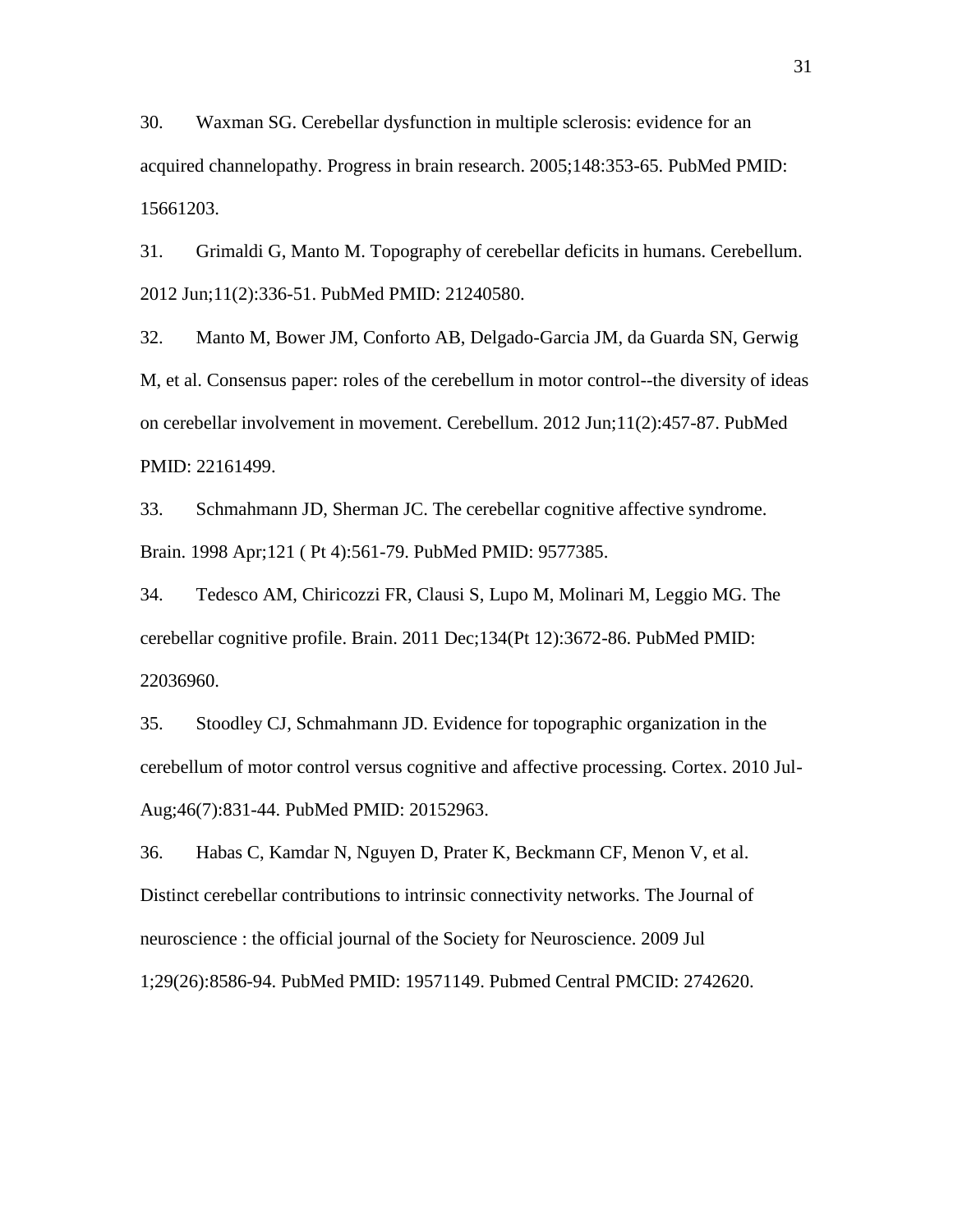<span id="page-32-0"></span>37. Middleton FA, Strick PL. Basal ganglia and cerebellar loops: motor and cognitive circuits. Brain research Brain research reviews. 2000 Mar;31(2-3):236-50. PubMed PMID: 10719151.

<span id="page-32-1"></span>38. Bobholz JA, Rao SM. Cognitive dysfunction in multiple sclerosis: a review of recent developments. Current opinion in neurology. 2003 Jun;16(3):283-8. PubMed PMID: 12858063.

<span id="page-32-2"></span>39. Valentino P, Cerasa A, Chiriaco C, Nistico R, Pirritano D, Gioia M, et al. Cognitive deficits in multiple sclerosis patients with cerebellar symptoms. Mult Scler. 2009 Jul;15(7):854-9. PubMed PMID: 19542264.

<span id="page-32-3"></span>40. Weier K, Penner IK, Magon S, Amann M, Naegelin Y, Andelova M, et al. Cerebellar abnormalities contribute to disability including cognitive impairment in multiple sclerosis. PloS one. 2014;9(1):e86916. PubMed PMID: 24466290. Pubmed Central PMCID: 3899307.

<span id="page-32-4"></span>41. Cerasa A, Passamonti L, Valentino P, Nistico R, Pirritano D, Gioia MC, et al. Cerebellar-parietal dysfunctions in multiple sclerosis patients with cerebellar signs. Experimental neurology. 2012 Oct;237(2):418-26. PubMed PMID: 22892245.

<span id="page-32-5"></span>42. Cerasa A, Valentino P, Chiriaco C, Pirritano D, Nistico R, Gioia CM, et al. MR imaging and cognitive correlates of relapsing-remitting multiple sclerosis patients with cerebellar symptoms. J Neurol. 2013 May;260(5):1358-66. PubMed PMID: 23271221.

<span id="page-32-6"></span>43. Clausi S, Bozzali M, Leggio MG, Di Paola M, Hagberg GE, Caltagirone C, et al. Quantification of gray matter changes in the cerebral cortex after isolated cerebellar damage: a voxel-based morphometry study. Neuroscience. 2009 Sep 1;162(3):827-35. PubMed PMID: 19409211.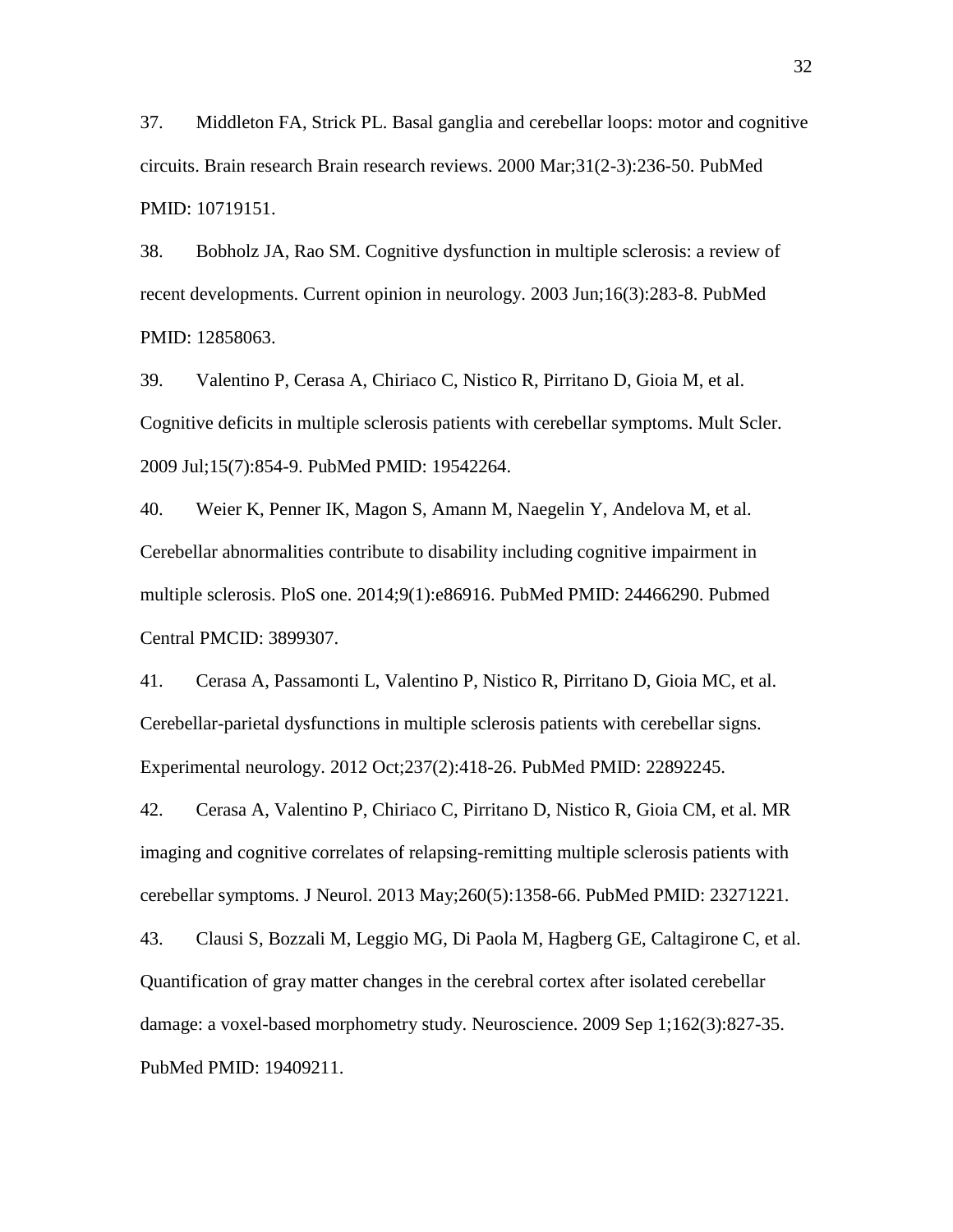<span id="page-33-0"></span>44. Kolasinski J, Stagg CJ, Chance SA, Deluca GC, Esiri MM, Chang EH, et al. A combined post-mortem magnetic resonance imaging and quantitative histological study of multiple sclerosis pathology. Brain. 2012 Oct;135(Pt 10):2938-51. PubMed PMID: 23065787. Pubmed Central PMCID: 3470716.

<span id="page-33-1"></span>45. Lassmann H. Cortical lesions in multiple sclerosis: inflammation versus neurodegeneration. Brain. 2012 Oct;135(Pt 10):2904-5. PubMed PMID: 23065786.

<span id="page-33-2"></span>46. Cerasa A, Gioia MC, Valentino P, Nistico R, Chiriaco C, Pirritano D, et al. Computer-assisted cognitive rehabilitation of attention deficits for multiple sclerosis: a randomized trial with fMRI correlates. Neurorehabilitation and neural repair. 2013 May;27(4):284-95. PubMed PMID: 23192417.

<span id="page-33-3"></span>47. Barwood CH, Murdoch BE, Whelan BM, Lloyd D, Riek S, JD OS, et al. Improved language performance subsequent to low-frequency rTMS in patients with chronic non-fluent aphasia post-stroke. European journal of neurology : the official journal of the European Federation of Neurological Societies. 2011 Jul;18(7):935-43. PubMed PMID: 21138505.

<span id="page-33-4"></span>48. Barkhof F, Filippi M, Miller DH, Scheltens P, Campi A, Polman CH, et al. Comparison of MRI criteria at first presentation to predict conversion to clinically definite multiple sclerosis. Brain. 1997 Nov;120 ( Pt 11):2059-69. PubMed PMID: 9397021.

<span id="page-33-5"></span>49. Polman CH, Reingold SC, Banwell B, Clanet M, Cohen JA, Filippi M, et al. Diagnostic criteria for multiple sclerosis: 2010 revisions to the McDonald criteria. Ann Neurol. 2011 Feb;69(2):292-302. PubMed PMID: 21387374. Pubmed Central PMCID: 3084507.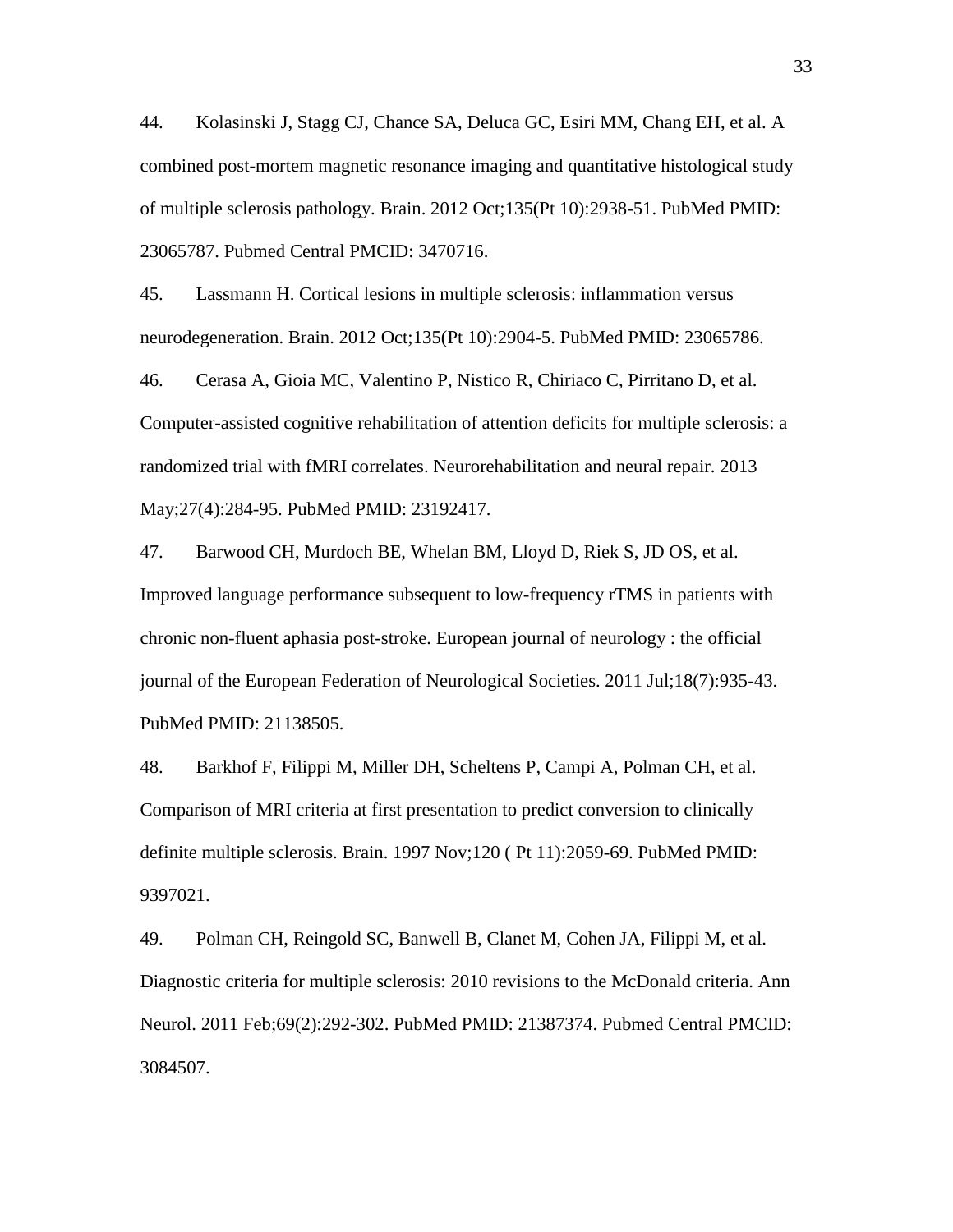<span id="page-34-0"></span>50. Montalban X, Tintore M, Swanton J, Barkhof F, Fazekas F, Filippi M, et al. MRI criteria for MS in patients with clinically isolated syndromes. Neurology. 2010 Feb 2;74(5):427-34. PubMed PMID: 20054006.

<span id="page-34-1"></span>51. Baumhefner RW, Tourtellotte WW, Syndulko K, Waluch V, Ellison GW, Meyers LW, et al. Quantitative multiple sclerosis plaque assessment with magnetic resonance imaging. Its correlation with clinical parameters, evoked potentials, and intra-blood-brain barrier IgG synthesis. Arch Neurol. 1990 Jan;47(1):19-26. PubMed PMID: 2294889.

<span id="page-34-2"></span>52. Kurtzke JF. Rating neurologic impairment in multiple sclerosis: an expanded disability status scale (EDSS). Neurology. 1983 Nov;33(11):1444-52. PubMed PMID: 6685237.

<span id="page-34-3"></span>53. Davie CA, Barker GJ, Webb S, Tofts PS, Thompson AJ, Harding AE, et al. Persistent functional deficit in multiple sclerosis and autosomal dominant cerebellar ataxia is associated with axon loss. Brain. 1995 Dec;118 ( Pt 6):1583-92. PubMed PMID: 8595487.

<span id="page-34-4"></span>54. Freedman MS, Comi G, De Stefano N, Barkhof F, Polman CH, Uitdehaag BMJ, et al. Moving toward earlier treatment of multiple sclerosis: Findings from a decade of clinical trials and implications for clinical practice. Multiple Sclerosis and Related Disorders. 2014;3(2):147-55.

<span id="page-34-5"></span>55. Bermel RA, Bakshi R. The measurement and clinical relevance of brain atrophy in multiple sclerosis. Lancet Neurol. 2006 Feb;5(2):158-70. PubMed PMID: 16426992.

<span id="page-34-6"></span>56. Weier K, Fonov V, Lavoie K, Doyon J, Collins DL. Rapid automatic segmentation of the human cerebellum and its lobules (RASCAL)--implementation and application of the patch-based label-fusion technique with a template library to segment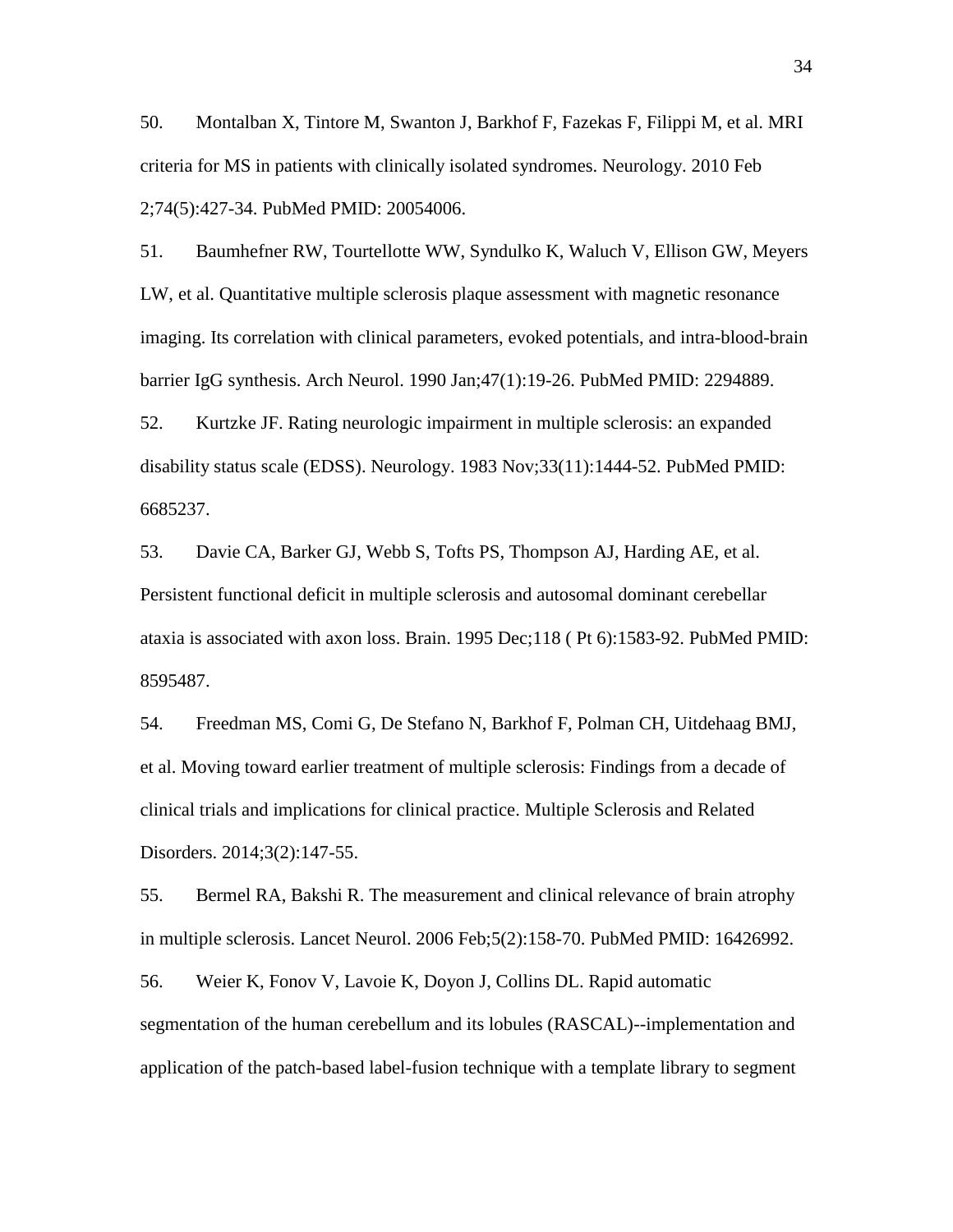the human cerebellum. Hum Brain Mapp. 2014 Oct;35(10):5026-39. PubMed PMID: 24777876.

<span id="page-35-0"></span>57. Park MT, Pipitone J, Baer LH, Winterburn JL, Shah Y, Chavez S, et al. Derivation of high-resolution MRI atlases of the human cerebellum at 3T and segmentation using multiple automatically generated templates. Neuroimage. 2014 Jul 15;95:217-31. PubMed PMID: 24657354.

<span id="page-35-1"></span>58. Tjoa CW, Benedict RH, Weinstock-Guttman B, Fabiano AJ, Bakshi R. MRI T2 hypointensity of the dentate nucleus is related to ambulatory impairment in multiple sclerosis. J Neurol Sci. 2005 Jul 15;234(1-2):17-24. PubMed PMID: 15993137.

<span id="page-35-2"></span>59. Maschke M, Weber J, Dimitrova A, Bonnet U, Bohrenkamper J, Sturm S, et al. Age-related changes of the dentate nuclei in normal adults as revealed by 3D fast low angle shot (FLASH) echo sequence magnetic resonance imaging. J Neurol. 2004 Jun;251(6):740-6. PubMed PMID: 15311352.

<span id="page-35-3"></span>60. Roccatagliata L, Vuolo L, Bonzano L, Pichiecchio A, Mancardi GL. Multiple sclerosis: hyperintense dentate nucleus on unenhanced T1-weighted MR images is associated with the secondary progressive subtype. Radiology. 2009 May;251(2):503-10. PubMed PMID: 19401576.

<span id="page-35-4"></span>61. Anderson VM, Fisniku LK, Altmann DR, Thompson AJ, Miller DH. MRI measures show significant cerebellar gray matter volume loss in multiple sclerosis and are associated with cerebellar dysfunction. Mult Scler. 2009 Jul;15(7):811-7. PubMed PMID: 19465449.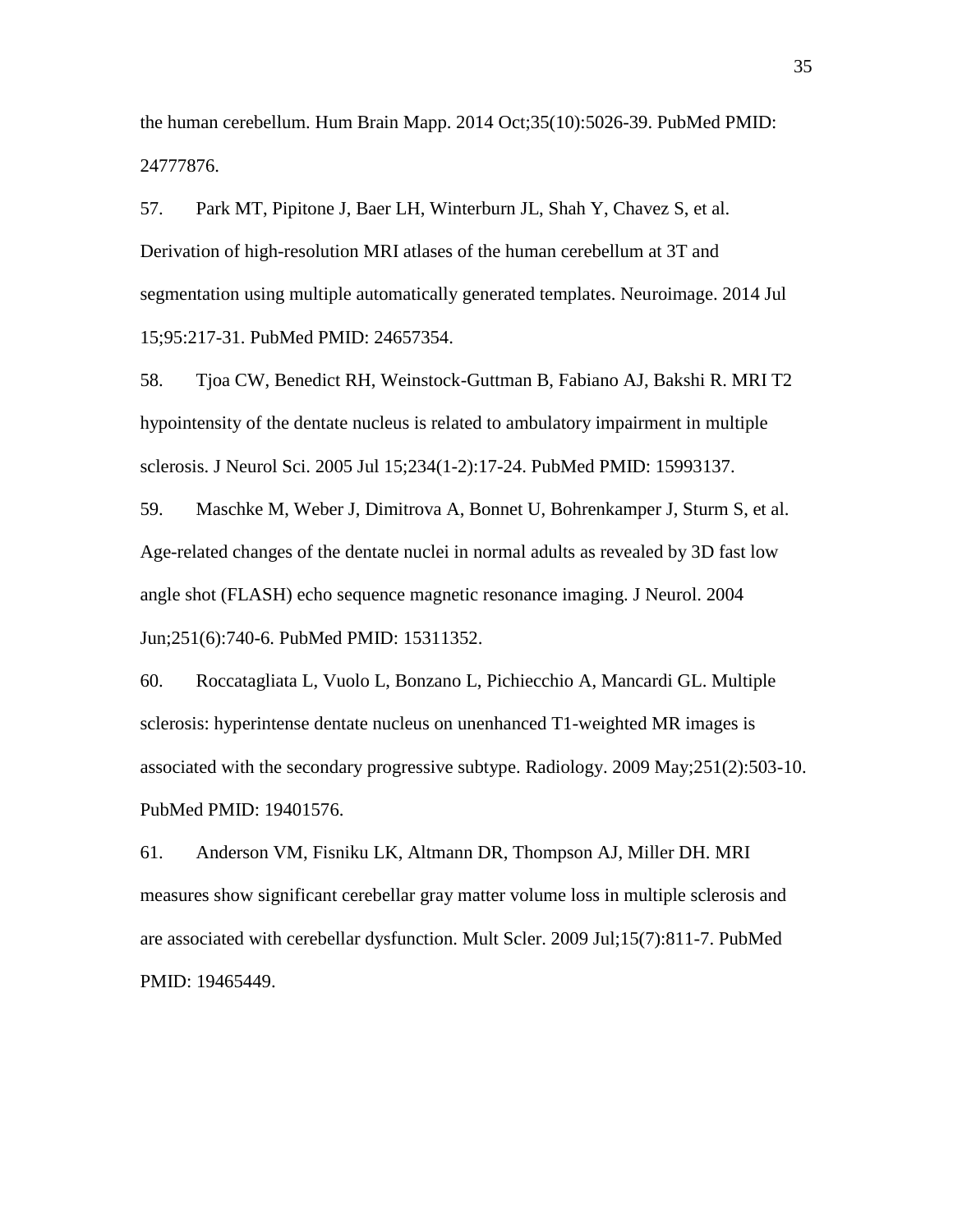<span id="page-36-3"></span>62. Weier K, Beck A, Magon S, Amann M, Naegelin Y, Penner IK, et al. Evaluation of a new approach for semi-automatic segmentation of the cerebellum in patients with multiple sclerosis. J Neurol. 2012 Dec;259(12):2673-80. PubMed PMID: 22711160.

<span id="page-36-0"></span>63. Calabrese M, Mattisi I, Rinaldi F, Favaretto A, Atzori M, Bernardi V, et al. Magnetic resonance evidence of cerebellar cortical pathology in multiple sclerosis. J Neurol Neurosurg Psychiatry. 2010 Apr;81(4):401-4. PubMed PMID: 19965849.

64. Ramasamy DP, Benedict RH, Cox JL, Fritz D, Abdelrahman N, Hussein S, et al. Extent of cerebellum, subcortical and cortical atrophy in patients with MS: a case-control study. J Neurol Sci. 2009 Jul 15;282(1-2):47-54. PubMed PMID: 19201003.

<span id="page-36-1"></span>65. Mesaros S, Rovaris M, Pagani E, Pulizzi A, Caputo D, Ghezzi A, et al. A magnetic resonance imaging voxel-based morphometry study of regional gray matter atrophy in patients with benign multiple sclerosis. Arch Neurol. 2008 Sep;65(9):1223-30. PubMed PMID: 18779427.

<span id="page-36-2"></span>66. Henry RG, Shieh M, Okuda DT, Evangelista A, Gorno-Tempini ML, Pelletier D. Regional grey matter atrophy in clinically isolated syndromes at presentation. J Neurol Neurosurg Psychiatry. 2008 Nov;79(11):1236-44. PubMed PMID: 18469033.

<span id="page-36-4"></span>67. Damasceno A, Damasceno BP, Cendes F. The clinical impact of cerebellar grey matter pathology in multiple sclerosis. PloS one. 2014;9(5):e96193. PubMed PMID: 24789257. Pubmed Central PMCID: 4008536.

<span id="page-36-5"></span>68. Anderson VM, Wheeler-Kingshott CA, Abdel-Aziz K, Miller DH, Toosy A, Thompson AJ, et al. A comprehensive assessment of cerebellar damage in multiple sclerosis using diffusion tractography and volumetric analysis. Mult Scler. 2011 Sep;17(9):1079-87. PubMed PMID: 21511688. Pubmed Central PMCID: 3281565.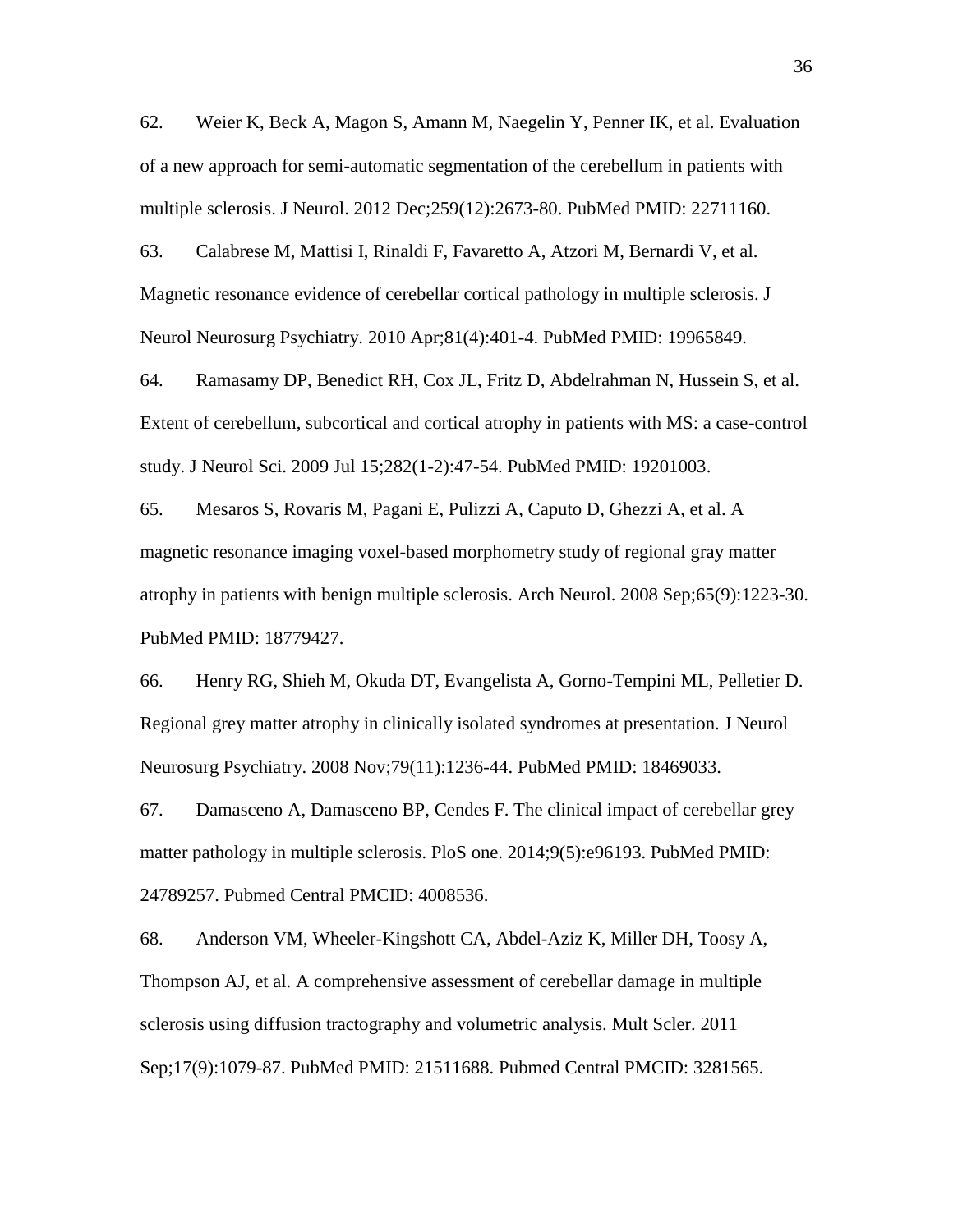<span id="page-37-0"></span>69. Prosperini L, Sbardella E, Raz E, Cercignani M, Tona F, Bozzali M, et al. Multiple sclerosis: white and gray matter damage associated with balance deficit detected at static posturography. Radiology. 2013 Jul;268(1):181-9. PubMed PMID: 23533287.

<span id="page-37-1"></span>70. Preziosa P, Rocca MA, Mesaros S, Pagani E, Drulovic J, Stosic-Opincal T, et al. Relationship between damage to the cerebellar peduncles and clinical disability in multiple sclerosis. Radiology. 2014 Jun;271(3):822-30. PubMed PMID: 24555637.

<span id="page-37-2"></span>71. Bozzali M, Spano B, Parker GJ, Giulietti G, Castelli M, Basile B, et al. Anatomical brain connectivity can assess cognitive dysfunction in multiple sclerosis. Mult Scler. 2013 Aug;19(9):1161-8. PubMed PMID: 23325589.

<span id="page-37-3"></span>72. Dogonowski AM, Andersen KW, Madsen KH, Sorensen PS, Paulson OB, Blinkenberg M, et al. Multiple sclerosis impairs regional functional connectivity in the cerebellum. NeuroImage Clinical. 2013;4:130-8. PubMed PMID: 24371795. Pubmed Central PMCID: 3871286.

<span id="page-37-4"></span>73. Saini S, DeStefano N, Smith S, Guidi L, Amato MP, Federico A, et al. Altered cerebellar functional connectivity mediates potential adaptive plasticity in patients with multiple sclerosis. J Neurol Neurosurg Psychiatry. 2004 Jun;75(6):840-6. PubMed PMID: 15145996. Pubmed Central PMCID: 1739042.

<span id="page-37-5"></span>74. Rocca MA, Bonnet MC, Meani A, Valsasina P, Colombo B, Comi G, et al. Differential cerebellar functional interactions during an interference task across multiple sclerosis phenotypes. Radiology. 2012 Dec;265(3):864-73. PubMed PMID: 22966067.

<span id="page-37-6"></span>75. Rocca MA, Absinta M, Valsasina P, Ciccarelli O, Marino S, Rovira A, et al. Abnormal connectivity of the sensorimotor network in patients with MS: a multicenter fMRI study. Hum Brain Mapp. 2009 Aug;30(8):2412-25. PubMed PMID: 19034902.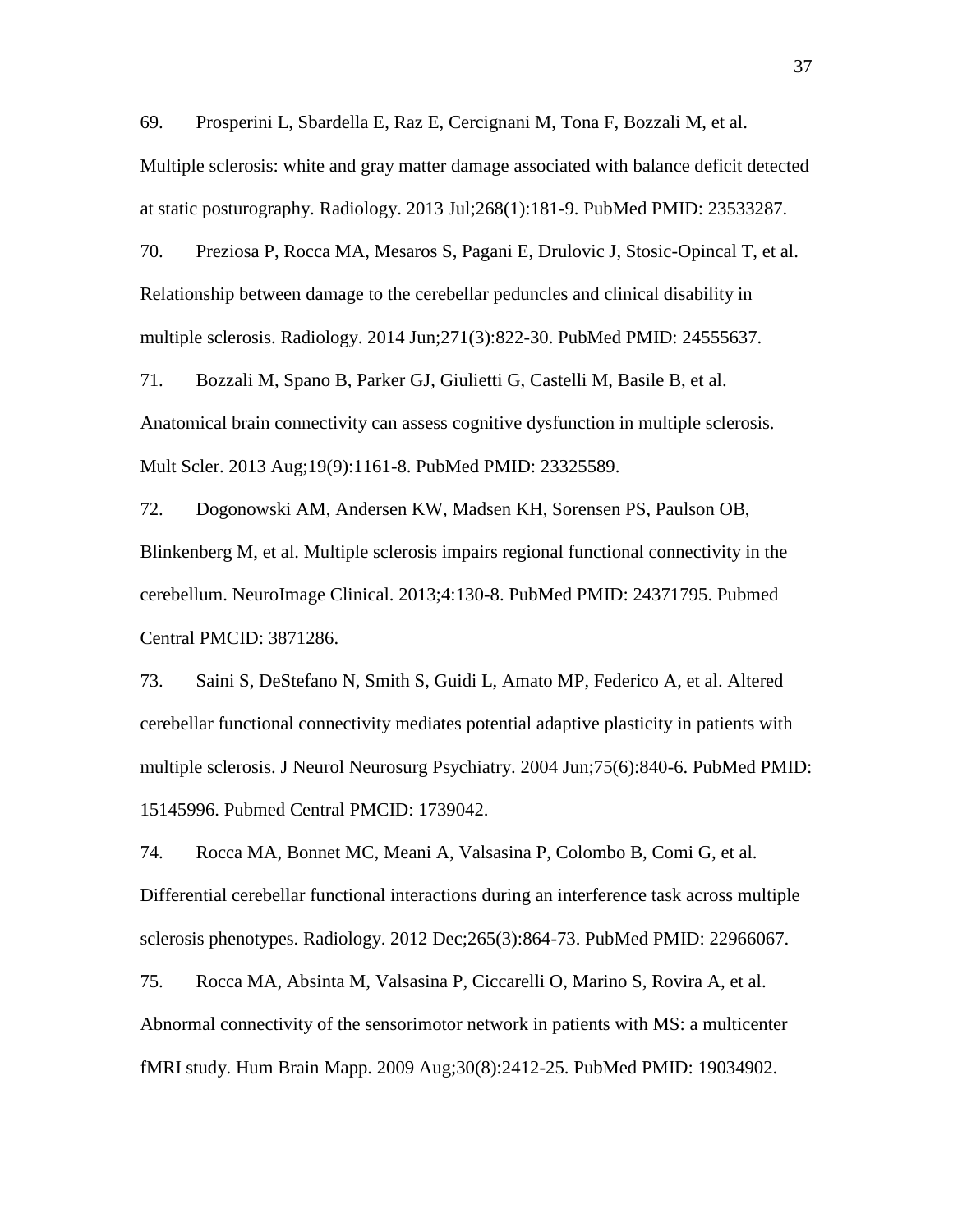<span id="page-38-0"></span>76. Rocca MA, Pagani E, Absinta M, Valsasina P, Falini A, Scotti G, et al. Altered functional and structural connectivities in patients with MS: a 3-T study. Neurology. 2007 Dec 4;69(23):2136-45. PubMed PMID: 18056577.

<span id="page-38-1"></span>77. Loitfelder M, Filippi M, Rocca M, Valsasina P, Ropele S, Jehna M, et al. Abnormalities of resting state functional connectivity are related to sustained attention deficits in MS. PloS one. 2012;7(8):e42862. PubMed PMID: 22912754. Pubmed Central PMCID: 3422320.

<span id="page-38-2"></span>78. Renoux C, Vukusic S, Mikaeloff Y, Edan G, Clanet M, Dubois B, et al. Natural history of multiple sclerosis with childhood onset. N Engl J Med. 2007 Jun

21;356(25):2603-13. PubMed PMID: 17582070.

<span id="page-38-3"></span>79. Verhey LH, Shroff M, Banwell B. Pediatric multiple sclerosis: pathobiological, clinical, and magnetic resonance imaging features. Neuroimaging clinics of North America. 2013 May;23(2):227-43. PubMed PMID: 23608687.

<span id="page-38-4"></span>80. Banwell B, Ghezzi A, Bar-Or A, Mikaeloff Y, Tardieu M. Multiple sclerosis in children: clinical diagnosis, therapeutic strategies, and future directions. Lancet Neurol. 2007 Oct;6(10):887-902. PubMed PMID: 17884679.

<span id="page-38-5"></span>81. Chitnis T. Paediatric MS is the same disease as adult MS: no. Mult Scler. 2013 Sep;19(10):1255-6. PubMed PMID: 23996596.

<span id="page-38-6"></span>82. Trojano M, Paolicelli D, Bellacosa A, Fuiani A, Cataldi S, Di Monte E. Atypical forms of multiple sclerosis or different phases of a same disease? Neurol Sci. 2004 Nov;25 Suppl 4:S323-5. PubMed PMID: 15727226.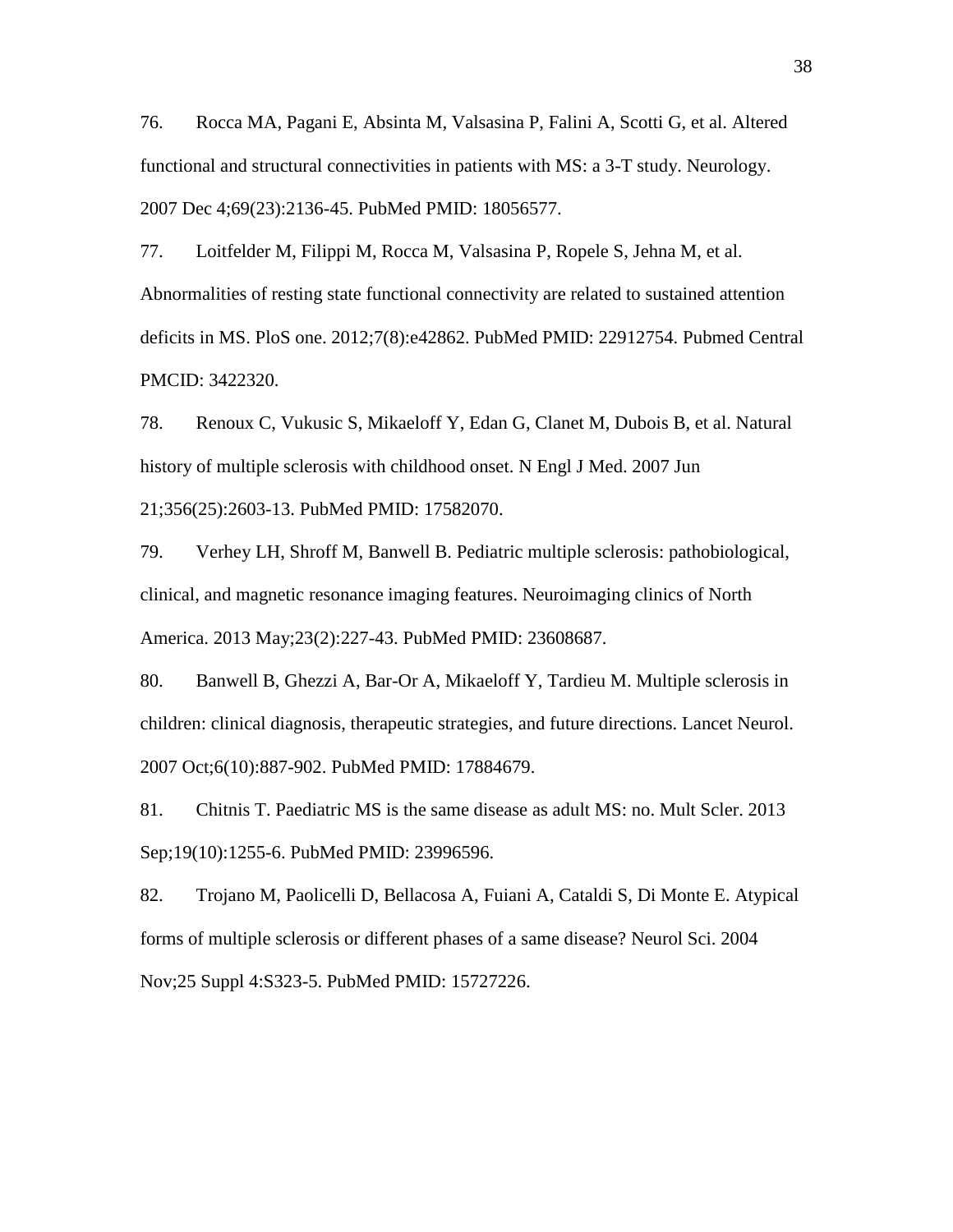<span id="page-39-0"></span>83. Gorman MP, Healy BC, Polgar-Turcsanyi M, Chitnis T. Increased relapse rate in pediatric-onset compared with adult-onset multiple sclerosis. Arch Neurol. 2009 Jan;66(1):54-9. PubMed PMID: 19139299.

<span id="page-39-1"></span>84. Huppke B, Ellenberger D, Rosewich H, Friede T, Gartner J, Huppke P. Clinical presentation of pediatric multiple sclerosis before puberty. European journal of neurology : the official journal of the European Federation of Neurological Societies. 2014 Mar;21(3):441-6. PubMed PMID: 24330201.

<span id="page-39-2"></span>85. Fay AJ, Mowry EM, Strober J, Waubant E. Relapse severity and recovery in early pediatric multiple sclerosis. Mult Scler. 2012 Jul;18(7):1008-12. PubMed PMID: 22183939.

<span id="page-39-3"></span>86. Koziol LF, Budding D, Andreasen N, D'Arrigo S, Bulgheroni S, Imamizu H, et al. Consensus paper: the cerebellum's role in movement and cognition. Cerebellum. 2014 Feb;13(1):151-77. PubMed PMID: 23996631.

<span id="page-39-4"></span>87. Amato MP, Goretti B, Ghezzi A, Lori S, Zipoli V, Moiola L, et al. Cognitive and psychosocial features in childhood and juvenile MS: two-year follow-up. Neurology. 2010 Sep 28;75(13):1134-40. PubMed PMID: 20876467.

<span id="page-39-5"></span>88. Till C, Ghassemi R, Aubert-Broche B, Kerbrat A, Collins DL, Narayanan S, et al. MRI correlates of cognitive impairment in childhood-onset multiple sclerosis. Neuropsychology. 2011 May;25(3):319-32. PubMed PMID: 21534686.

<span id="page-39-6"></span>89. Waubant E, Chabas D, Okuda DT, Glenn O, Mowry E, Henry RG, et al. Difference in disease burden and activity in pediatric patients on brain magnetic resonance imaging at time of multiple sclerosis onset vs adults. Arch Neurol. 2009 Aug;66(8):967-71. PubMed PMID: 19667217.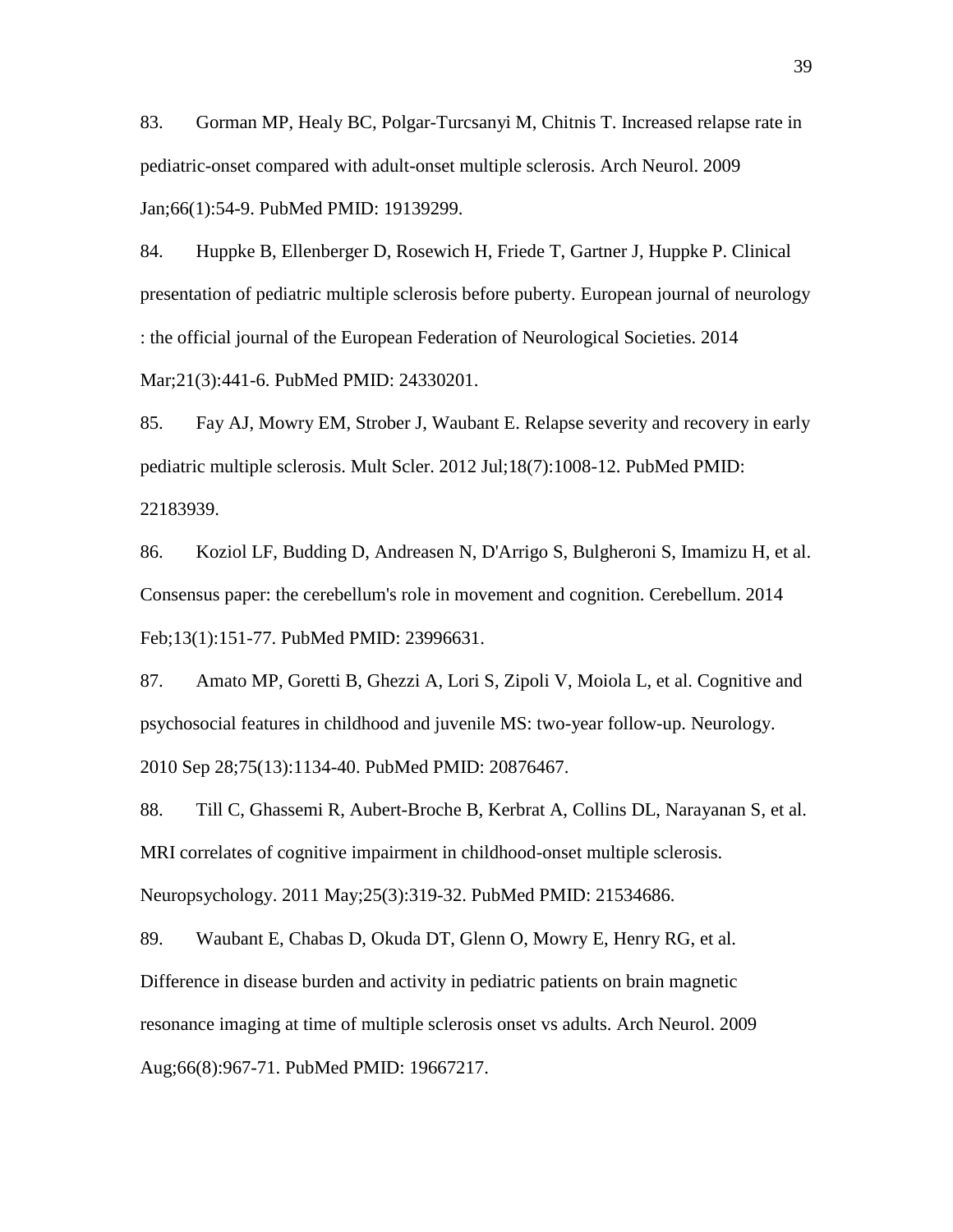<span id="page-40-0"></span>90. Rocca MA, Valsasina P, Absinta M, Moiola L, Ghezzi A, Veggiotti P, et al. Intranetwork and internetwork functional connectivity abnormalities in pediatric multiple sclerosis. Hum Brain Mapp. 2014 Feb 7. PubMed PMID: 24510680.

<span id="page-40-1"></span>91. Wedeen VJ, Wang RP, Schmahmann JD, Benner T, Tseng WY, Dai G, et al. Diffusion spectrum magnetic resonance imaging (DSI) tractography of crossing fibers. Neuroimage. 2008 Jul 15;41(4):1267-77. PubMed PMID: 18495497.

<span id="page-40-2"></span>92. Granziera C, Schmahmann JD, Hadjikhani N, Meyer H, Meuli R, Wedeen V, et al. Diffusion spectrum imaging shows the structural basis of functional cerebellar circuits in the human cerebellum in vivo. PloS one. 2009;4(4):e5101. PubMed PMID: 19340289. Pubmed Central PMCID: 2659746.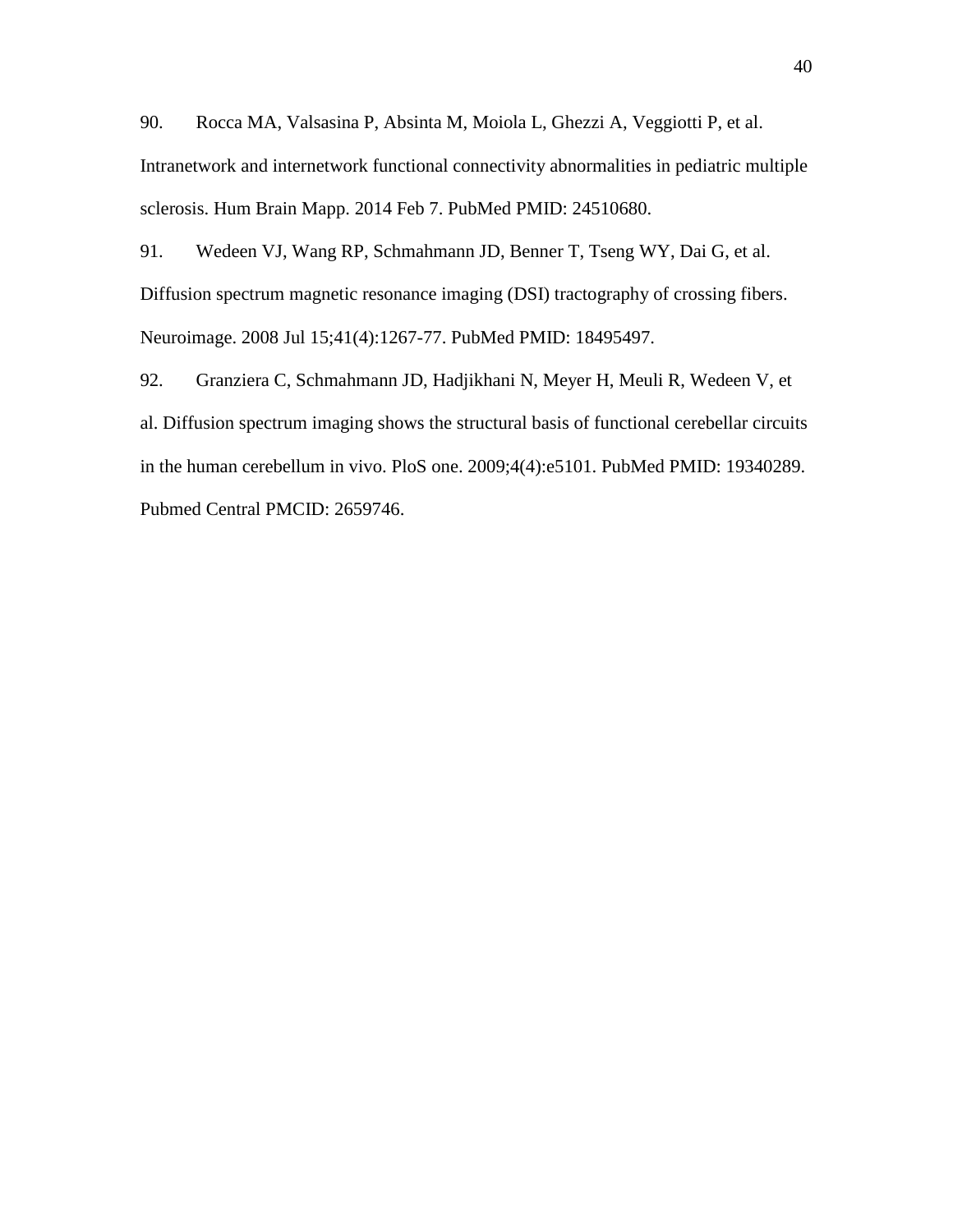

a, b: Low magnification images of the cerebellum, showing white matter (green) and cortical (orange) demyelination. a: schematic drawing of the slide illustrating the demyelination; b: original section, stained by immunohistochemistry for proteolipid protein.

c: Normal myelination pattern of the cerebellar cortex with radial myelinated fibers in the granular layers and tangential myelinated fibers above and below the Purkinje cell layer. d: Cortical demyelination in MS with loss of myelinated fibers in the Pukinje cell layer and granular layer.

e: Cortico-subcortical demyelinated lesion in the cerebellum, showing myelin loss in the entire cortex and in the subcortical white matter.

**Figure 2:**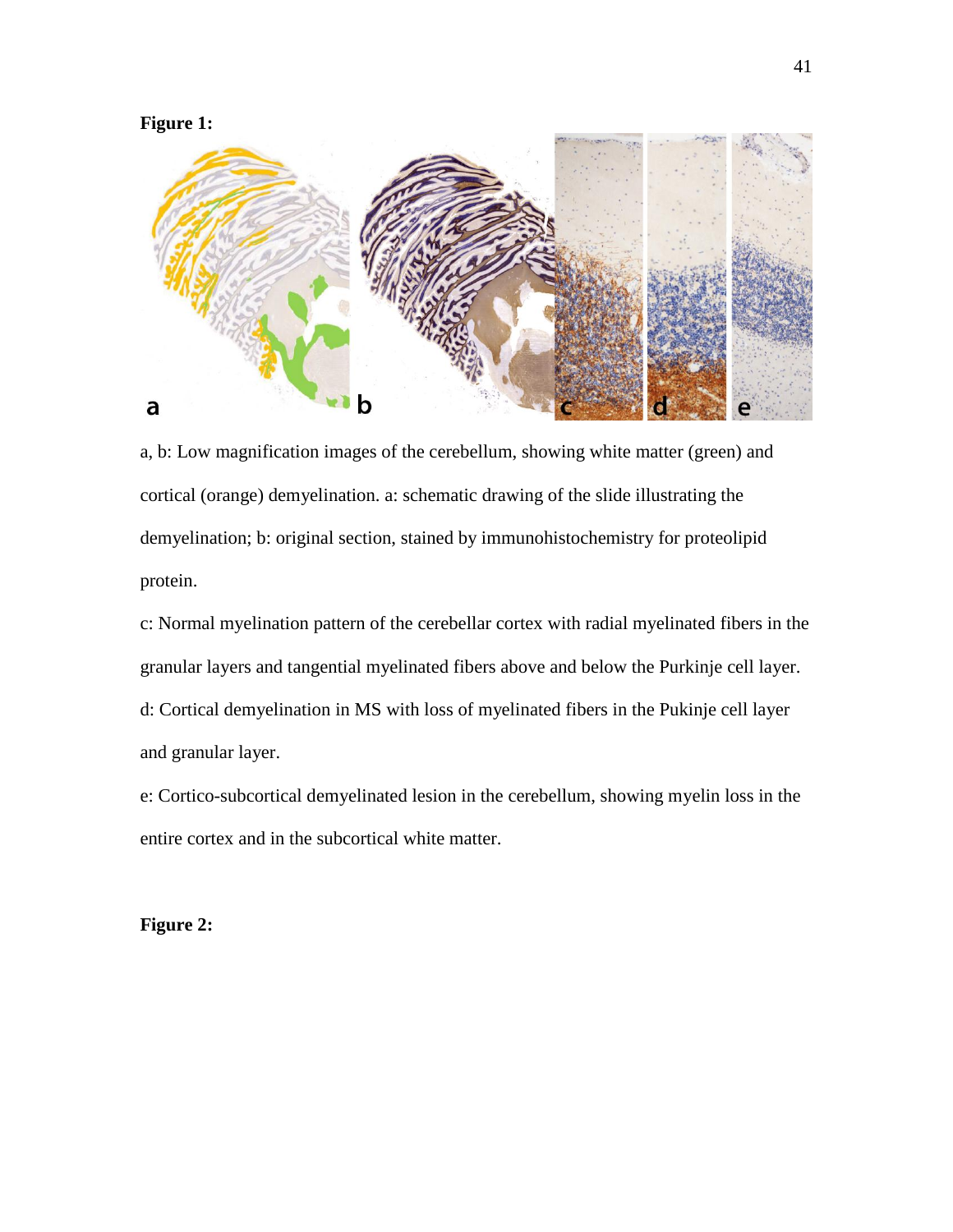

Automatic segmentation of the cerebellar lobules using the RASCAL algorithm [\(56\)](#page-34-6). The cerebellum of a healthy 30y old male (left side; manual segmentation from the template library) is displayed in comparison to a 42y old male with longstanding relapsingremitting MS (right side; automatically segmented using RASCAL). The segmentation of the individual lobules is demonstrated in axial (top row), coronal (middle) and sagittal (bottom) plane.



#### **Figure 3:**

Decrease in local functional connectivity of cerebellar regions in MS (left).